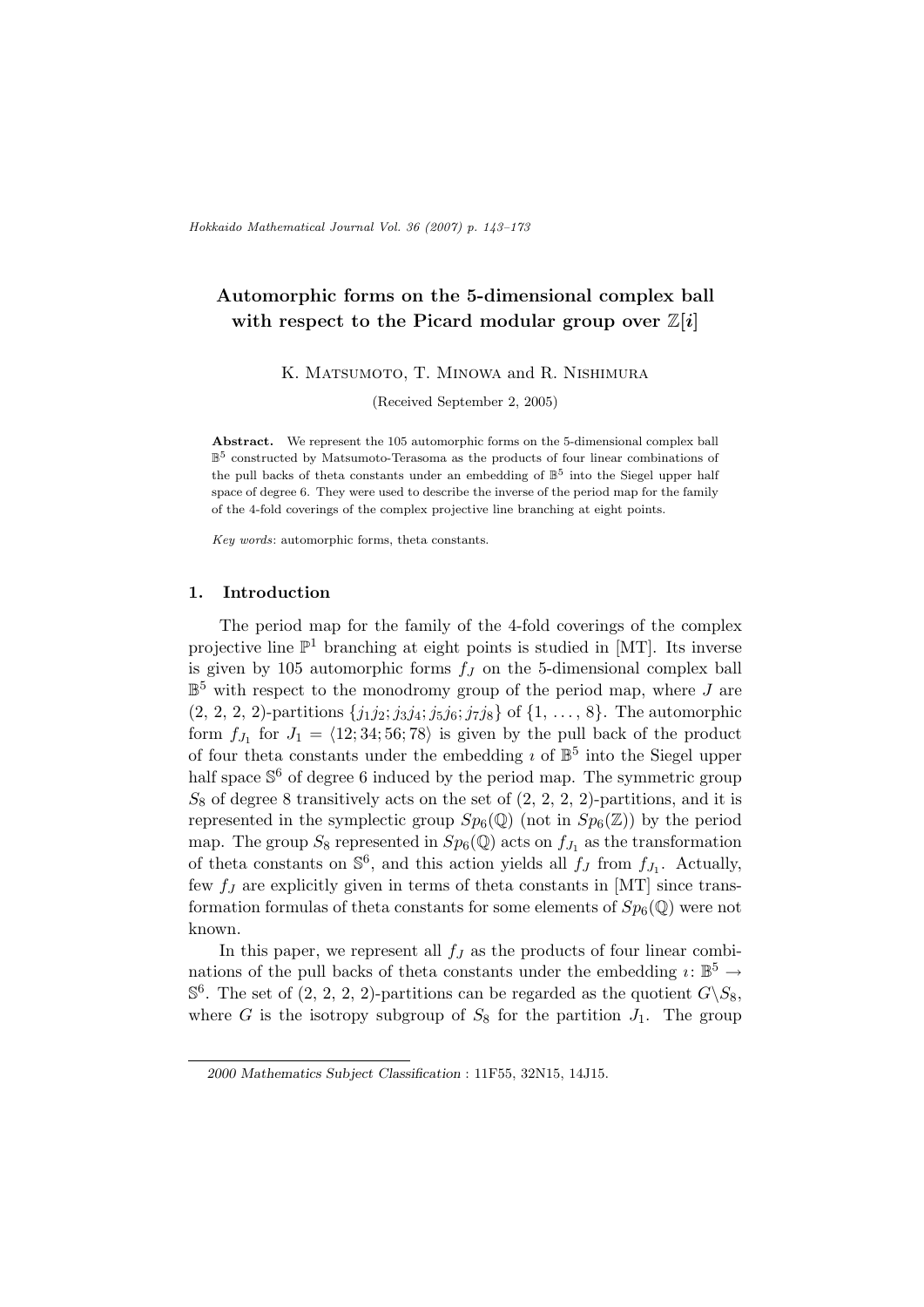G is represented in  $Sp_6(\mathbb{Z})$  by the period map, and the double quotient  $G\setminus S_8/G$  consists of five elements: the unit  $\sigma_1, \sigma_2 = (23), \sigma_3 = (23)(45),$  $\sigma_4 = (23)(67)$  and  $\sigma_5 = (23)(45)(67)$ , where  $(jk)$  is the transposition of  $j$  and  $k$ . We give transformation formulas of the theta constants for the elements of  $Sp_6(\mathbb{Q})$  corresponding to (23), (45) and (67), which yield the explicit forms  $f_{J_j}$  of the actions of  $\sigma_j$  on  $f_{J_1}$ . We can obtain all  $f_J$  by acting G represented in  $Sp_6(\mathbb{Z})$  on  $f_{J_2}, \ldots, f_{J_5}$ . We have to study the constant  $\kappa(\sigma)$  in the transformation formula of the theta constants in [I] for the elements in  $Sp_6(\mathbb{Z})$  corresponding to generators of G in order to give linear relations among  $f_J$ . Some linear relations among  $f_J$  yield quadratic relations among pull backs of theta constants under ı.

Another expression of fourteen linearly independent  $f_J$  in terms of liftings is given in [K].

# 2. Automorphic forms on  $\mathbb{B}^5$

#### 2.1. 105 polynomials

Let *J* be a  $(2, 2, 2, 2)$ -partition of the set  $\{1, ..., 8\}$ :

$$
J = \langle j_1 j_2; j_3 j_4; j_5 j_6; j_7 j_8 \rangle,
$$
  

$$
\{j_1, \ldots, j_8\} = \{1, \ldots, 8\}, \quad j_1 < j_2, \ j_3 < j_4, \ j_5 < j_6, \ j_7 < j_8.
$$

The cardinality of the set  $\mathcal J$  of  $(2, 2, 2, 2)$ -partitions of  $\{1, \ldots, 8\}$  is

$$
\binom{8}{2}\binom{6}{2}\binom{4}{2}/4! = \frac{8!}{2^4 \times 4!} = 105.
$$

For each element of  $J \in \mathcal{J}$ , we define a polynomial

$$
x_J = (x_{j_1} - x_{j_2})(x_{j_3} - x_{j_4})(x_{j_5} - x_{j_6})(x_{j_7} - x_{j_8})
$$

of variables  $x_1, \ldots, x_8$ .

The symmetric group  $S_8$  acts on  $x = {}^t(x_1, \ldots, x_8) \in \mathbb{C}^8$  from the left as the transposition of coordinates, which can be represented as the left multiple  $\sigma \cdot x$ , where  $\sigma \in S_8$  and we regard  $S_8$  as naturally embedded in  $GL_8(\mathbb{Z})$ . Note that

$$
(123) \cdot x = ((12)(23)) \cdot x = (12) \cdot ^t(x_1, x_3, x_2, \ldots) = ^t(x_3, x_1, x_2, \ldots),
$$
  

$$
(132) \cdot x = ((23)(12)) \cdot x = (23) \cdot ^t(x_2, x_1, x_3, \ldots) = ^t(x_2, x_3, x_1, \ldots),
$$

where  $(j_1, \ldots, j_k)$  denotes a cyclic permutation. If we regard  $\sigma \in S_8$  as a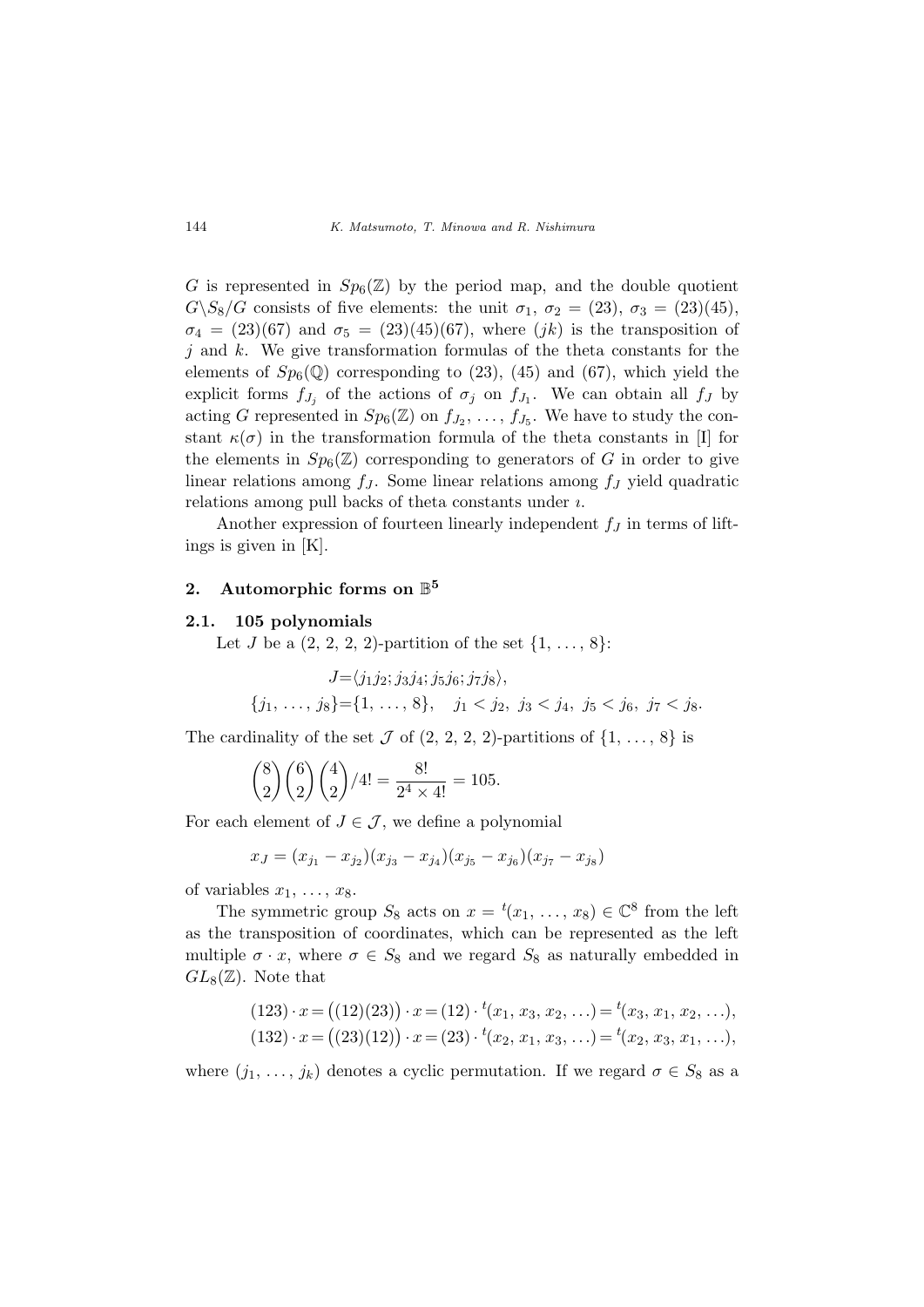map  $\sigma$ :  $\{1, \ldots, 8\} \ni k \mapsto \sigma(k) \in \{1, \ldots, 8\}$ , this action is equivalent to

$$
\sigma \cdot {}^t(x_1, \ldots, x_8) = {}^t(x_{\sigma^{-1}(1)}, \ldots, x_{\sigma^{-1}(8)}).
$$

The group  $S_8$  acts on  $x_J$  from the right as its pull-back under  $\sigma \in S_8$ , i.e.,  $x_J^{\sigma} = \sigma^*(x_J)$ . Note that  $x_J^{\sigma\sigma'} = (\sigma')^*(x_J^{\sigma})$ . For examples,

$$
x_{J_1}^{(12)(23)} = (x_3 - x_1)(x_2 - x_4)(x_5 - x_6)(x_7 - x_8) = -x_{\langle 13; 24; 56; 78 \rangle},
$$
  

$$
x_{J_1}^{(23)(12)} = (x_2 - x_3)(x_1 - x_4)(x_5 - x_6)(x_7 - x_8) = x_{\langle 23; 14; 56; 78 \rangle},
$$

where  $J_1$  is the  $(2, 2, 2, 2)$ -partition  $\langle 12; 34; 56; 78 \rangle$ . We define a subgroup  $G$  of  $S_8$  as

$$
G = \{ \sigma \in S_8 \mid x_{J_1}^{\sigma} = \pm x_{J_1} \},\
$$

which is generated by

$$
(12), (34), (56), (78), (13)(24), (35)(46), (57)(68).
$$

Note that G is a maximal subgroup of order  $2^4 \cdot 4!$  and that the set  $\mathcal J$  can be regarded as the quotient  $G\backslash S_8$ .

#### 2.2. Theta constants

Let  $\mathbb{S}^r$  be the Siegel upper half space of degree r, which is the set of symmetric  $r \times r$  complex matrices whose imaginary parts are positive definite. The symplectic group

$$
Sp_r(\mathbb{Q}) = \left\{ M \in SL_{2r}(\mathbb{Q}) \mid {}^t M \begin{pmatrix} & -I_r \\ I_r & \end{pmatrix} M = \begin{pmatrix} & -I_r \\ I_r & \end{pmatrix} \right\}
$$

acts on  $\mathbb{S}^r$  as

$$
M \cdot \tau = (A\tau + B)(C\tau + D)^{-1}, \quad \tau \in \mathbb{S}_r, \ M = \begin{pmatrix} A & B \\ C & D \end{pmatrix} \in Sp_r(\mathbb{Q}),
$$

where  $I_r$  denotes the unit matrix of degree r.

Theta constants with half characteristics  $a, b \in \mathbb{Z}^r$  on  $\mathbb{S}^r$  are defined as

$$
\vartheta_{a,b}(\tau) = \sum_{n \in \mathbb{Z}^r} \exp\left(\pi i \left(n + \frac{a}{2}\right) \tau^t \left(n + \frac{a}{2}\right) + 2\pi i \left(n + \frac{a}{2}\right) \frac{t_b}{2}\right),
$$
  

$$
\tau \in \mathbb{S}^r.
$$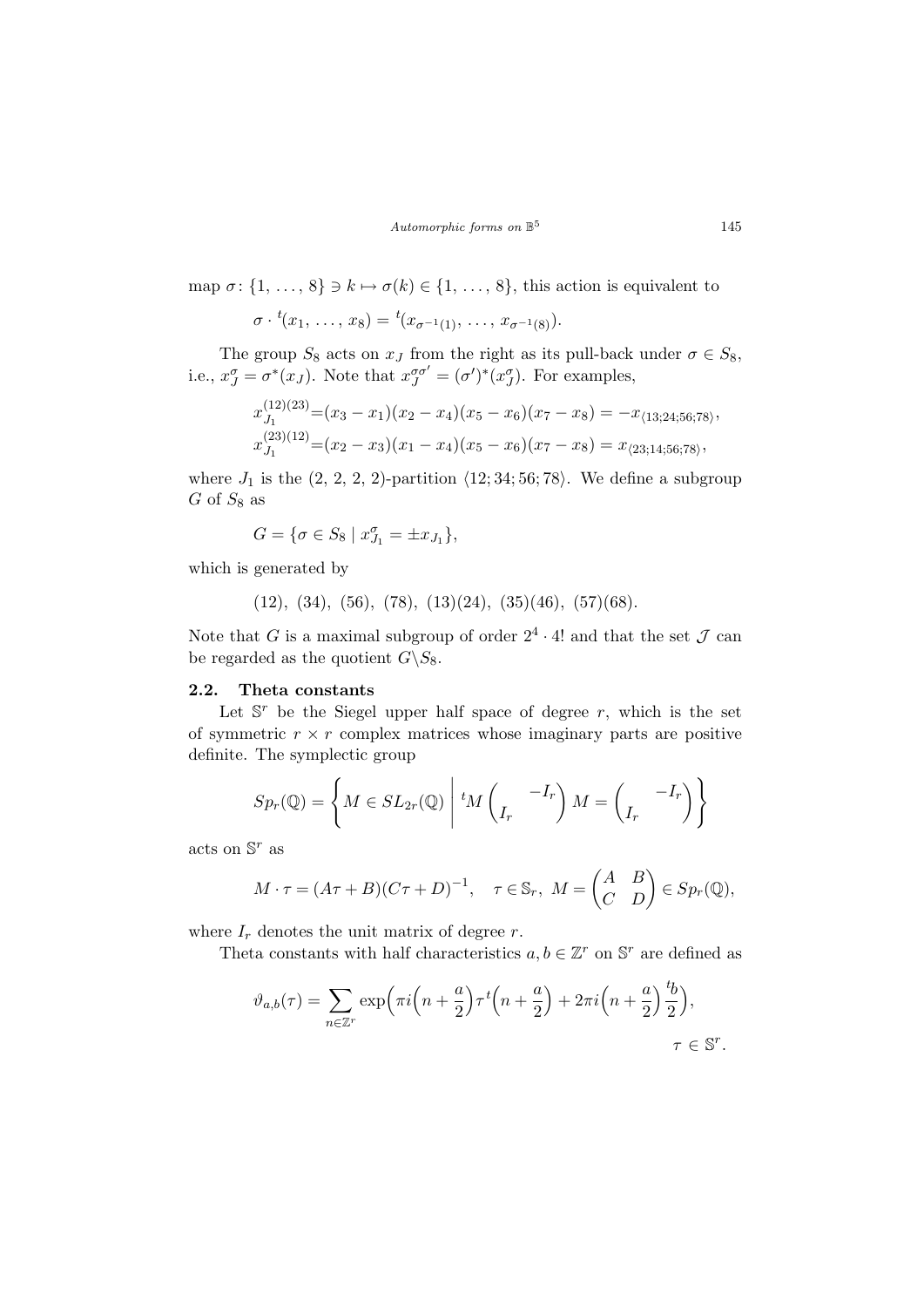They satisfy

 $\vartheta_{a+2p,b+2q}(\tau) = \exp(\pi i a^t q) \vartheta_{a,b}(\tau)$ 

for  $p, q \in \mathbb{Z}^r$ . The following transformation formula for theta constants by the action of  $Sp_r(\mathbb{Z}) = Sp_r(\mathbb{Q}) \cap SL_{2r}(\mathbb{Z})$  is a basic material of this paper.

**Fact 1** (Corollary in p. 176 [I]) For  $M =$  $\overline{a}$ A B  $\begin{pmatrix} A & B \\ C & D \end{pmatrix} \in Sp_r(\mathbb{Z}),$  put

$$
M \cdot (a, b) = (a, b)M^{-1} + ((C^t D)_0, (A^t B)_0),
$$
  
\n
$$
\phi_{a,b}(M) = -\frac{1}{8}(a^t DB^t a - 2a^t BC^t b + b^t CA^t b)
$$
  
\n
$$
+ \frac{1}{4}(a^t D - b^t C)^t (A^t B)_0,
$$

where  $A_0$  is the row vector consisting of the diagonal components of a square matrix A. We have

$$
\vartheta_{M \cdot (a,b)}(M \cdot \tau) = \kappa(M) \exp(2\pi i \phi_{a,b}(M)) \sqrt{\det(C\tau + D)} \vartheta_{a,b}(\tau),
$$

where  $\kappa(M)^2$  is  $\pm 1$  or  $\pm i$  depending only on M.

# 2.3. An embedding of  $\mathbb{B}^5$  into  $\mathbb{S}^6$

We put  $\mathbb{B}^5 = \{y \in \mathbb{P}^5 \mid y^* H^{-1} y < 0\}$ , where

$$
H = \begin{pmatrix} 2 & -1+i & & & \\ -1-i & 2 & -1+i & & \\ & -1-i & 2 & -1+i & \\ & & -1-i & 2 & -1+i & \\ & & & -1-i & 2 & -1+i \\ & & & & -1-i & 2 \end{pmatrix}.
$$

Since the signature of H is  $(5, 1)$ ,  $\mathbb{B}^5$  is isomorphic to the 5-dimensional complex ball  $\{(z_1, ..., z_5) \in \mathbb{C}^5 \mid |z_1|^2 + \cdots + |z_5|^2 < 1\}$ . We define discrete subgroups acting on  $\mathbb{B}^5$  as follows:

$$
\Gamma = \{ g \in GL_6(\mathbb{Z}[i]) \mid g^* H^{-1} g = H^{-1} \}
$$
  
=  $\{ g \in GL_6(\mathbb{Z}[i]) \mid g H g^* = H \},$   

$$
\Gamma(1 - i) = \{ g \in \Gamma \mid g \equiv I_6 \text{ mod } (1 - i) \}.
$$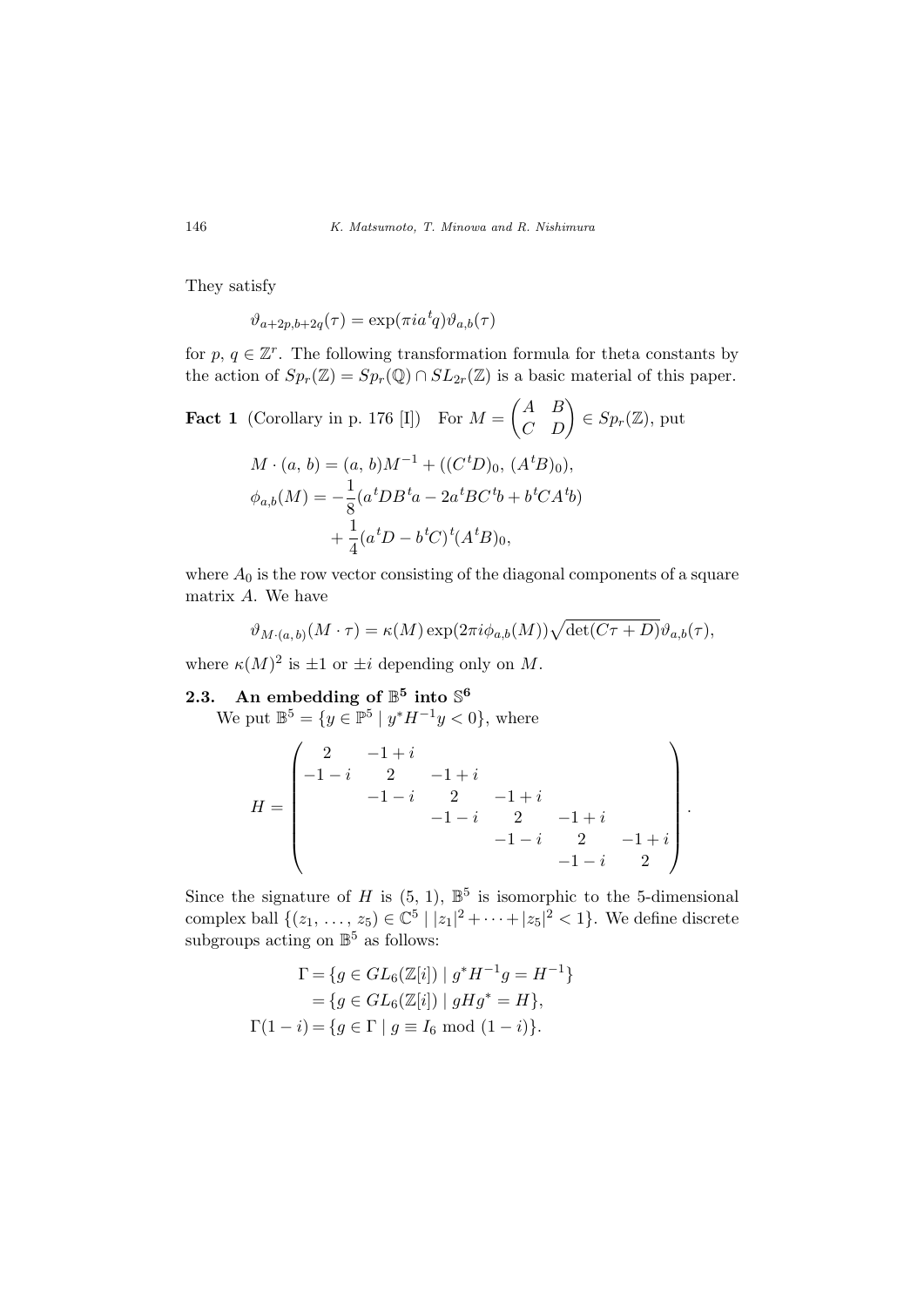Automorphic forms on  $\mathbb{B}^5$ 

It is shown in [MY] that the quotient group  $\Gamma/\Gamma(1-i)$  is isomorphic to  $S_8$ and that  $\Gamma$  is generated by seven unitary reflections of order four:

$$
g_j = I_6 - (1 - i) H v_j^* v_j / (v_j H v_j^*),
$$

where

$$
v_1 = (1, 0, 0, 0, 0, 0), v_2 = (0, 1, 0, 0, 0, 0),
$$
  
\n
$$
v_3 = (0, 0, 1, 0, 0, 0), v_4 = (0, 0, 0, 1, 0, 0),
$$
  
\n
$$
v_5 = (0, 0, 0, 0, 1, 0), v_6 = (0, 0, 0, 0, 1),
$$
  
\n
$$
v_7 = (1, 1 - i, -i, 0, 1, 1 - i).
$$

The reflections  $g_j$  satisfy  $g_j^2 \in \Gamma(1-i)$  and the braid relations  $g_j g_{j+1} g_j =$  $g_{j+1}g_jg_{j+1}$ . We put  $g_{j,j+1} = g_j$  and

$$
g_{jk} = (g_{k-1} \cdots g_{j+2} g_{j+1}) g_j (g_{k-1} \cdots g_{j+2} g_{j+1})^{-1}
$$

for  $k > j + 1$ . There exists a homomorphism  $s: \Gamma \to S_8$  such that  $s(g_{jk})$  is the transposition  $(j, k)$ .

The domain  $\mathbb{B}^5$  is embedded into the Siegel upper half space  $\mathbb{S}^6$  of degree 6 as follows:

$$
i: \mathbb{B}^5 \ni y \mapsto \tau = i \bigg[ U - 2 \frac{(Ty)^t(Ty)}{t(Ty)U(Ty)} \bigg] \in \mathbb{S}^6,
$$

where  $T = N_1 - iN_2$ ,

$$
N_1 = \begin{pmatrix} 1 & 0 & 0 & 0 & 0 & 0 \\ 1 & 1 & 0 & 0 & 0 & 0 \\ 1 & 1 & 0 & 0 & 0 & 0 \\ 1 & 1 & 0 & -1 & 0 & 0 \\ 1 & 1 & 0 & 0 & 1 & 0 \\ 1 & 1 & 0 & 0 & 1 & 1 \end{pmatrix}, \quad N_2 = \begin{pmatrix} 0 & 0 & 0 & 0 & 0 & 0 \\ 0 & 1 & 0 & 0 & 0 & 0 \\ 0 & 1 & 1 & 0 & 0 & 0 \\ 0 & 1 & 1 & 1 & 0 & 0 \\ 0 & 1 & 1 & 0 & 0 & 0 \\ 0 & 1 & 1 & 0 & 0 & 1 \end{pmatrix},
$$

$$
U = \begin{pmatrix} I_2 \\ -1 \\ -1 \\ I_2 \end{pmatrix}.
$$

This embedding  $\imath$  induces a homomorphism

$$
\jmath\colon \Gamma\ni g\mapsto N\begin{pmatrix}\mathrm{Re}(g)&-\mathrm{Im}(g)\\ \mathrm{Im}(g)&\mathrm{Re}(g)\end{pmatrix}N^{-1}\in Sp_6(\mathbb{Q}),
$$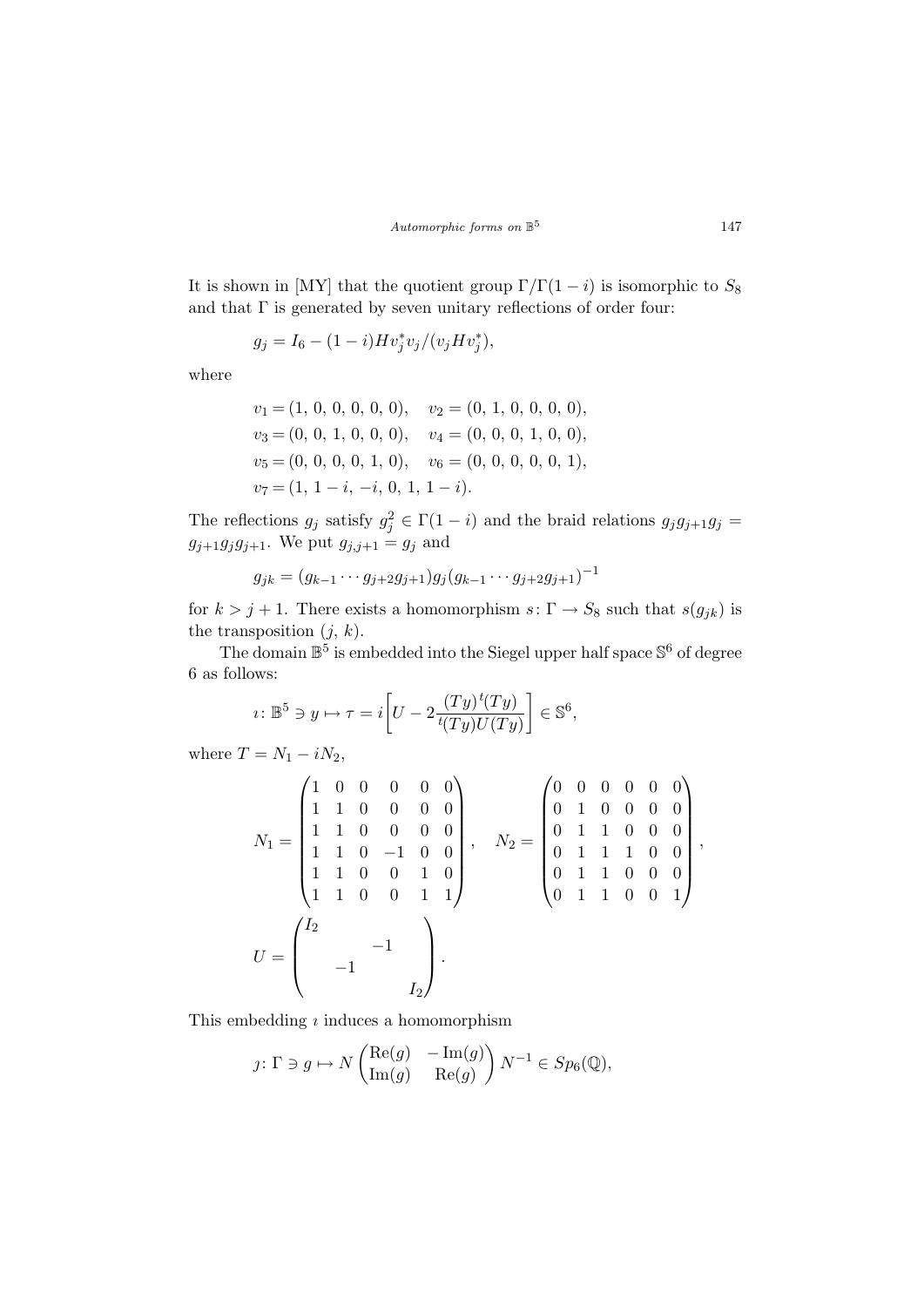where 
$$
N = \begin{pmatrix} N_1 & N_2 \\ UN_2 & -UN_1 \end{pmatrix}
$$
. Note that  

$$
j(g) = \begin{pmatrix} A & B \\ -UBU & UAU \end{pmatrix},
$$

where 6 × 6 real matrices A, B are given by  $TgT^{-1} = A + iBU$ , and that  $(TgT^{-1})U(TgT^{-1})^* = U.$ 

The maps  $\iota$  and  $\iota$  satisfy

$$
i(gy) = (Ai(y) + B)(Ci(y) + D)^{-1}
$$

for  $g \in \Gamma$  and  $g(g) = \begin{pmatrix} A & B \\ C & D \end{pmatrix}$  $\begin{pmatrix} A & B \\ C & D \end{pmatrix} \in Sp_6(\mathbb{Q}).$ 

We put  $\Psi(M, \tau) = \det(C\tau + D)$  for  $M =$ A B  $\begin{pmatrix} A & B \\ C & D \end{pmatrix} \in Sp_6(\mathbb{Q})$  and  $\tau \in \mathbb{S}^6$ .

 $\overline{a}$ 

**Lemma 1** For  $y \in \mathbb{B}^5$ ,  $g \in \Gamma$  and  $y(g) = \begin{pmatrix} A & B \\ C & D \end{pmatrix}$  $\begin{pmatrix} A & B \\ C & D \end{pmatrix} \in Sp_6(\mathbb{Q}),$  we have

$$
\Psi(g(g), i(y)) = \det(Ci(y) + D) = \frac{t(Tgy)U(Tgy)}{\det(g)t(Ty)U(Ty)}.
$$

Proof. We have

$$
\det(Ci(y) + D) = \det(U(-BU\tau U + A)U) = \det(-BU\tau U + A)
$$

where  $\tau = i(y)$ ,  $g \in \Gamma$  and  $TgT^{-1} = A + iBU$ . We put  $X = -BU\tau U + A$ , and  $z = Ty$ . Since

$$
\tau U = i \bigg[ I_6 - 2 \frac{z^t z U}{t_z U z} \bigg],
$$

we have  $\tau Uz = -iz$ , and  $\tau Uw_j = iw_j$ , where  $w_1, \ldots, w_5$  span the subspace  $W = \{w \in \mathbb{C}^6 \mid {}^t z U w = 0\}.$  Thus

$$
Xz = -BU(-iz) + Az = TgT^{-1}z,
$$
  
\n
$$
Xw_j = -BU(iw_j) + Aw_j = \overline{TgT^{-1}}w_j \ (j = 1, ..., 5).
$$

We express Xz as the linear combination of  $\overline{TgT^{-1}}z$  and  $\overline{TgT^{-1}}w_j$  (j =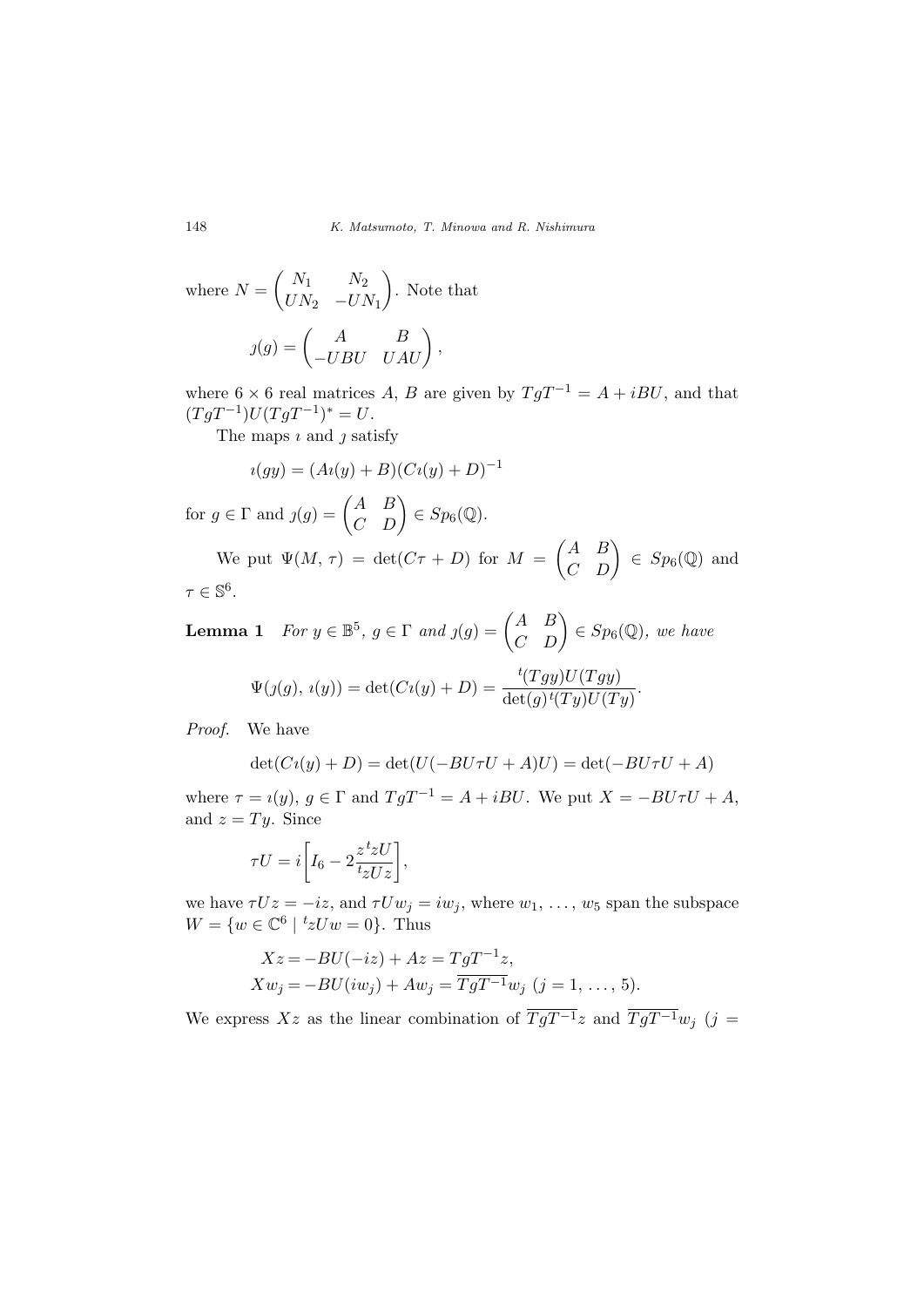1, ..., 5):  
\n
$$
Xz = c\overline{TgT^{-1}}z + \sum_{j=1}^{5} c_j \overline{TgT^{-1}}w_j.
$$

Note that  $\det(X)$  is equal to  $c \det(TgT^{-1}) = c \det(\bar{g}) = c/\det(g)$ . Multiply  $t_z U(\overline{TgT^{-1}})^{-1}$  from the left of this linear combination, then we have

$$
{}^t z U (\overline{TgT^{-1}})^{-1} X z = c {}^t z U z
$$

since  ${}^t z U w_j = 0$ . The left hand side of this equality is

$$
t_zU(\overline{TgT^{-1}})^{-1}(TgT^{-1})z = t_zU(U^t(TgT^{-1})U)(TgT^{-1})z
$$
  
= 
$$
{}^t(Tgy)U(Tgy),
$$

since  $(TgT^{-1})^*U(TgT^{-1}) = U$ . □

We put

$$
M_j = \begin{pmatrix} A_j & B_j \\ C_j & D_j \end{pmatrix} = \begin{pmatrix} A_j & B_j \\ -UB_jU & UA_jU \end{pmatrix} = j(g_j),
$$

for  $j = 1, ..., 7$ , and  $M_{jk} = j(g_{jk})$  for  $1 \le j < k \le 8$ .

**Fact 2** The (1, 1)-block  $A_j$  and the (1, 2)-block  $B_j$  of  $M_j = j(g_j)$  are given as follows:

$$
A_1 = \begin{pmatrix} 0 & 0 \\ 0 & I_5 \end{pmatrix}, \quad B_2 = \begin{pmatrix} 1 & 0 \\ 0 & 0 \end{pmatrix},
$$
  
\n
$$
A_2 = \begin{pmatrix} I_2 - \Delta & 0 \\ 0 & 1 \end{pmatrix}, \quad B_3 = \begin{pmatrix} 0 & 0 \\ 0 & 1 \end{pmatrix},
$$
  
\n
$$
A_4 = \begin{pmatrix} I_2 & 0 & 0 \\ 0 & 1 & 0 \\ 0 & 1 & 1 \end{pmatrix}, \quad B_5 = \begin{pmatrix} 0 & 0 & 0 \\ 0 & 0 & 0 \\ 0 & 0 & 0 \end{pmatrix}
$$
  
\n
$$
A_4 = \begin{pmatrix} I_2 & 0 & 0 \\ 0 & I_2 - \Delta & 0 \\ 0 & 0 & 0 \end{pmatrix}, \quad B_4 = \begin{pmatrix} 0_2 & 0 & 0 \\ 0 & 0 & 0 \\ 0 & 0 & 0 \end{pmatrix},
$$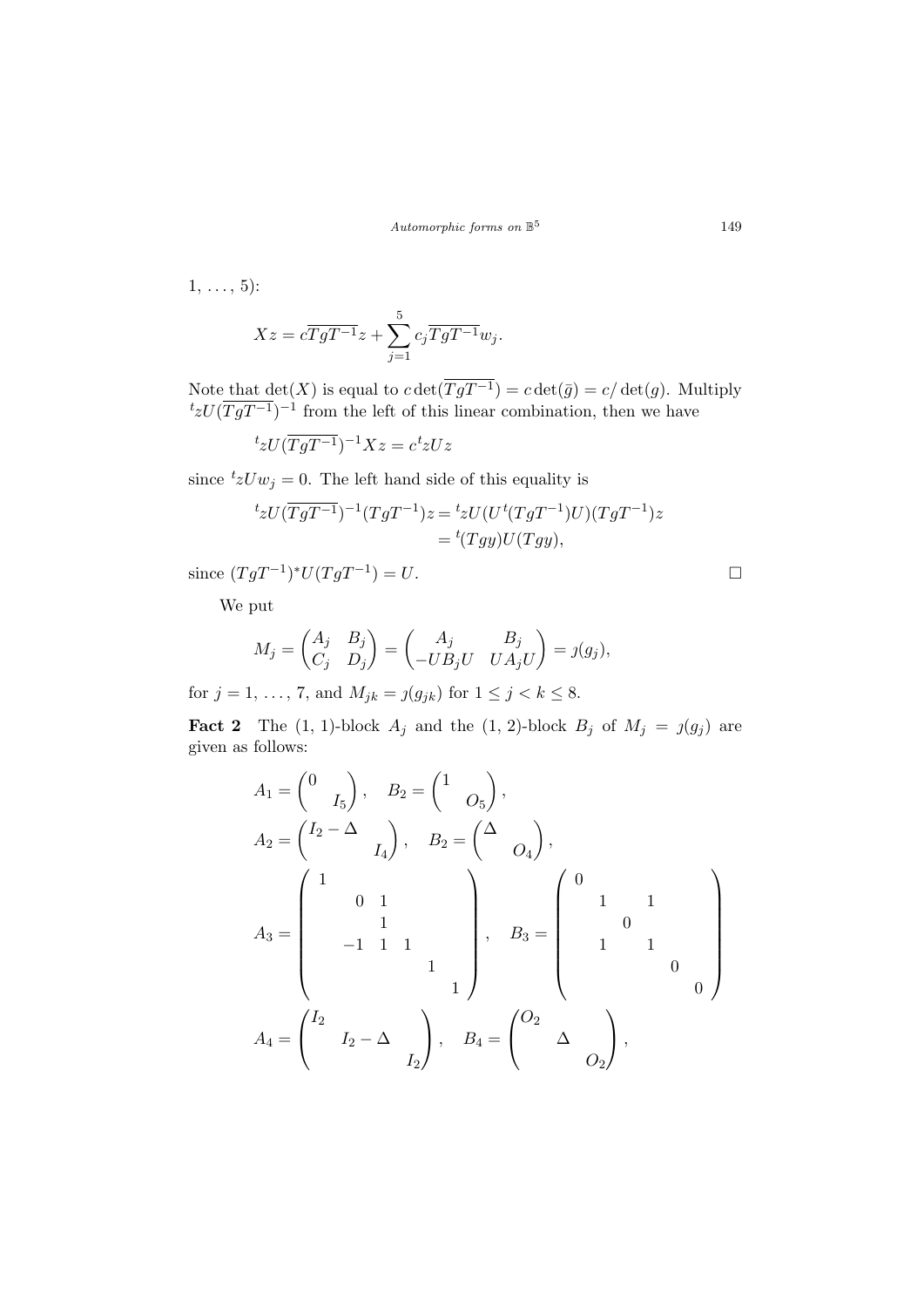$$
A_5 = \begin{pmatrix} 1 & & & & \\ & 1 & & & & \\ & & 1 & 1 & -1 & \\ & & 1 & 1 & -1 & \\ & & 1 & 0 & \\ & & & & 1 \end{pmatrix}, \quad B_5 = \begin{pmatrix} 0 & & & & \\ & 0 & & & \\ & & 1 & 1 & \\ & & & 1 & 1 \\ & & & & 0 \end{pmatrix},
$$

$$
A_6 = \begin{pmatrix} I_4 & & & \\ & I_2 - \Delta \end{pmatrix}, \quad B_6 = \begin{pmatrix} O_4 & & \\ & \Delta \end{pmatrix},
$$

$$
A_7 = \begin{pmatrix} I_5 & & \\ & 0 \end{pmatrix}, \quad B_7 = \begin{pmatrix} O_5 & & \\ & 1 \end{pmatrix},
$$

where  $O_k$  is the zero matrix of degree k and

$$
\Delta = \frac{1}{2} \begin{pmatrix} 1 & -1 \\ -1 & 1 \end{pmatrix}.
$$

**Remark 1** If g belongs to  $\Gamma(1-i)$  then  $j(g)$  belongs to  $Sp_6(\mathbb{Z})$ . Moreover,  $(g)$  belongs to  $Sp_6(\mathbb{Z})$  for  $g \in \Gamma$  if and only if  $s(g)$  belongs to  $G \subset S_8$ .

We put

$$
\Gamma(G) = s^{-1}(G) \subset \Gamma, \quad Sp_6(G) = \jmath(\Gamma(G)) \subset Sp_6(\mathbb{Z}).
$$

### 2.4. 105 automorphic forms  $f_J$

A holomorphic function  $f$  on  $\mathbb{B}^5$  is called an automorphic form of weight k with respect to a finite index subgroup Γ' of Γ if f satisfies

$$
f(g \cdot y) = \psi(g, y)^k f(y)
$$

for any  $g \in \Gamma'$ , where

$$
\psi(g, y) = \frac{t(Tgy)U(Tgy)}{t(Ty)U(Ty)}.
$$

Note that  $\psi(g, y) = \det(g)\Psi(j(g), i(y))$  by Lemma 1.

We construct automorphic forms on  $\mathbb{B}^5$  by using the pull-back  $\vartheta_{a,b}(y)$ of theta constants  $\vartheta_{a,b}(\tau)$  on  $\mathbb{S}^6$  under the embedding  $\imath \colon \mathbb{B}^5 \to \mathbb{S}^6$ .

**Fact 3** The function  $\prod_{j=0}^{3} \vartheta_{m_j, m_j} U(y)$  is an automorphic form on  $\mathbb{B}^5$  of weight 2 with respect to  $\Gamma(1-i)$ , where

$$
m_0=(0, 0, 0, 0, 0, 0), m_1=(0, 0, 1, 1, 1, 1),
$$
  
\n $m_2=(1, 1, 0, 0, 1, 1), m_3=(1, 1, 1, 1, 0, 0).$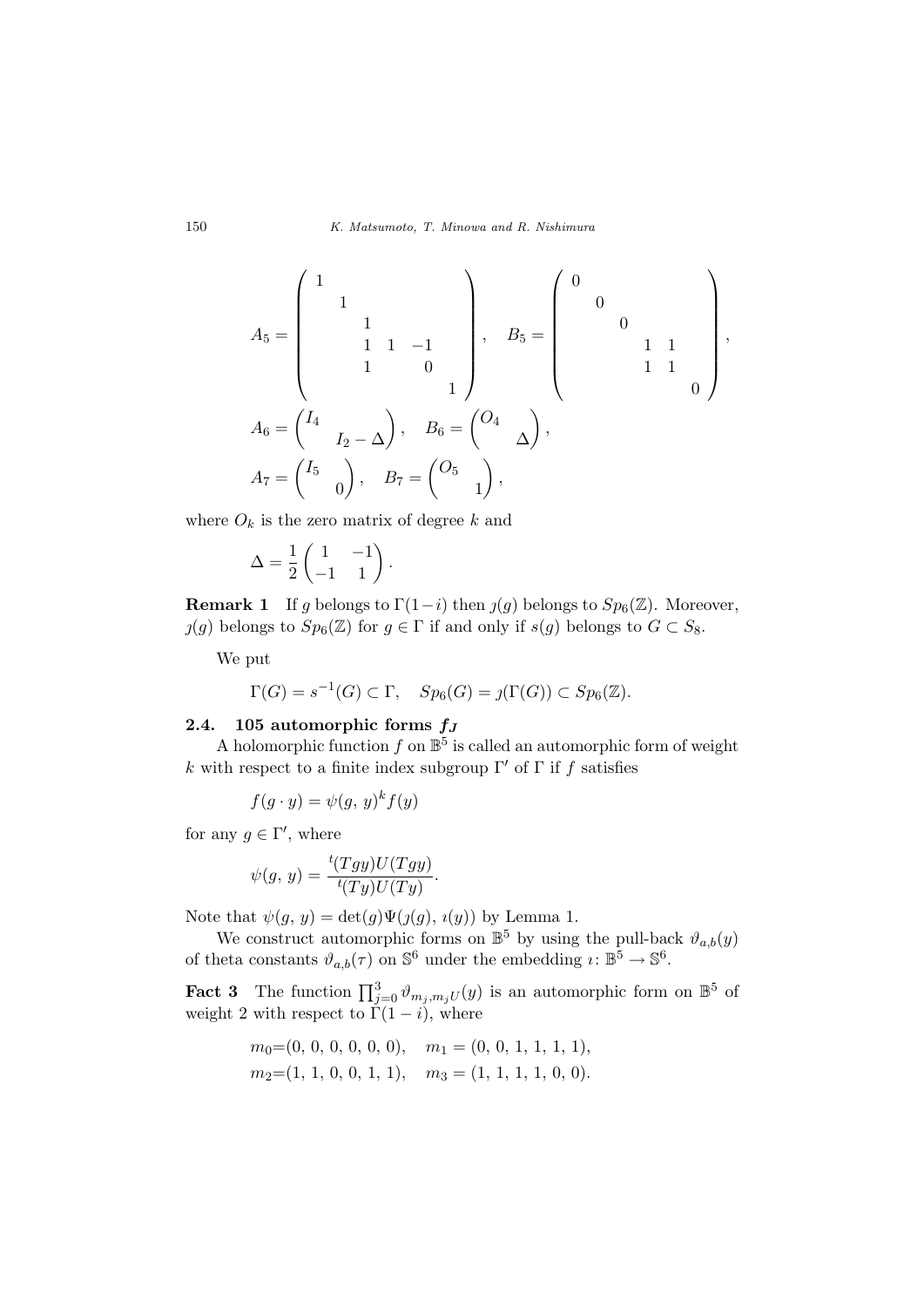We define an action of  $\Gamma$  on an automorphic form f on  $\mathbb{B}^5$  of weight k with respect to  $\Gamma(1-i)$  by

$$
f^g(y) = \psi(g, y)^{-k} f(g \cdot y).
$$

Fact 4

- (1) If  $mU^tm \not\equiv 0 \mod 4$  then  $\vartheta_{m,mU}(y) = 0$  for  $m \in \mathbb{Z}^6$ .
- (2) (Corollary 4.11 in [MT]) The functions  $\vartheta_{m,mU}(y)$  satisfy the quadratic relation

$$
\exp\left(\frac{\pi i}{2}v_1{}^tU_0\right)\vartheta_{v_1,v_1U}(y)\vartheta_{v_2,v_2U}(y)+\vartheta_{0,\ldots,0}(y)\vartheta_{U_0,U_0}(y)=0,
$$

where  $U_0 = (1, 1, 0, 0, 1, 1), v_2 = v_1 - U_0, (0, \ldots, 0) \neq v_1 \in \mathbb{Z}^6$  and  $v_1 U^t v_1 \equiv 0 \text{ mod } 4.$  Especially, we have

$$
\vartheta_{m_0,m_0}(y)\vartheta_{m_2,m_2}(y) = \vartheta_{m_1,m_1}(y)\vartheta_{m_3,m_3}(y).
$$

(3) By Fact 1, the set of theta characteristics  $\{(m_0, m_0), \ldots, (m_3, m_3)\}\$ may change by the action of  $M \in Sp_6(G)$ . In spite of this situation, the function  $f_1(y) = \prod_{j=0}^3 \vartheta_{m_j, m_j U}(y)$  is invariant modulo sign under the action  $g \in \Gamma(G)$  by (2).

Since  $\Gamma/\Gamma(1-i)$  is isomorphic to  $S_8$ , we have 105 automorphic forms  $f_J(y)$  by acting  $\Gamma$  on the function  $f_{J_1}(y)$ , where  $J$  is a  $(2, 2, 2, 2)$ -partition corresponding to an element  $G\backslash S_8$  represented by  $s(g) \in S_8$  for  $g \in \Gamma$ . The following is a main result in [MT].

**Fact 5** The polynomials  $x_J$  and automorphic forms  $f_J(y)$  are  $S_8$ -equivariant. The vectors  $(\ldots, x_J, \ldots)$  and  $(\ldots, f_J(y), \ldots)$  are proportional and the functions  $f_J(y)$  satisfy the same algebraic relations those  $x_J$  satisfy.

Few  $f_J(y)$  are explicitly given in terms of  $\vartheta_{a,b}(y)$  in [MT], since  $\iota(g)$ does not belongs to  $Sp_6(\mathbb{Z})$  for a general  $g \in \Gamma$ . We give representations of  $f_J(y)$  in terms of  $\vartheta_{a,b}(y)$  for any  $J \in \mathcal{J}$  in Section 5.

#### 3.  $\kappa(M)$  for some  $M \in Sp_6(\mathbb{Z})$

**Lemma 2** Let  $\kappa(M)$  be the eighth-root of unity in Fact 1 for  $M \in Sp_6(G)$  $\subset Sp_6(\mathbb{Z})$ . The map

$$
Sp_6(G) \ni M \mapsto \kappa(M)^4 \in \{\pm 1\}
$$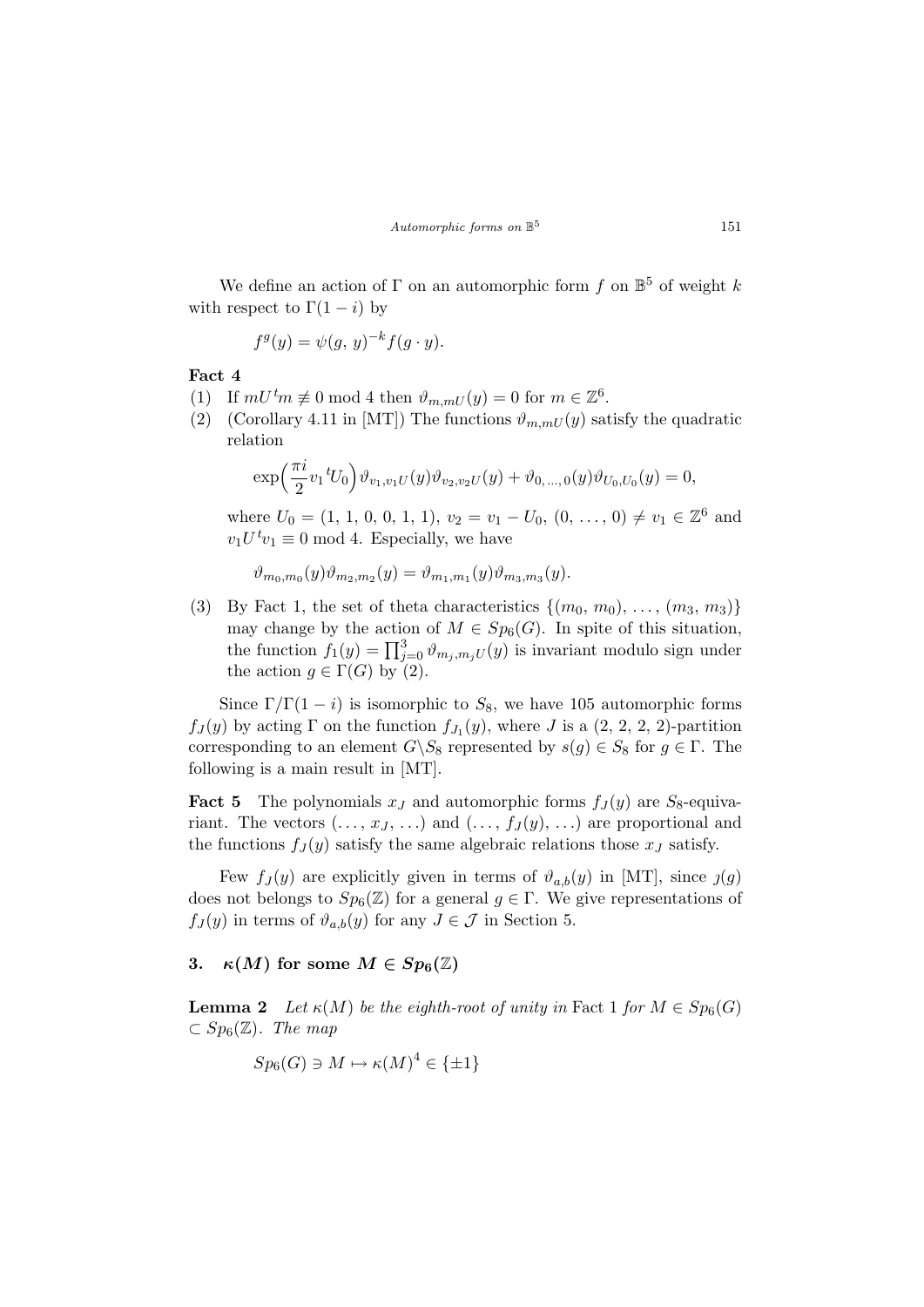is a homomorphism.

*Proof.* Note that  $\phi_{a,b}(M)$  in Fact 1 becomes 0 for any  $M \in Sp_6(\mathbb{Z})$  when  $(a, b) = (0, \ldots, 0)$ , and that the function  $\Psi(M, \tau) = \det(C\tau + D)$  satisfies

$$
\Psi(LM, \tau) = \Psi(L, M \cdot \tau)\Psi(M, \tau).
$$

Since we have

$$
\kappa(LM)^{4}\Psi(LM, \tau)^{2}\vartheta_{0,\ldots,0}^{4}(\tau)
$$
\n
$$
= \vartheta_{(LM)\cdot(0,\ldots,0)}^{4}((LM)\cdot\tau) = \vartheta_{L\cdot(M\cdot(0,\ldots,0))}^{4}(L\cdot(M\cdot\tau))
$$
\n
$$
= \kappa(L)^{4}\exp(2\pi i\phi_{M\cdot(0,\ldots,0)}(L))^{4}\Psi(L, M\cdot\tau)^{2}\vartheta_{M\cdot(0,\ldots,0)}^{4}(M\cdot\tau)
$$
\n
$$
= \kappa(L)^{4}\kappa(M)^{4}\exp(2\pi i\phi_{M\cdot(0,\ldots,0)}(L))^{4}
$$
\n
$$
\times \Psi(L, M\cdot\tau)^{2}\Psi(M, \tau)^{2}\vartheta_{0,\ldots,0}^{4}(\tau),
$$

we show that  $4\phi_{M \cdot (0, ..., 0)}(L)$  belongs to  $\mathbb{Z}$  for any  $L, M \in Sp_6(G)$ . Let  $(a, b)$  be  $M \cdot (0, \ldots, 0)$  for  $M = \begin{pmatrix} A & B \\ J \cdot D \cdot I & I \end{pmatrix}$  $\begin{pmatrix} A & B \\ -UBU & UAU \end{pmatrix}$ . Note that

$$
b = -(UBtAU)0 \equiv (UAtBU)0 \equiv (AtB)0U \equiv aU \bmod \mathbb{Z}6.
$$

The four times of  $\phi_{a,aU}(L)$  for  $L =$  $C$   $D$  $\begin{pmatrix} C & D \\ -UDU & UCU \end{pmatrix}$  is congruent to

$$
\frac{1}{2}(a^t(UCU)D^ta + (aU)^t(-UDU)C^t(aU)) = 0
$$

modulo  $\mathbb{Z}$ .

**Proposition 1** Let g be an element of  $\Gamma(1-i)$ . Then the constant  $\kappa(M)^4$ for  $M = \jmath(g) \in Sp_6(\mathbb{Z})$  is 1.

*Proof.* It is shown in [MY] that the group  $\Gamma(1-i)$  is generated by unitary reflections of order 2. We show that  $\kappa(M)^4 = 1$  for any element  $M \in Sp_6(\mathbb{Z})$ of order 2, which satisfies

$$
\begin{pmatrix} A & B \\ C & D \end{pmatrix} = M = M^{-1} = \begin{pmatrix} {}^tD & -{}^tB \\ -{}^tC & {}^tA \end{pmatrix}
$$

Since we have

$$
\vartheta_{0,\ldots,0}^{2}(\tau) = \vartheta_{M^{2}\cdot(0,\ldots,0)}^{2}(M^{2}\cdot\tau) = \vartheta_{M\cdot(M\cdot(0,\ldots,0))}^{2}(M\cdot(M\cdot\tau))
$$
  
=  $\kappa(M)^{4}\exp(4\pi i\phi_{M\cdot(0,\ldots,0)}(M))\vartheta_{0,\ldots,0}^{2}(\tau),$ 

.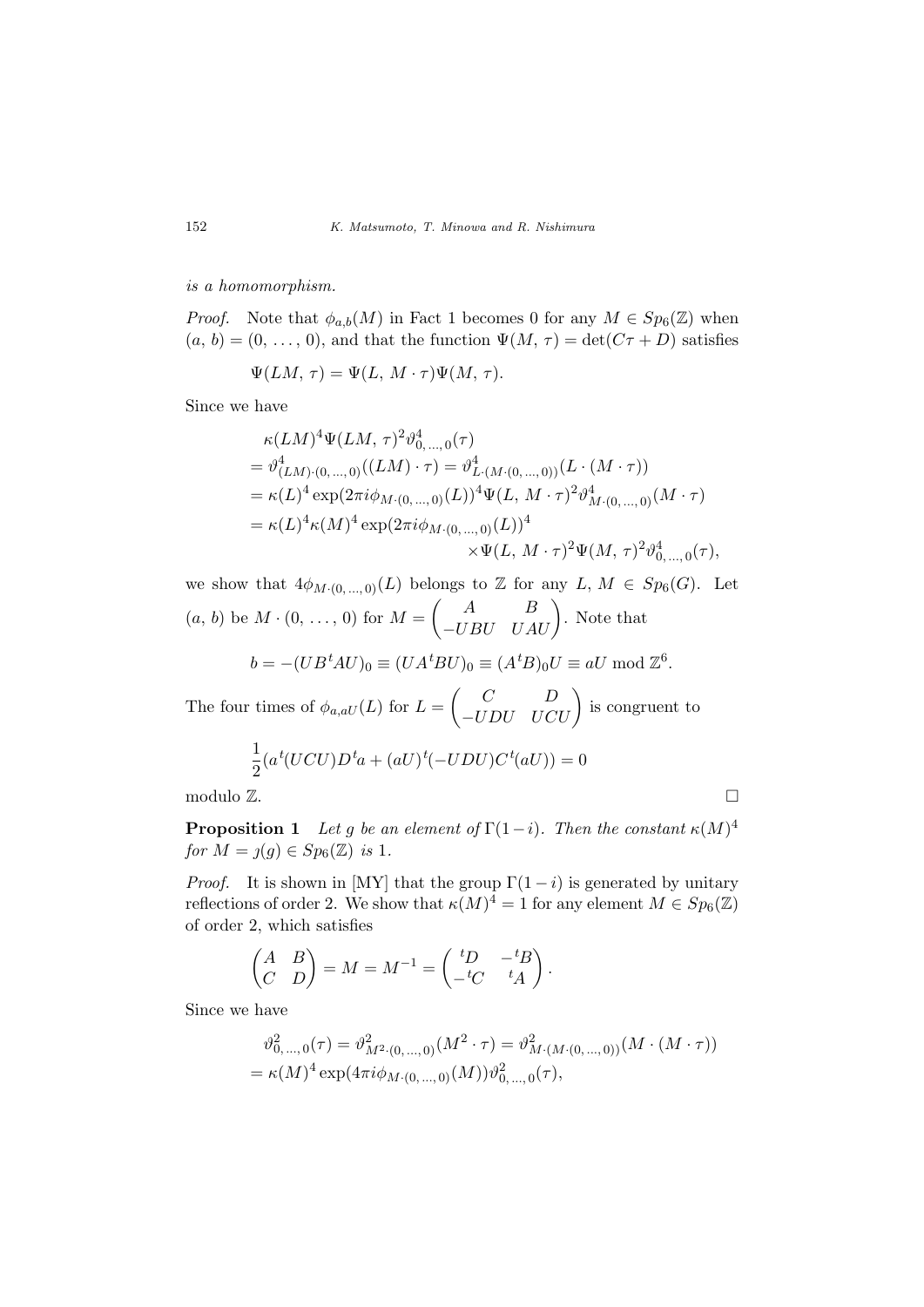Automorphic forms on  $\mathbb{B}^5$ 

it is sufficient to show that  $2\phi_{M\cdot(0,\ldots,0)}(M) \in \mathbb{Z}$ . We put  $M\cdot(0,\ldots,0)$  =  $(a, b)$ , which is  $((C^t D)_0, (A^t B)_0)$ . Note that  $M^2 = I_{12}$ , and

$$
M \cdot (a, b) = (a, b)M^{-1} + (a, b) \equiv (0, \dots, 0) \mod 2\mathbb{Z}^{12},
$$
  

$$
(a, b)M^{-1} = (a^tD - b^tC, -a^tB + b^tA) \equiv (a, b) \mod 2\mathbb{Z}^{12}.
$$

Since  ${}^{t}BC - {}^{t}DA = B {}^{t}C - A {}^{t}D = -I_6$  by  ${}^{t}B = -B$ ,  ${}^{t}C = -C$  and  ${}^{t}D = A$ , we have

$$
2\phi_{a,b}(M)
$$
  
=  $-\frac{1}{4}(a^t DB^t a - 2a^t BC^t b + b^t CA^t b) + \frac{1}{2}(a^t D - b^t C)^t (A^t B)_0$   
=  $\frac{1}{4}[(a^t D - b^t C)^t (-a^t B + b^t A) + a(^t BC - {}^t DA)^t b + 2(a^t D - b^t C)^t b]$   
=  $\frac{1}{4}(a^t b - a^t b) + \frac{1}{2}a^t b = \frac{1}{2}a^t b \mod \mathbb{Z}.$ 

By the action of  $M \in Sp_6(\mathbb{Z})$ , the characteristic  $(0, \ldots, 0)$  should be transformed into an even characteristic  $(a, b)$ , which satisfies  $a^t b \in 2\mathbb{Z}$ .

**Remark 2** If  $M_{jk}^2 \in Sp_6(\mathbb{Z})$  keeps the theta characteristic  $(0, \ldots, 0)$  invariant then the constant  $\kappa (M_{jk}^2)^2$  is -1. Otherwise,  $\kappa (M_{jk}^2)^2$  may take  $\pm 1$ . For examples,  $M_{j,j+1}^2 = M_j^2$  keeps the theta characteristic  $(0, \ldots, 0)$  invariant, the constant  $\kappa(M_j^2)^2$  is -1. The elements  $M_{15}^2$ ,  $M_{16}^2$ ,  $M_{47}^2$  and  $M_{48}^2$  do not keep  $(0, \ldots, 0)$  invariant. By computational evaluations of both sides of

$$
\vartheta_{M_{jk}^2(0,\ldots,0)}^2(M_{jk}^2 \cdot (iI_6)) = \kappa (M_{jk}^2)^2 \Psi(M_{jk}^2, iI_6) \vartheta_{(0,\ldots,0)}^2(iI_6),
$$

we have  $\kappa(M_{15}^2)^2 = \kappa(M_{48}^2)^2 = 1$  and  $\kappa(M_{16}^2)^2 = \kappa(M_{47}^2)^2 = -1$ .  $\overline{a}$ 

**Remark 3** We have  $\kappa(M)^4 = (-1)^r$  for any element  $M =$ A B  $\begin{pmatrix} A & B \\ C & D \end{pmatrix} \in$  $Sp_r(\mathbb{Z})$  satisfying  $M^2 = -I_{2r}$ , since

$$
\det(C(M \cdot \tau) + D) \det(C\tau + D) = \det(-I_r) = (-1)^r
$$

for  $\tau \in \mathbb{S}^r$ .

**Lemma 3** The constant  $\kappa(M)^2$  is i for  $M = M_1$ ,  $M_3$ ,  $M_5$  and  $M_7$ .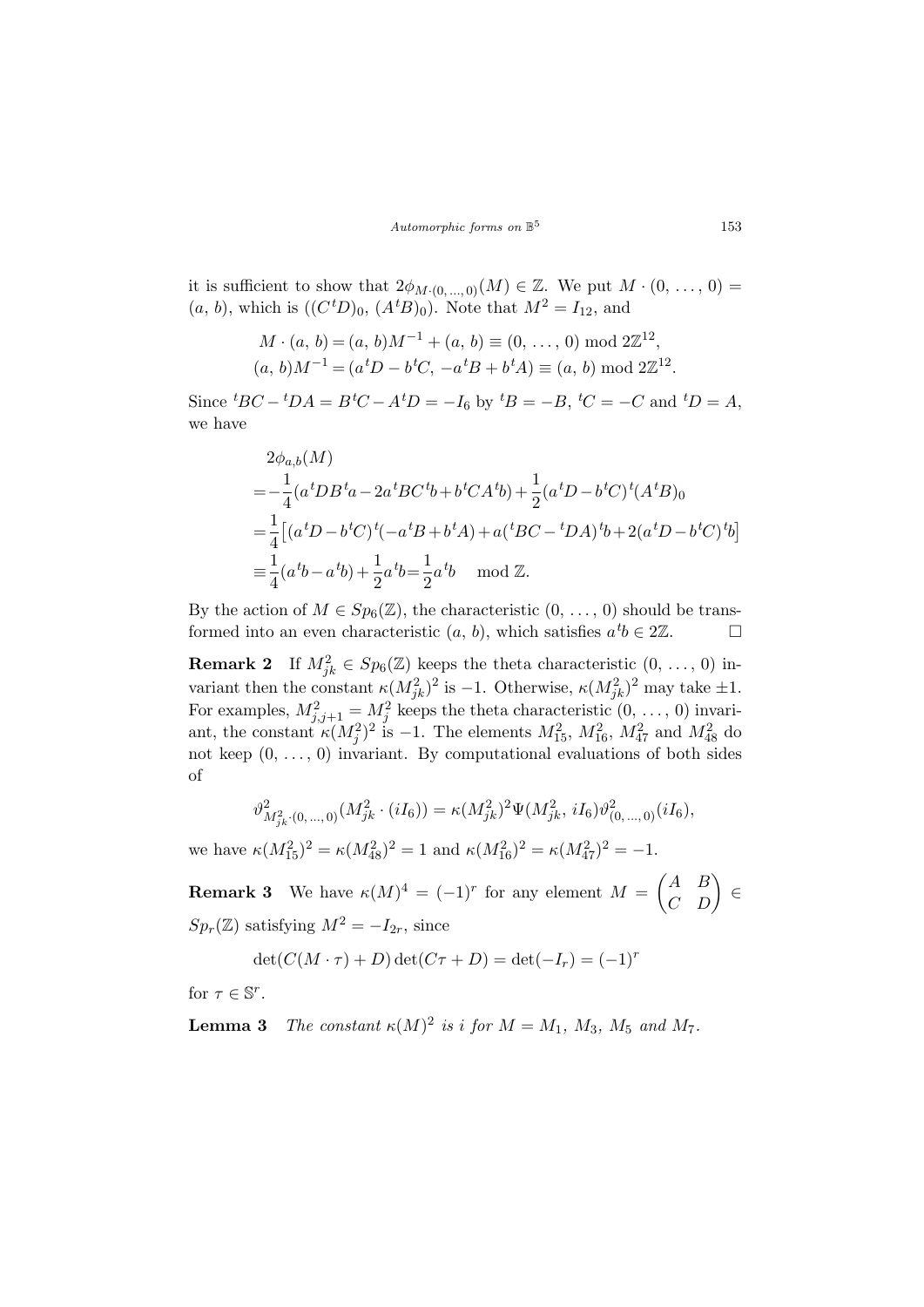*Proof.* We have  $M_k \cdot (0, \ldots, 0) = (0, \ldots, 0), M_k \cdot \tau'_k = \tau'_k$  and  $\det(C_k \tau'_k +$  $D_k$ ) =  $-i$  for  $k = 1, 3, 5, 7$ , where  $\tau'_1 = \tau'_7 = iI_6$  and

$$
\tau'_3 = i \begin{pmatrix} 1 & & & & & \\ & 3 & 2 & 2 & & & \\ & & 2 & 2 & 1 & & \\ & & 2 & 1 & 2 & & \\ & & & & 1 & & \\ & & & & & 1 \end{pmatrix}, \quad \tau'_5 = i \begin{pmatrix} 1 & & & & & \\ & 1 & & & & \\ & & 2 & 1 & 2 & \\ & & 1 & 2 & 2 & \\ & & 2 & 2 & 3 & \\ & & & & & 1 \end{pmatrix}
$$

.

By Fact 1, we have

$$
\vartheta_{0,...,0}(\tau'_{k}) = \kappa(M_{k})\sqrt{-i}\vartheta_{0,...,0}(\tau'_{k}),
$$

for  $k = 1, 3, 5, 7$ . Since  $\vartheta_{0,\dots,0}(i\tau_k)$  are positive real numbers,  $\kappa(g)$ √  $-i$ should be 1 for  $g = M_1$ ,  $M_3$ ,  $M_5$  and  $M_7$ .

**Lemma 4** The constant  $\kappa(M)^2$  is  $-1$  for  $M = M_{14}M_{23}$ ,  $M_{36}M_{45}$  and  $M_{58}M_{67}$ , where  $M_{jk} = j(g_{jk})$ .

*Proof.* For  $M = M_{14}M_{23} =$  $\overline{a}$ A B  $\begin{pmatrix} A & B \\ C & D \end{pmatrix}$ , we put  $g = A + iBU$ . Its eigenvalues are 1 and  $i$ ; the eigenspaces of 1 and  $i$  are four and two dimensional, respectively. The element  $Ty = {}^t(1, 1, 1+i, 1+i, 0, 0)$  satisfies  $g(Ty) = Ty$ and  $y \in \mathbb{B}^5$ . By Lemma 1,  $\det(Ci(y) + D) = 1/\det(T^{-1}gT) = -1$ . By the property of the embedding  $i: \mathbb{B}^5 \to \mathbb{S}^6$ , we have  $(Ai(y)+B)(Ci(y)+D)^{-1} =$  $i(T^{-1}gTy) = i(y)$ . Fact 1 implies that

$$
\vartheta_{(0,\ldots,0)}^2(i(y)) = \vartheta_{M\cdot(0,\ldots,0)}^2(M\cdot i(y)) = \kappa(M)^2(-1)\vartheta_{M\cdot(0,\ldots,0)}^2(i(y)).
$$

We show that  $\vartheta_{0,\dots,0}(i(y))$  does not vanish by computational evaluations. Since

$$
i(y) = \begin{pmatrix} \tau' & O \\ O & iI_2 \end{pmatrix}, \quad \tau' \in \mathbb{S}^4,
$$

we have

$$
\vartheta_{0,\ldots,0}(\imath(y)) = \vartheta_{0,\ldots,0}(\tau')\vartheta_{0,0}^2(i).
$$

The partial sum of the defining series of  $\vartheta_{0,\dots,0}(\tau')$  for  $n \in \mathbb{Z}^4$  satisfying Im $(n_i(y)^{t_n}) < 10$  is about 1.433725975 + 0.3384567922*i*, and  $e^{-10\pi}$  is about  $0.2271101059 \times 10^{-13}$ . 1.691709704+0.3997855731i and  $e^{-4\pi}$  is about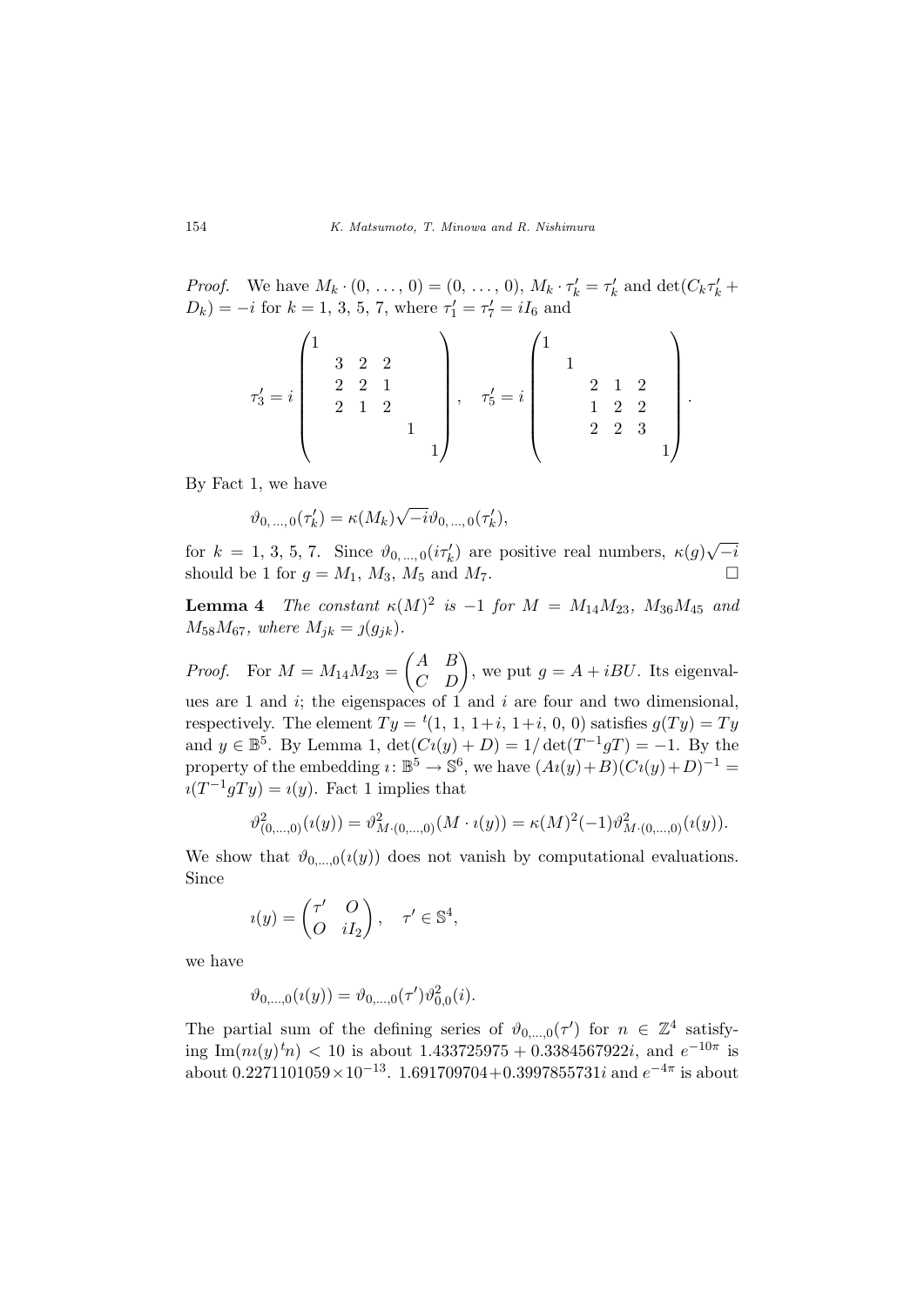$0.3487342337 \times 10^{-5}$ . These evaluations imply  $\vartheta_{0,\dots,0}(\iota(y)) \neq 0$ . Thus we have  $\kappa(M)^2 = -1$ .

For  $M_{36}M_{45}$  and  $M_{58}M_{67}$ , take  $Ty$  as

$$
{}^{t}(0, i, 1+i, 1+i, 1, 0), \quad {}^{t}(0, 0, 1-i, 1-i, 1, 1),
$$

respectively.  $\Box$ 

Lemmas 2, 3 and 4 imply the following.

**Proposition 2** For  $g \in \Gamma(G)$  and  $y \in \mathbb{B}^5$ , we have

 $\det(g)^2 = \kappa(j(g))^4 = \text{sign}(s(g)),$  $\kappa(j(g))^4 \Psi(j(g), i(y))^2 = \psi(g, y)^2.$ 

4. Transformation formulas of the theta constants for some elements of  $Sp_6(\mathbb{Q})$ 

**Proposition 3** By the actions of  $M_2, M_4, M_6 \in Sp_6(\mathbb{Q})$ , we have

$$
\left(\begin{matrix}\n\vartheta_{a,b}(M_{2k}\cdot\tau) \\
\vartheta_{a+e_{[2k]},b+e_{[2k]}}(M_{2k}\cdot\tau)\n\end{matrix}\right) \\
=\sqrt{\det(C_{2k}\tau+D_{2k})}\exp\left(\pi i\frac{a_{2k}-a_{2k-1}}{2}\frac{b_{2k}-b_{2k-1}}{2}\right)\frac{1+i}{2} \\
\times \left(\begin{matrix}\n\exp\left(-\pi i\frac{a_{2k}+a_{2k-1}}{2}\right) & 1 \\
1 & -\exp\left(\pi i\frac{a_{2k}+a_{2k-1}}{2}\right)\n\end{matrix}\right) \\
\times \left(\begin{matrix}\n\vartheta_{a',b'+e_{[2k]}}(\tau) \\
\vartheta_{a'+e_{[2k]},b'}(\tau)\n\end{matrix}\right),
$$

where  $(a', b') = -(a, b)M_{2k}$ ,

$$
e_{[2]} = (1, 1, 0, 0, 0, 0), \quad e_{[4]} = (0, 0, 1, 1, 0, 0),
$$

$$
e_{[6]} = (0, 0, 0, 0, 1, 1),
$$

and the branch of the square root is determined by the assignment of the value at  $\tau = iI_6 \in \mathbb{S}^6$  as

$$
\sqrt{\det(C_{2k}(iI_6) + D_{2k})} = \sqrt{-i} = \frac{1-i}{\sqrt{2}}.
$$

155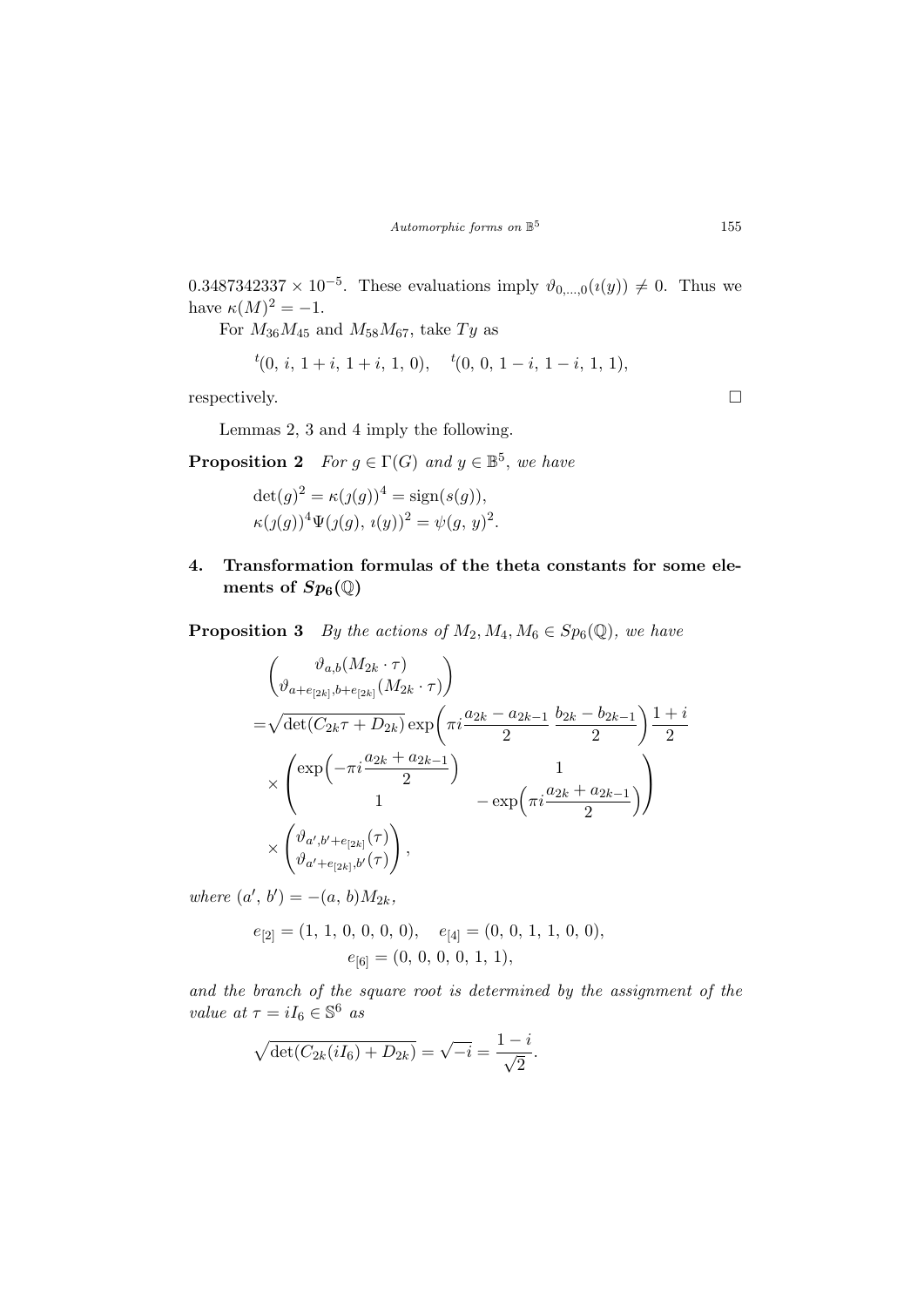In order to prove this proposition, we prepare the following translation In order to prove this proposition, we prepare<br>formula of theta constants for  $\Delta = (1/2) \begin{pmatrix} 1 & -1 \\ -1 & 1 \end{pmatrix}$ .

**Lemma 5** Theta constants on the Siegel upper half space  $\mathbb{S}^2$  of degree 2 satisfy

$$
\begin{pmatrix} \vartheta_{a,b}(\tau+\Delta) \\ \vartheta_{a,b+e}(\tau+\Delta) \end{pmatrix} = \nabla(a) \begin{pmatrix} \vartheta_{a,a\Delta+b}(\tau) \\ \vartheta_{a,a\Delta+b+e}(\tau) \end{pmatrix},
$$

where  $e = (1, 1)$ , and

$$
\nabla(a) = \frac{c_1(a)}{2} \begin{pmatrix} 1+i & (1-i)c_2^{-1}(a) \\ (1-i)c_2(a) & 1+i \end{pmatrix},
$$
  
\n
$$
c_1(a) = \exp\left(-\frac{\pi i a \Delta^t a}{4}\right), \quad c_2(a) = \exp\left(\frac{\pi i a^t e}{2}\right).
$$

*Proof.* Let  $\Lambda$  be the lattice  $\{n = (n_1, n_2) \in \mathbb{Z}^2 \mid n_1 + n_2 \in 2\mathbb{Z}\}$ . Note that  $[\mathbb{Z}^2 : \Lambda] = 2$  and  $\mathbb{Z}^2/\Lambda = \{(0, 0), e_1 = (1, 0)\}.$  We put

$$
\vartheta_{a,b}^{\Lambda}(\tau) = \sum_{n \in \Lambda} \exp\bigg(\pi i \left(n + \frac{a}{2}\right) \tau^t \left(n + \frac{a}{2}\right) + 2\pi i \left(n + \frac{a}{2}\right) \frac{b}{2}\bigg).
$$

Since  $n({}^{t}e/2) = (n_1 + n_2)/2 \in \mathbb{Z}$  for any  $n \in \Lambda$ , we have

$$
\vartheta_{a,b+e}^{\Lambda}(\tau) = \exp\left(\frac{\pi i a^t e}{2}\right) \vartheta_{a,b}^{\Lambda}(\tau).
$$

By definition, we have

$$
\vartheta_{a,b}(\tau) = \vartheta_{a,b}^{\Lambda}(\tau) + \vartheta_{a+2e_1,b}^{\Lambda}(\tau)
$$

and

$$
\vartheta_{a,b+e}(\tau) = \vartheta_{a,b+e}^{\Lambda}(\tau) + \vartheta_{a+2e_1,b+e}^{\Lambda}(\tau)
$$
  
= 
$$
\exp\left(\frac{\pi i a^t e}{2}\right) \vartheta_{a,b}^{\Lambda}(\tau) + \exp\left(\frac{\pi i (a+2e_1)^t e}{2}\right) \vartheta_{a+2e_1,b}^{\Lambda}(\tau)
$$
  
= 
$$
c_2(a) (\vartheta_{a,b}^{\Lambda}(\tau) - \vartheta_{a+2e_1,b}^{\Lambda}(\tau)).
$$

Thus we have

have  
\n
$$
\begin{pmatrix}\n\vartheta_{a,b}(\tau) \\
\vartheta_{a,b+e}(\tau)\n\end{pmatrix} = \begin{pmatrix}\n1 & 1 \\
c_2(a) & -c_2(a)\n\end{pmatrix} \begin{pmatrix}\n\vartheta_{a,b}^{\Lambda}(\tau) \\
\vartheta_{a+2e_1,b}^{\Lambda}(\tau)\n\end{pmatrix},
$$
\n
$$
\begin{pmatrix}\n\vartheta_{a,b}^{\Lambda}(\tau) \\
\vartheta_{a+2e_1,b}^{\Lambda}(\tau)\n\end{pmatrix} = \frac{1}{2} \begin{pmatrix}\n1 & c_2^{-1}(a) \\
1 & -c_2^{-1}(a)\n\end{pmatrix} \begin{pmatrix}\n\vartheta_{a,b}(\tau) \\
\vartheta_{a,b+e}(\tau)\n\end{pmatrix}.
$$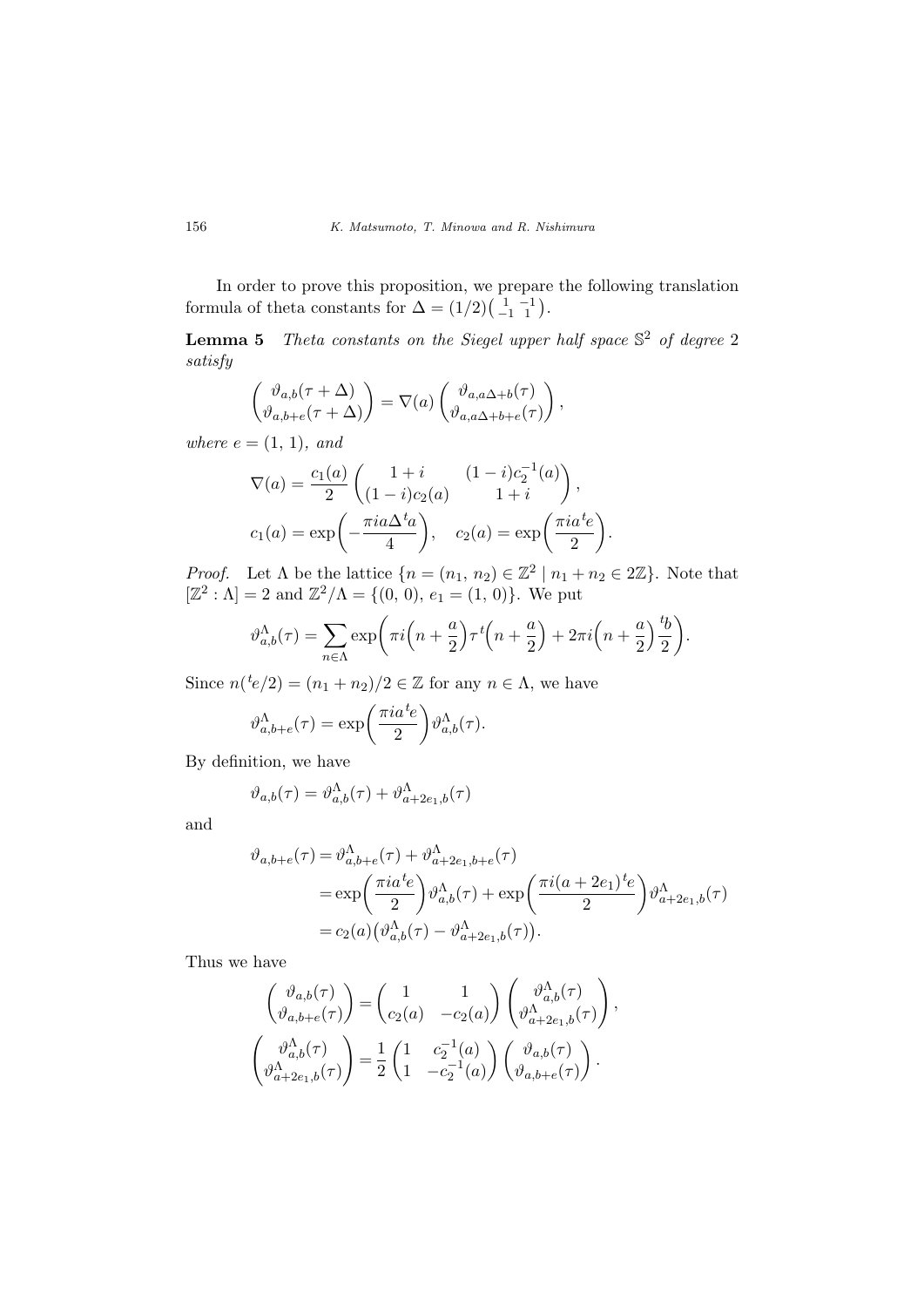We express  $\vartheta_{a,b}^{\Lambda}(\tau+\Delta)$  in terms of  $\vartheta_{a',b'}^{\Lambda}(\tau)$ . Since

$$
\exp\left(\pi i \left(n + \frac{a}{2}\right) \Delta^t \left(n + \frac{a}{2}\right)\right)
$$
\n
$$
= \exp(\pi i n \Delta^t n) \exp\left(-\frac{\pi i a \Delta^t a}{4}\right) \exp\left(2\pi i \left(n + \frac{a}{2}\right) \Delta \frac{t_a}{2}\right)
$$
\n
$$
= \begin{cases}\nc_1(a) \exp\left(2\pi i \left(n + \frac{a}{2}\right) \Delta \frac{t_a}{2}\right) & \text{if } n \in \Lambda, \\
ic_1(a) \exp\left(2\pi i \left(n + \frac{a}{2}\right) \Delta \frac{t_a}{2}\right) & \text{if } n \in \Lambda + e_1,\n\end{cases}
$$
\n
$$
= \sum_{n \in \Lambda} \exp\left(\pi i \left(n + \frac{a}{2}\right) \tau^t \left(n + \frac{a}{2}\right) + 2\pi i \left(n + \frac{a}{2}\right) \frac{t_b}{2}\right)
$$
\n
$$
\times \exp\left(\pi i \left(n + \frac{a}{2}\right) \Delta^t \left(n + \frac{a}{2}\right)\right)
$$
\n
$$
= c_1(a) \sum_{n \in \Lambda} \exp\left(\pi i \left(n + \frac{a}{2}\right) \tau^t \left(n + \frac{a}{2}\right) + 2\pi i \left(n + \frac{a}{2}\right) \frac{t_b}{2}\right)
$$
\n
$$
\times \exp\left(2\pi i \left(n + \frac{a}{2}\right) \Delta \frac{t_a}{2}\right)
$$

 $=c_1(a)\vartheta_{a,a\Delta+b}^{\Lambda}(\tau).$ 

Similarly,  $\vartheta_{a+2e_1,b}^{\Lambda}(\tau+\Delta) = ic_1(a)\vartheta_{a+2e_1,a\Delta+b}^{\Lambda}(\tau)$ . Thus we have

$$
\begin{pmatrix} \vartheta_{a,b}^{\Lambda}(\tau+\Delta) \\ \vartheta_{a+2e_1,b}^{\Lambda}(\tau+\Delta) \end{pmatrix} = c_1(a) \begin{pmatrix} 1 & 0 \\ 0 & i \end{pmatrix} \begin{pmatrix} \vartheta_{a,b+a\Delta}^{\Lambda}(\tau) \\ \vartheta_{a+2e_1,b+a\Delta}^{\Lambda}(\tau) \end{pmatrix}.
$$

Let us compute  $\vartheta_{a,b}(\tau+\Delta)$  and  $\vartheta_{a,b+e}(\tau+\Delta)$ :

$$
\begin{pmatrix}\n\vartheta_{a,b}(\tau + \Delta) \\
\vartheta_{a,b+e}(\tau + \Delta)\n\end{pmatrix} = \begin{pmatrix}\n1 & 1 \\
c_2(a) & -c_2(a)\n\end{pmatrix}\n\begin{pmatrix}\n\vartheta_{a,b}^{\Lambda}(\tau + \Delta) \\
\vartheta_{a+2e_1,b}^{\Lambda}(\tau + \Delta)\n\end{pmatrix}
$$
\n
$$
= c_1(a)\begin{pmatrix}\n1 & 1 \\
c_2(a) & -c_2(a)\n\end{pmatrix}\n\begin{pmatrix}\n1 & 0 \\
0 & i\n\end{pmatrix}\n\begin{pmatrix}\n\vartheta_{a,b+a\Delta}^{\Lambda}(\tau) \\
\vartheta_{a+2e_1,b+a\Delta}^{\Lambda}(\tau)\n\end{pmatrix}
$$
\n
$$
= \frac{c_1(a)}{2}\begin{pmatrix}\n1 & 1 \\
c_2(a) & -c_2(a)\n\end{pmatrix}\n\begin{pmatrix}\n1 & 0 \\
0 & i\n\end{pmatrix}\n\begin{pmatrix}\n1 & c_2^{-1}(a) \\
1 & -c_2^{-1}(a)\n\end{pmatrix}\n\begin{pmatrix}\n\vartheta_{a,b+a\Delta}(\tau) \\
\vartheta_{a,b+a\Delta+e}(\tau)\n\end{pmatrix},
$$
\nwhich implies this lemma.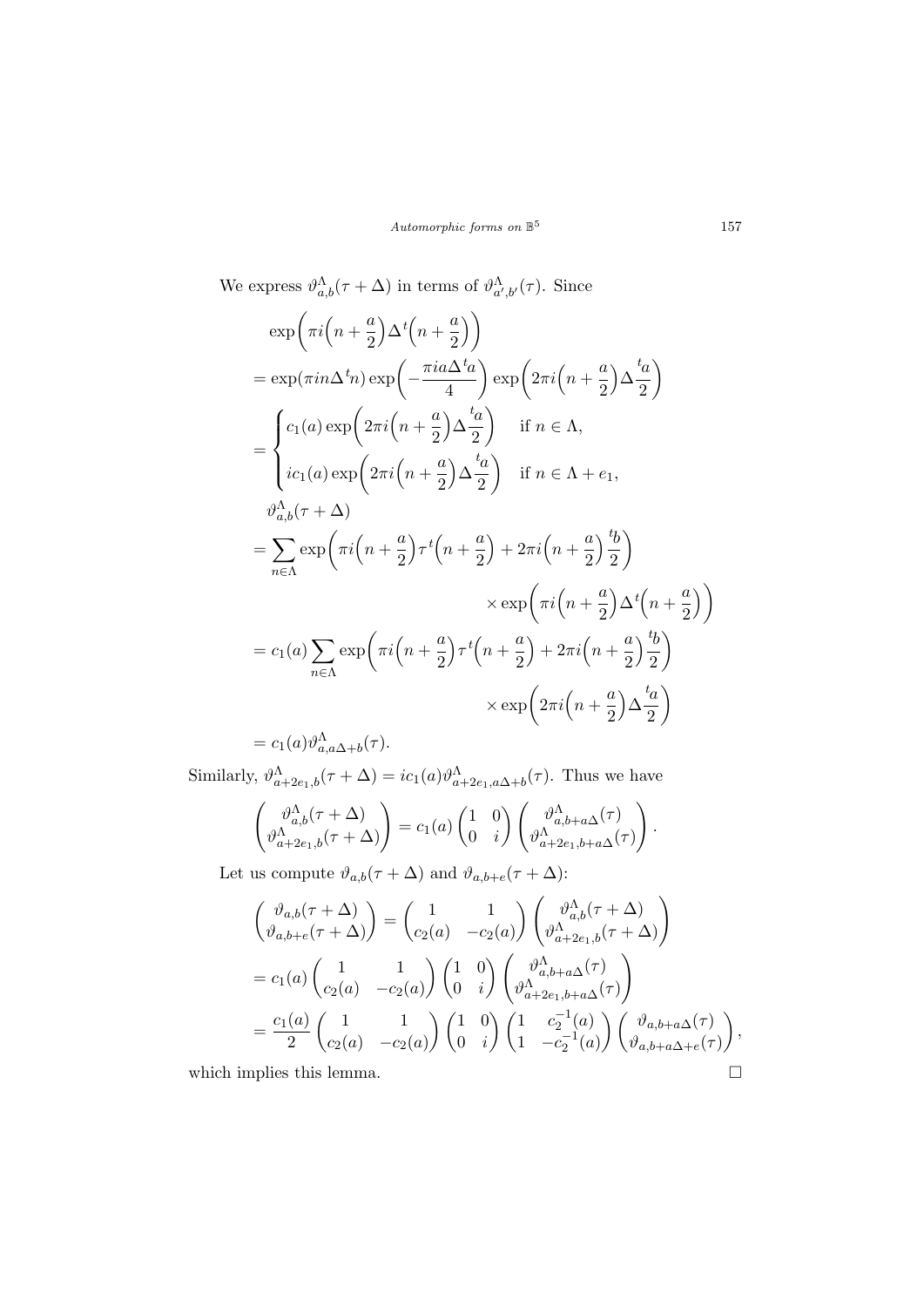Proof of Proposition 3. It is sufficient to prove that

$$
\begin{pmatrix}\n\vartheta_{a,b}(M \cdot \tau) \\
\vartheta_{a+e,b+e}(M \cdot \tau)\n\end{pmatrix} = \sqrt{\det(I_2 - \Delta \tau - \Delta)} \exp\left(\pi i \frac{a_2 - a_1}{2} \frac{b_2 - b_1}{2}\right)
$$
\n
$$
\times \frac{1 + i}{2} \begin{pmatrix} c_2^{-1}(a) & 1 \\
1 & -c_2(a) \end{pmatrix} \begin{pmatrix} \vartheta_{a',b'+e}(\tau) \\
\vartheta_{a'+e,b'}(\tau) \end{pmatrix},
$$

where  $\tau \in \mathbb{S}^2$ ,  $e = (1, 1), (a', b') = (a, b)M$ ,  $c_2(a) = \exp(\pi i (a_1 + a_2)/2)$ ,

$$
M = \begin{pmatrix} I_2 - \Delta & \Delta \\ -\Delta & I_2 - \Delta \end{pmatrix} \in Sp_2(\mathbb{Q}), \quad \Delta = \frac{1}{2} \begin{pmatrix} 1 & -1 \\ -1 & 1 \end{pmatrix},
$$

and the branch of  $\sqrt{\det(I_2 - \Delta \tau - \Delta)}$  is determined by the assignment of the value at  $\tau = iI_2$  as  $\sqrt{-i} = (1 - i)/\sqrt{2}$ . √ 2.

Since we have

$$
M = -PQPQP, \quad P = -\begin{pmatrix} I_2 & \Delta \\ O_2 & I_2 \end{pmatrix}, \quad Q = \begin{pmatrix} O_2 & -I_2 \\ I_2 & O_2 \end{pmatrix},
$$

use Lemma 5 and Fact 1 for Q repeatedly. In this calculation, it is convenient to prepare formulas

$$
\begin{pmatrix} \vartheta_{a,b}(\tau+\Delta) \\ \vartheta_{a,b+e}(\tau+\Delta) \\ \vartheta_{a+e,b}(\tau+\Delta) \\ \vartheta_{a+e,b+e}(\tau+\Delta) \end{pmatrix} = \Phi_P[a,b] \begin{pmatrix} \vartheta_{a,a\Delta+b}(\tau) \\ \vartheta_{a,a\Delta+b+e}(\tau) \\ \vartheta_{a+e,a\Delta+b}(\tau) \\ \vartheta_{a+e,a\Delta+b}(\tau) \\ \vartheta_{a+e,b}(\tau) \end{pmatrix},
$$

$$
\begin{pmatrix} \vartheta_{a,b}(-\tau^{-1}) \\ \vartheta_{a,b+e}(-\tau^{-1}) \\ \vartheta_{a+e,b}(-\tau^{-1}) \\ \vartheta_{a+e,b+e}(-\tau^{-1}) \end{pmatrix} = \Phi_Q[a,b] \begin{pmatrix} \vartheta_{b,-a}(\tau) \\ \vartheta_{b,-a+e}(\tau) \\ \vartheta_{b+e,-a}(\tau) \\ \vartheta_{b+e,-a+e}(\tau) \end{pmatrix},
$$

where

$$
\Phi_P[a, b] = \begin{pmatrix} \nabla(a) & & \\ & \nabla(a + e) \end{pmatrix},
$$
  

$$
\Phi_Q[a, b] = \kappa(Q)\sqrt{\det(\tau)} \exp\left(\frac{\pi i a^{t}b}{2}\right)
$$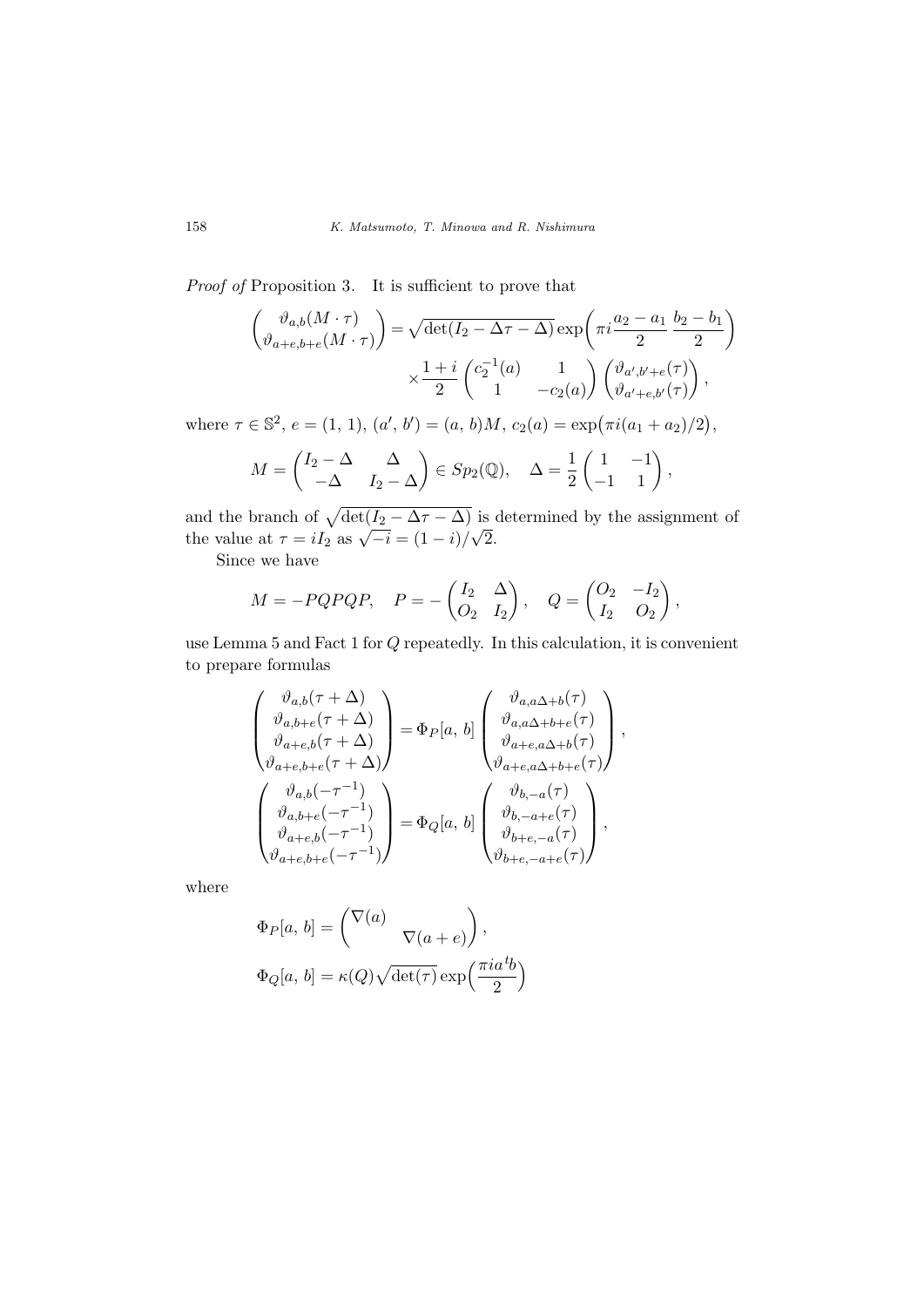Automorphic forms on  $\mathbb{B}^5$ 

$$
\times \begin{pmatrix} 1 & & & \\ & \exp\left(\frac{-\pi i b^t e}{2}\right) & & \\ & \exp\left(\frac{-\pi i b^t e}{2}\right) & & \\ & & -\exp\left(\frac{\pi i (a-b)^t e}{2}\right) \end{pmatrix}.
$$

Since  $(a, b)P = (a, a\Delta + b)$ , we have

$$
\Phi_P[a, b]\Phi_Q[(a, b)P]\Phi_P[(a, b)PQ]\Phi_Q[(a, b)PQP]\Phi_P[(a, b)PQPQ]
$$
\n
$$
= c(a, b)\frac{1+i}{2} \begin{pmatrix} 0 & c_2(a) & 1 & 0 \\ c_2(a) & 0 & 0 & c_2^2(a) \\ 1 & 0 & 0 & -c_2(a) \\ 0 & c_2^2(a) & -c_2(a) & 0 \end{pmatrix} = \Phi_{-M}[a, b],
$$

where  $c_2(a) = \exp(\pi i a^t e/2)$  and

$$
c(a, b) = \kappa(Q)^2 \sqrt{\det(I_2 - \Delta \tau - \Delta)} \exp\left(\pi i \frac{a_2 - a_1}{2} \frac{b_2 - b_1}{2}\right).
$$

Note that the theta characteristic  $(a, b)$  is transformed into  $-(a', b') =$  $-M(a, b)$  by  $PQPQP$ . We have

$$
\begin{pmatrix}\n\vartheta_{a,b}(M \cdot \tau) \\
\vartheta_{a,b+e}(M \cdot \tau) \\
\vartheta_{a+e,b}(M \cdot \tau) \\
\vartheta_{a+e,b}(M \cdot \tau)\n\end{pmatrix} = \begin{pmatrix}\n\vartheta_{a,b}(-M \cdot \tau) \\
\vartheta_{a,b+e}(-M \cdot \tau) \\
\vartheta_{a+e,b}(-M \cdot \tau) \\
\vartheta_{a+e,b+e}(-M \cdot \tau)\n\end{pmatrix}
$$
\n
$$
= \Phi_{-M}[a, b] \begin{pmatrix}\n\vartheta_{-a', -b'}(\tau) \\
\vartheta_{-a', -b'+e}(\tau) \\
\vartheta_{-a'+e, -b'+e}(\tau) \\
\vartheta_{-a'+e, -b'+e}(\tau)\n\end{pmatrix}
$$
\n
$$
= c(a, b) \begin{pmatrix}\n0 & c_2^{-1}(a) & 1 & 0 \\
c_2(a) & 0 & 0 & 1 \\
1 & 0 & 0 & -c_2^{-1}(a) \\
0 & 1 & -c_2(a) & 0\n\end{pmatrix} \begin{pmatrix}\n\vartheta_{a',b'}(\tau) \\
\vartheta_{a', b'+e}(\tau) \\
\vartheta_{a'+e, b'}(\tau) \\
\vartheta_{a'+e, b'}(\tau)\n\end{pmatrix},
$$

since  $a'^t e = (a - (a+b)\Delta)^t e = a^t e$ , and  $\vartheta_{a',b'-e}(\tau) = \exp(-\pi i a'^t e) \vartheta_{a',b'+e}(\tau)$ ,  $\vartheta_{a'-e,b'}(\tau) = \vartheta_{a'+e,b'}(\tau), \ \vartheta_{a'-e,b'-e}(\tau) = \exp(-\pi i a'^t e) \vartheta_{a'+e,b'+e}(\tau).$  Especially,

159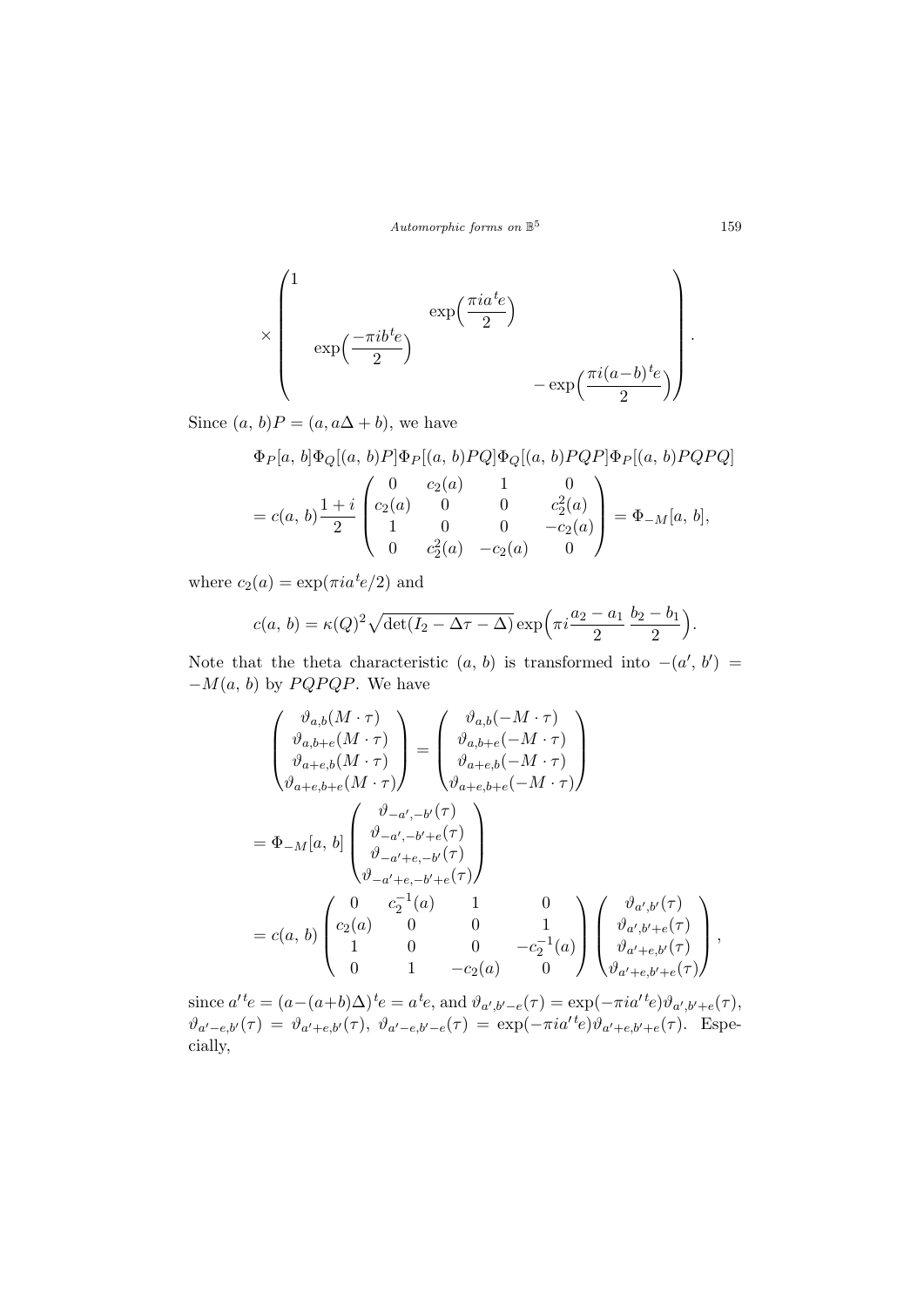160 K. Matsumoto, T. Minowa and R. Nishimura

$$
\begin{pmatrix}\n\vartheta_{a,b}(M \cdot \tau) \\
\vartheta_{a+e,b+e}(M \cdot \tau)\n\end{pmatrix} = \kappa(Q)^2 \sqrt{\det(I_2 - \Delta \tau - \Delta)}
$$
\n
$$
\times \exp\left(\frac{\pi i}{4}(a_2 - a_1)(b_2 - b_1)\right)
$$
\n
$$
\times \frac{1+i}{2} \begin{pmatrix} c_2^{-1}(a) & 1 \\
1 & -c_2(a) \end{pmatrix} \begin{pmatrix} \vartheta_{a',b'+e}(\tau) \\
\vartheta_{a'+e,b'}(\tau) \end{pmatrix}
$$

.

We have only to determine  $\kappa(Q)^2 \sqrt{\det(I_2 - \Delta \tau - \Delta)}$  explicitly. The last equality for  $\tau = iI_2$  and  $a = b = (0, 0)$  becomes

$$
\begin{pmatrix} \vartheta_{00,00}(iI_2) \\ \vartheta_{11,11}(iI_2) \end{pmatrix} = \kappa(Q)^2 \sqrt{-i} \frac{1+i}{2} \begin{pmatrix} 1 & 1 \\ 1 & -1 \end{pmatrix} \begin{pmatrix} \vartheta_{00,11}(iI_2) \\ \vartheta_{11,00}(iI_2) \end{pmatrix},
$$

since we have  $M \cdot (iI_2) = iI_2$  and  $\det(I_2 - \Delta \tau - \Delta) = -i$ . Note that  $\vartheta_{11,11}(iI_2) = \vartheta_{1,1}(i)\vartheta_{1,1}(i) = 0$ , which implies  $\vartheta_{00,11}(iI_2) = \vartheta_{11,00}(iI_2)$  and

$$
\vartheta_{00,00}(iI_2) = \kappa(Q)^2 \sqrt{-i}(1+i)\vartheta_{11,00}(iI_2).
$$

Since both of  $\vartheta_{00,00}(iI_2)$  and  $\vartheta_{11,00}(iI_2)$  are positive real numbers,  $\kappa(Q)^2\sqrt{Q}$  $(iI_2)$  and  $\vartheta_{11,00}(iI_2)$  are positive real numbers,  $\kappa(Q)^2 \sqrt{-i}$ should be  $(1-i)/\sqrt{2}$ . Thus if we choose the branch of the square root  $\frac{\text{d} \det(I_2 - \Delta \tau - \Delta)}{\det(I_2 - \Delta \tau - \Delta)}$  by the assignment of the value at  $\tau = iI_2$  as  $\sqrt{-i} =$  $(1 - i)/\sqrt{2}$ , then  $\kappa(Q)^2 = 1$ .

#### 5. Representations of  $f_J(y)$

In this section, we express  $f_J(y)$  in terms of theta constants for all  $(2, 2, 2, 2)$ -partitions J by acting  $S_8$  on  $f_{J_1}(y)$ . In subsection 5.1, we explain an efficient method to get the representations for all forms  $f_J(y)$ , and in Subsections  $5.2, \ldots, 5.5$ , we list them.

#### 5.1. An efficient method to get the representations

The following elementary lemma is a key to give 105 representations of  $f_J(y)$ .

**Lemma 6** The double quotient  $G\backslash S_8/G$  consists of five element, which are represented by

$$
\sigma_1 = id
$$
,  $\sigma_2 = (23)$ ,  $\sigma_3 = (23)(45)$ ,  $\sigma_4 = (23)(67)$ ,  
 $\sigma_5 = (23)(45)(67)$ .

The cardinalities of the right G-orbits of  $\sigma_1, \ldots, \sigma_5$  are 1, 12, 32, 12 and 48, respectively.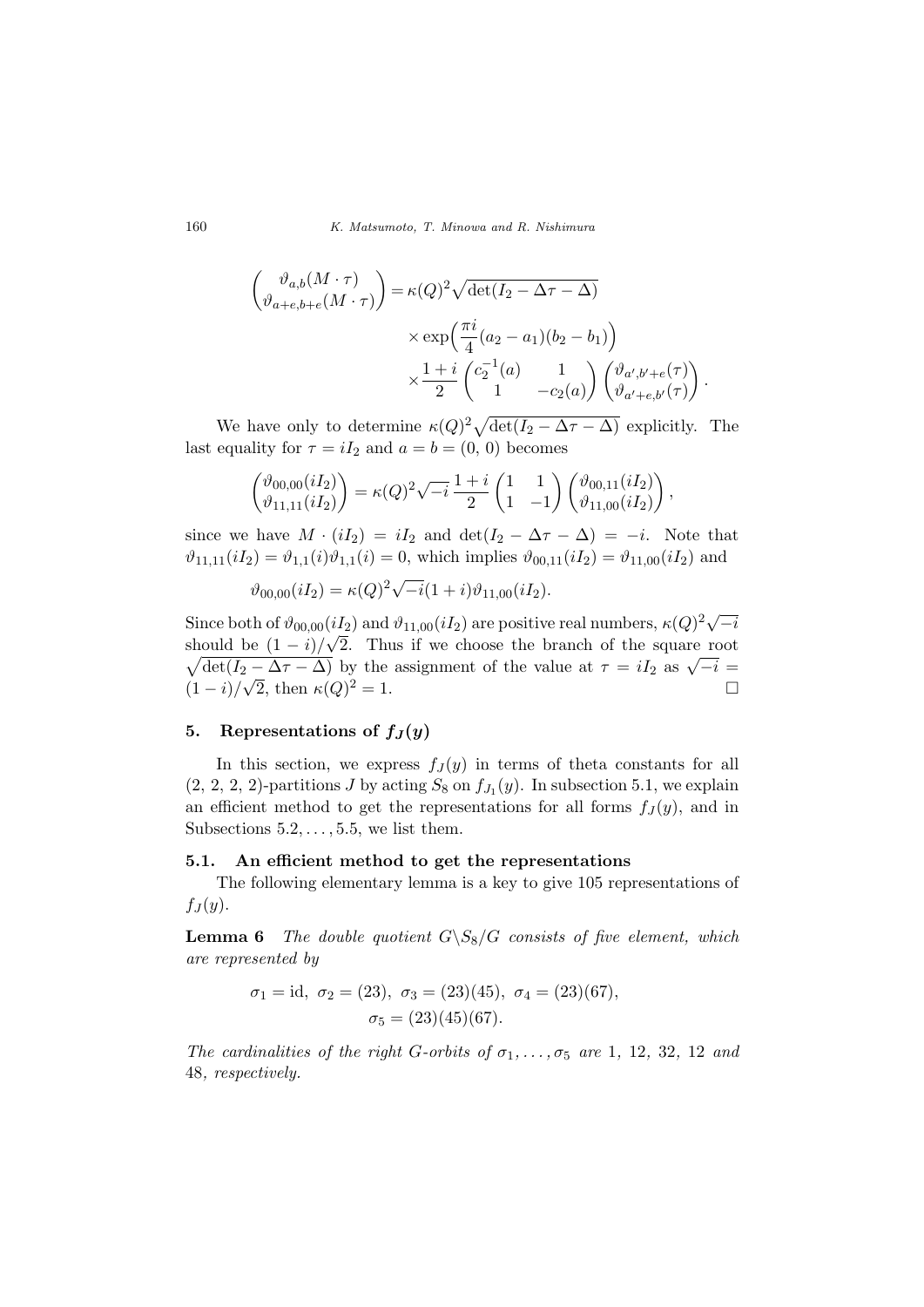We define an action of  $\sigma \in S_8$  on an automorphic form  $f(y)$  on  $\mathbb{B}^5$  with respect to  $\Gamma(1-i)$  by  $f^{\sigma}(y) = f^g(y)$ , where  $g \in \Gamma$  satisfies  $s(g) = \sigma$ . We give f<sub>J</sub> by the action  $\sigma \in S_8$  on  $f_{J_1} = \prod_{j=1}^{4}$  $j=0$   $\vartheta_{m_j}(y)$  corresponding to the polynomial  $x_{J_1}$ , where  $m_j$  are in the following table.

| # |                                      | $m_0$                         | m <sub>1</sub> |
|---|--------------------------------------|-------------------------------|----------------|
|   | $x_{J_1}$                            | m <sub>2</sub>                | m <sub>3</sub> |
|   |                                      | 000000, 000000 001111, 001111 |                |
|   | $x_{\langle 12; 34; 56; 78 \rangle}$ | 110011, 110011 111100, 111100 |                |

We put  $f_{J_j}(y) = f_{J_1}^{\sigma_j}$  $J_1^{o_j}(y)$  for  $j = 2, ..., 5$ , which are

$$
f_{J_2}(y) = \prod_{j=0}^{3} \vartheta_{m_j, m_j U}^{g_2}(y) = \prod_{j=0}^{3} \vartheta_{m_j, m_j U}(M_2 \cdot i(y)) / \psi(g_2, y)^2,
$$
  
\n
$$
f_{J_3}(y) = \prod_{j=0}^{3} \vartheta_{m_j, m_j U}^{g_2 g_4}(y) = \prod_{j=0}^{3} \vartheta_{m_j, m_j U}((M_2 M_4) \cdot i(y)) / \psi(g_2 g_4, y)^2,
$$
  
\n
$$
f_{J_4}(y) = \prod_{j=0}^{3} \vartheta_{m_j, m_j U}^{g_2 g_6}(y) = \prod_{j=0}^{3} \vartheta_{m_j, m_j U}((M_2 M_6) \cdot i(y)) / \psi(g_2 g_6, y)^2,
$$
  
\n
$$
f_{J_5}(y) = \prod_{j=0}^{3} \vartheta_{m_j, m_j U}^{g_2 g_4 g_6}(y)
$$
  
\n
$$
= \prod_{j=0}^{3} \vartheta_{m_j, m_j U}((M_2 M_4 M_6) \cdot i(y)) / \psi(g_2 g_4 g_6, y)^2.
$$

We express  $f_{J_j}(y)$  in terms of theta constants by Proposition 4. We can express the rest one hundred  $f_J(y)$  in terms of theta constants by the action of G represented in  $Sp_6(\mathbb{Z})$  on  $f_{J_2}(y), \ldots, f_{J_5}(y)$  by Lemma 6. In this process, we have only to apply Fact 1.

The function  $f_{J_j}^{\sigma}(y)$  for  $\sigma \in G$  is independent of the choice of  $g \in$  $\Gamma(G)$  such that  $s(g) = \sigma$ , but its representation in terms of theta constants  $\vartheta_{a,b}(y)$  depends on the choice of g. Different representations of  $f_{J_j}^{\sigma}(y)$  imply relations among  $\vartheta_{a,b}(y)$ .

At the end of this subsection, we give a lemma, which helps us to simplify the representations of  $f_J(y)$ .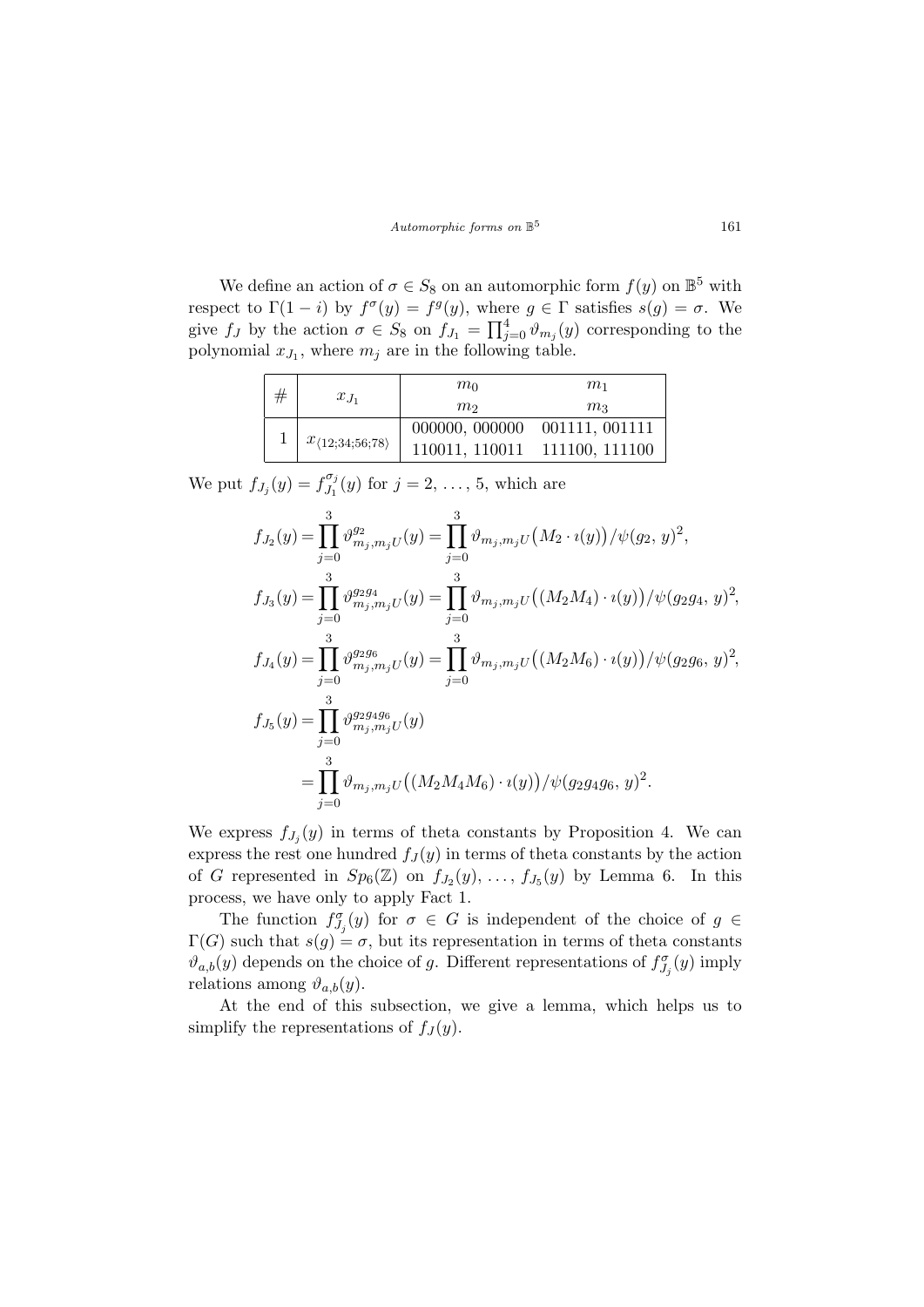**Lemma 7** For  $y \in \mathbb{B}^5$  and  $a, b \in \mathbb{Z}^6$ , we have

$$
\vartheta_{(bU,aU)}(y) = \exp\left(-\pi i \frac{a^{\textit{t}}b}{2}\right) \vartheta_{a,b}(y).
$$

*Proof.* Since  $i(y) = i(iI_6y)$  and  $j(iI_6) = \begin{pmatrix} 0 & 0 \\ -U & 0 \end{pmatrix}$ ¢  $= V$ , Fact 1 implies

$$
\vartheta_{(bU,aU)}(y) = \vartheta_{(bU,-aU)}(y) = \vartheta_{V\cdot(a,b)}(V\cdot i(y))
$$

$$
= \kappa(V) \exp\left(-\pi i \frac{ab}{2}\right) \sqrt{\det(-Ui(y))} \vartheta_{a,b}(y).
$$

Note that  $\det(-U_i(y)) = -1$  and that  $\vartheta_{0,\,\dots,\,0}(y)$  is not identically zero. Thus  $\kappa(V)\sqrt{\det(-U_i(y))}$  should be 1.

# 5.2. The G-orbit of  $f_{J_2}(y)$

Proposition 4 We have

$$
f_{J_2}(y) = 4 \vartheta_{110000,000000}(y) \vartheta_{111111,001111}(y) \times \vartheta_{000011,110011}(y) \vartheta_{001100,111100}(y).
$$

Proof. Proposition 4 implies

$$
\vartheta_{000000,000000}(M_2 \cdot \tau)
$$
\n
$$
= \frac{1+i}{2} \sqrt{\Psi(M_2, \tau)} [\vartheta_{110000,000000}(\tau) + \vartheta_{000000,110000}(\tau)],
$$
\n
$$
\vartheta_{110000,110000}(M_2 \cdot \tau)
$$
\n
$$
= \frac{1+i}{2} \sqrt{\Psi(M_2, \tau)} [\vartheta_{110000,000000}(\tau) - \vartheta_{000000,110000}(\tau)].
$$

By Fact 4 (1),  $\vartheta_{110000, 110000}(y)$  is identically zero on  $\mathbb{B}^5$ , which implies

 $\vartheta_{110000,000000}(y) = \vartheta_{000000,110000}(y).$ 

Thus we have

$$
\vartheta_{000000,000000}(g_2 \cdot y) = (1+i)\sqrt{\Psi(M_2, i(y))}\vartheta_{110000,000000}(y).
$$

Similarly, we have

$$
\vartheta_{001111,001111}(g_2 \cdot y) = (1+i)\sqrt{\Psi(M_2, i(y))}\vartheta_{111111,001111}(y),\n\vartheta_{110011,110011}(g_2 \cdot y) = (1+i)\sqrt{\Psi(M_2, i(y))}\vartheta_{000011,110011}(y),\n\vartheta_{111100,111100}(g_2 \cdot y) = (1+i)\sqrt{\Psi(M_2, i(y))}\vartheta_{001100,111100}(y).
$$

Note that  $\det(g_2) = i$  and that  $\psi(g_2, y) = \det(g_2)\Psi(M_2, i(y)).$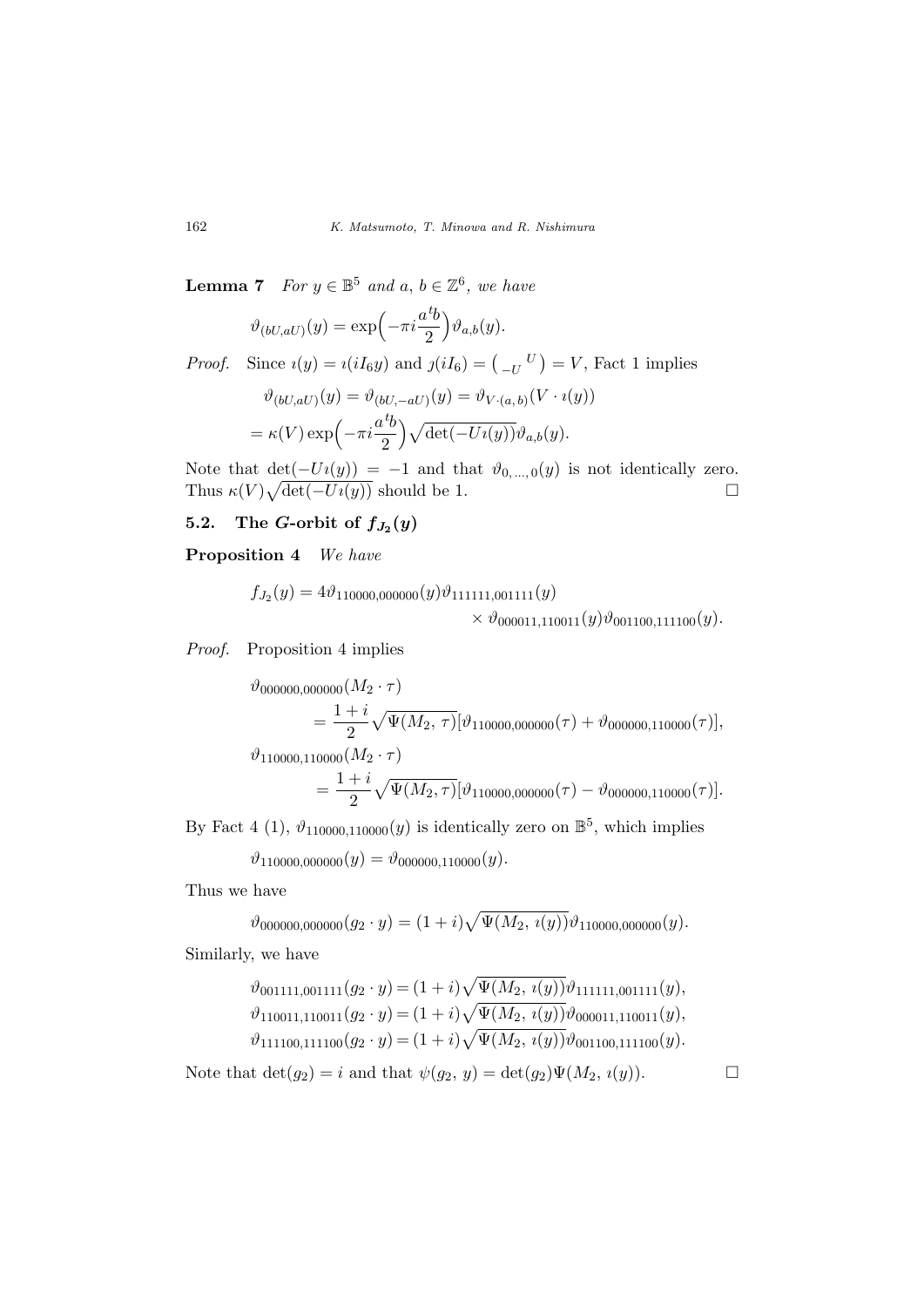Automorphic forms on  $\mathbb{B}^5$ 

By the action of  $\sigma_2 = (23) \in S_8$ , the polynomial  $x_{J_1} = x_{\langle 12;34;56;78\rangle}$ changes into  $x_{J_2} = x_{\langle 13; 24; 56; 78 \rangle}$ . The group

$$
G_2 = \{ \sigma \in G \mid x_{J_2}^{\sigma} = \pm x_{J_2} \}
$$

is generated by  $(56)$ ,  $(78)$ ,  $(12)(34)$ ,  $(13)(24)$  and  $(57)(68)$ . Since its order is  $2^5$ , we have  $[G:G_2]=12$ . We express  $f_{J_2}^{\sigma}(y)$  in terms of theta constants for  $\sigma \in G_2 \backslash G$ .

**Theorem 1** By the action of  $\sigma \in G_2 \backslash G$ ,  $f_{J_2}(y) = \prod_{j=0}^3 \vartheta_{\nu_j}(y)$  is transformed into

$$
f_{J_2}^{\sigma}(y) = 4 \prod_{j=0}^{3} \vartheta_{\nu_j}^g(y) = 4 \prod_{j=0}^{3} (\varepsilon_j \vartheta_{\mu_j}(y)) = \varepsilon 4 \prod_{j=0}^{3} \vartheta_{\mu_j}(y),
$$

where  $\mu_0, \ldots, \mu_3, \varepsilon_0, \ldots, \varepsilon_3$ , the sign  $\varepsilon = \prod_i^3$  $j=0 \varepsilon_j$  and  $g \in \Gamma(G)$  such that  $s(g) = \sigma$  are listed in the following table. In the table,  $g_{jk}$  such that  $s(g_{jk}) =$  $(j, k)$  are defined in the Section 2.3,

$$
h_{12} = g_{13}g_{24}
$$
,  $h_{13} = g_{15}g_{26}$ ,  $h_{14} = g_{17}g_{28}$ ,  
\n $h_{23} = g_{35}g_{46}$ ,  $h_{24} = g_{37}g_{48}$ ,  $h_{34} = g_{57}g_{68}$ ,

and  $\zeta$  and  $\zeta'$  stand for  $(1+i)/$ √ 2 and  $(1 - i)$ √ 2, respectively.

| #              | $g \in \Gamma(G)$ | $x_{J_2}^{\sigma}$                   | $\varepsilon_0, \varepsilon_1$<br>$\varepsilon;$<br>$\varepsilon_2$ , $\varepsilon_3$ | $\mu_0$<br>$\mu_2$ | $\mu_1$<br>$\mu_3$ |
|----------------|-------------------|--------------------------------------|---------------------------------------------------------------------------------------|--------------------|--------------------|
|                |                   |                                      | 1, 1                                                                                  | 110000, 000000     | 111111, 001111     |
| $\mathfrak{D}$ | id                | $x_{\langle 13; 24; 56; 78 \rangle}$ | $+;$                                                                                  |                    |                    |
|                |                   |                                      | 1, 1                                                                                  | 000011, 110011     | 001100, 111100     |
|                |                   |                                      | 1, 1                                                                                  | 010000, 100000     | 011111, 101111     |
| 3              | $g_1$             | $x_{\langle 23;14;56;78 \rangle}$    | $+;$<br>1, 1                                                                          | 100011, 010011     | 101100, 011100     |
|                |                   |                                      |                                                                                       |                    |                    |
| 4              | $h_{23}$          |                                      | $\zeta, \zeta$                                                                        | 110110,000110      | 110101,000101      |
|                |                   | $x_{\langle 15; 26; 34; 78 \rangle}$ | $+;$<br>$\zeta', \zeta'$                                                              | 000101, 110101     | 000110, 110110     |
|                |                   |                                      | $\zeta, \zeta$                                                                        | 010110, 100110     | 010101, 100101     |
| 5              | $g_1h_{23}$       | $x_{\langle 25;16;34;78 \rangle}$    | $+;$<br>$\zeta',\,\zeta'$                                                             | 100101,010101      | 100110, 010110     |
|                |                   |                                      | $-i, -1$                                                                              | 100001, 011110     | 101110,010001      |
| 6              | $h_{24}$          | $x_{\langle 17;28;56;34\rangle}$     | $+;$                                                                                  |                    |                    |
|                |                   |                                      | $-i, 1$                                                                               | 010010, 101101     | 011101, 100010     |
|                |                   |                                      | $-i, -1$                                                                              | 000001, 111110     | 001110, 110001     |
| 7              | $g_1h_{24}$       | $x_{\langle 27;18;56;34\rangle}$     | $+$<br>- $i.\; 1$                                                                     | 110010,001101      | 111101,000010      |
|                |                   |                                      |                                                                                       |                    |                    |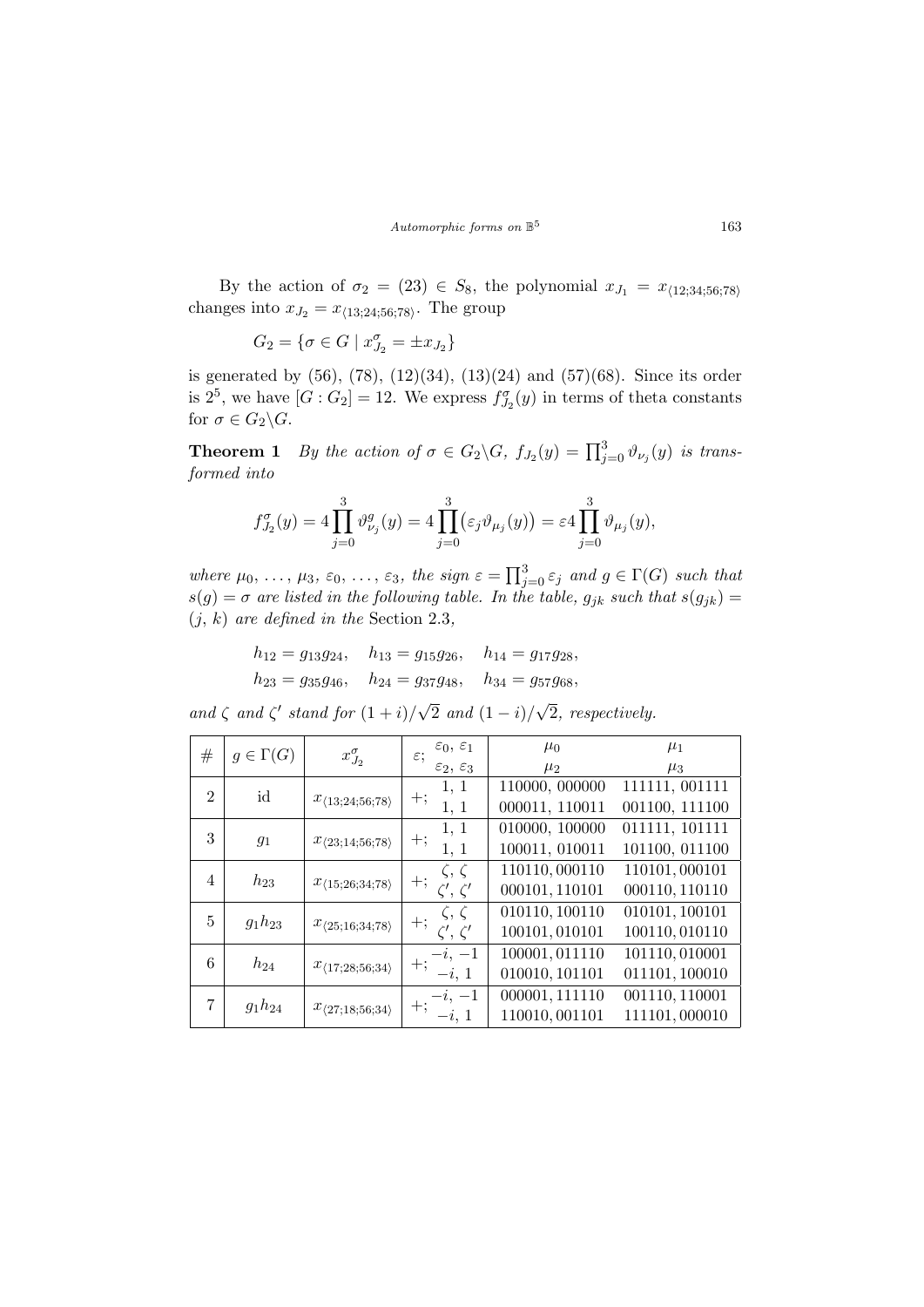164 K. Matsumoto, T. Minowa and R. Nishimura

| 8  |                   |                                   | 1, i                     | 010010, 011110 | 011101,010001  |
|----|-------------------|-----------------------------------|--------------------------|----------------|----------------|
|    | $h_{13}$          | $x_{\langle 35;46;12;78\rangle}$  | $+;$<br>$-i$             | 100001, 101101 | 101110, 100010 |
| 9  | $g_1h_{13}$       |                                   | 1, i                     | 011000, 011000 | 010111,010111  |
|    |                   | $x_{\langle 36;45;12;78\rangle}$  | 1, i                     | 101011, 101011 | 100100, 100100 |
| 10 | $h_{14}$          |                                   | $\zeta,\,\zeta'$         | 001110,000001  | 111110, 110001 |
|    |                   | $x_{\langle 37;48;56;12 \rangle}$ | $+;$<br>$\zeta',\,\zeta$ | 111101, 110010 | 001101,000010  |
| 11 | $g_1h_{14}$       |                                   | $\zeta, \zeta'$          | 001111,000000  | 111111, 110000 |
|    |                   | $x_{\langle 38;47;56;12 \rangle}$ | $+;$<br>$\zeta', \zeta$  | 111100, 110011 | 001100,000011  |
| 12 | $h_{13}h_{24}$    |                                   | 1, 1                     | 000011,000000  | 001100,001111  |
|    |                   | $x_{\langle 57;68;12;34\rangle}$  | $+;$<br>1, 1             | 110000, 110011 | 111111, 111100 |
| 13 |                   |                                   | 1, 1                     | 001001,000110  | 000110,001001  |
|    | $g_1h_{13}h_{24}$ | $x_{\langle 67;58;12;34\rangle}$  | $-1$                     | 111010, 110101 | 110101, 111010 |

# 5.3. The G-orbit of  $f_{J_3}(y)$

Proposition 5 We have

$$
f_{J_3} = (\vartheta_{111100,000000}^2 - \vartheta_{110000,001100}^2)(\vartheta_{000011,111111}^2 - \vartheta_{001111,110011}^2).
$$

*Proof.* We get  $f_{J_3}$  by  $f_{J_2}^{g_4}$  $J_2^{g_4}$ . Proposition 4 implies

$$
\vartheta_{110000,000000}(M_4 \cdot \tau) = c(\vartheta_{110000,001100}(\tau) + \vartheta_{111100,000000}(\tau)),
$$
  
\n
$$
\vartheta_{111111,001111}(M_4 \cdot \tau) = c(-\vartheta_{111111,000011}(\tau) + \vartheta_{110011,001111}(\tau)),
$$
  
\n
$$
\vartheta_{000011,110011}(M_4 \cdot \tau) = c(\vartheta_{000011,11111}(\tau) + \vartheta_{001111,110011}(\tau)),
$$
  
\n
$$
\vartheta_{001100,111100}(M_4 \cdot \tau) = c(-\vartheta_{001100,110000}(\tau) + \vartheta_{000000,111100}(\tau)),
$$

where  $c =$ ¡  $(1+i)/2$  $\sqrt{q}$  $\Psi(M_4, \tau)$ . Recall that  $\det(g_4) = i$  and that  $\psi(g_4, y)$  $= det(g_4)\Psi(M_4, i(y)),$  and use Lemma 7.  $\Box$ 

By the action of  $\sigma_3 = (23)(45) \in S_8$ , the polynomial  $x_{J_1}$  changes into  $x_{J_3} = x_{\langle 13;25;46;78 \rangle}$ . The group  $G_3 = \{ \sigma \in G \mid x_{J_3}^{\sigma} = \pm x_{J_3} \}$  is generated by  $(78)$ ,  $(13)(24)(56)$  and  $(12)(35)(46)$ . Since its order is 12, we have  $[G: G_3] = 32$ . We express  $f_{J_3}^{\sigma}(y)$  in terms of theta constants for  $\sigma \in G_3 \backslash G$ .

**Theorem 2** By the action of  $\sigma \in G_3 \backslash G$ ,

$$
f_{J_3}(y) = (\vartheta_{\nu_0}(y))^2 - \vartheta_{\nu_1}(y)^2)(\vartheta_{\nu_2}(y)^2 - \vartheta_{\nu_3}(y)^2)
$$

is transformed into

$$
f_{J_3}^{\sigma}(y) = (\vartheta_{\nu_0}^g(y)^2 - \vartheta_{\nu_1}^g(y)^2)(\vartheta_{\nu_2}^g(y)^2 - \vartheta_{\nu_3}^g(y)^2)
$$
  
= 
$$
[(\varepsilon_0 \vartheta_{\mu_0}(y))^2 - (\varepsilon_1 \vartheta_{\mu_1}(y))^2][(\varepsilon_2 \vartheta_{\mu_2}(y))^2 - (\varepsilon_3 \vartheta_{\mu_3}^g(y))^2]
$$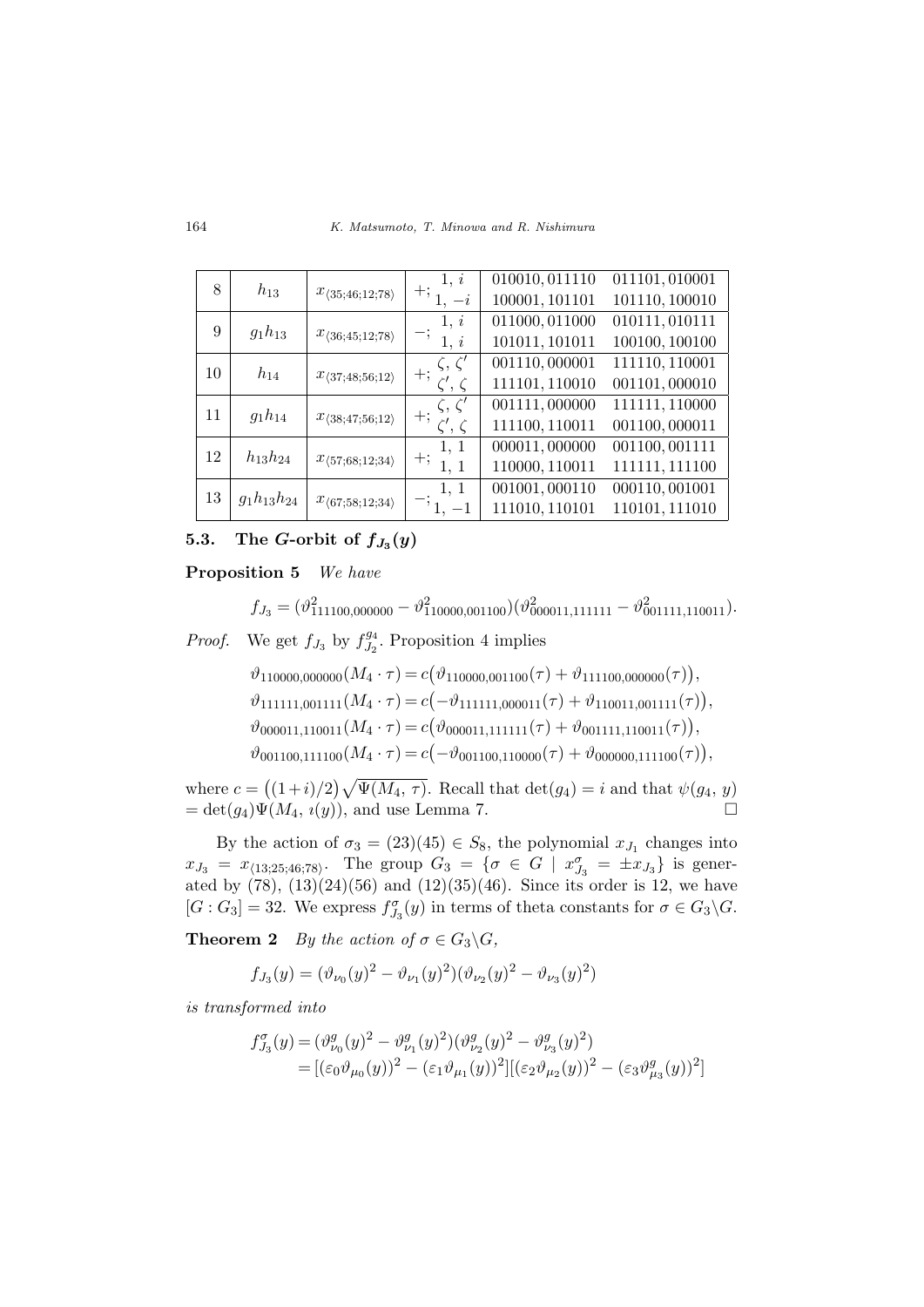$\emph{Automorphic forms on $\mathbb{B}^5$}$ 

$$
= \varepsilon (\vartheta^2_{\mu_0}(y) + \varepsilon' \vartheta^2_{\mu_1}(y))(\vartheta^2_{\mu_2}(y) + \varepsilon' \vartheta^2_{\mu_3}(y)),
$$

where  $\mu_0, \ldots, \mu_3, \varepsilon_0, \ldots, \varepsilon_3$ , the signs  $\varepsilon, \varepsilon'$  and  $g \in \Gamma(G)$  such that  $s(g)$  $\sigma$  are listed in the following table.

| $^{\#}$ | $g \in \Gamma(g)$ | $x_{J_3}^\sigma$                     | $\varepsilon_{\perp}$<br>$\varepsilon_0,\,\varepsilon_1$            | $\mu_0$        | $\mu_1$                       |
|---------|-------------------|--------------------------------------|---------------------------------------------------------------------|----------------|-------------------------------|
|         |                   |                                      | $\varepsilon^{\prime}$<br>$\varepsilon_2, \, \varepsilon_3$         | $\mu_2$        | $\mu_3$                       |
| 14      | id                | $x_{\langle 13; 25; 46; 78 \rangle}$ | 1, 1<br>$^{+}$<br>1, 1                                              | 111100, 000000 | 110000, 001100                |
| 15      | $g_3$             | $x_{\langle 14;25;36;78\rangle}$     | $\overline{1, i}$<br>$^{+}$<br>$+$ '<br>1, i                        | 000011, 111111 | 001111, 110011                |
| 16      | $\mathfrak{g}_1$  | $x_{\langle 23;15;46;78 \rangle}$    | 1, 1<br>$+$ .<br>$1,\,1$                                            | 011100, 100000 | 010000, 101100                |
| 17      | $g_1g_3$          | $x_{\langle 24;15;36;78\rangle}$     | $\overline{1}, i$<br>$\! +$<br>$+$ <sup>5</sup><br>1, i             | 100011, 011111 | 101111, 010011                |
| 18      | $g_5$             | $x_{\langle 13;26;45;78 \rangle}$    | $^{+}$<br>1, 1<br>$1, -1$                                           | 110110, 000110 | 111010, 001010                |
| 19      | $g_3g_5$          | $x_{\langle 14; 26; 35; 78 \rangle}$ | 1, i<br>$^{+}$<br>$+$ '<br>$1, -i$                                  | 001001, 111001 | 000101, 110101                |
| 20      | $g_1g_5$          | $x_{\langle 23;16;45;78 \rangle}$    | 1, 1<br>$^{+}$<br>$1, -1$                                           | 010110, 100110 | 011010, 101010                |
| 21      | $g_{1}g_{3}g_{5}$ | $x_{\langle 24;16;35;78\rangle}$     | 1, i<br>$^{+}$<br>$1, -i$                                           | 101001, 011001 | 100101, 010101                |
| 22      | $h_{34}$          | $x_{\langle 13; 27; 48; 56 \rangle}$ | $^{+}$<br>$\zeta, \zeta$<br>$\zeta',\,-\zeta'$                      | 111110, 000001 | 110001, 001110                |
| 23      | $g_3h_{34}$       | $x_{\langle 14;27;38;56 \rangle}$    | $-\zeta'$<br>$^{+}$<br>$\zeta$ ,<br>$+$ $\zeta', -\zeta$            | 000010, 111101 | 001101, 110010                |
| 24      | $g_1h_{34}$       | $x_{\langle 23;17;48;56 \rangle}$    | $\zeta, \zeta$<br>$^{+}$<br>$\zeta',\,-\zeta'$                      | 011110, 100001 | 010001, 101110                |
| 25      | $g_1g_3h_{34}$    | $x_{\langle 24;17;38;56 \rangle}$    | $-\zeta$ <sup>7</sup><br>$+$ $\zeta$ ,<br>$+$ ' $\zeta'$ , $-\zeta$ | 100010, 011101 | 101101, 010010                |
| 26      | $g_5h_{34}$       | $x_{\langle 13;28;47;56 \rangle}$    | $\zeta, \zeta$<br>$^{+}$<br>$\zeta', -\zeta'$                       | 111111, 000000 | 110000, 001111                |
| 27      | $g_3g_5h_{34}$    | $x_{\langle 14;28;37;56 \rangle}$    | $-\zeta^7$<br>$^{+}$<br>$\zeta$ ,<br>$\zeta', -\zeta$<br>$+$ '      | 000011, 111100 | 001100, 110011                |
| 28      | $g_1g_5h_{34}$    | $x_{\langle 23;18;47;56 \rangle}$    | $\zeta, \zeta$<br>$^{+}$<br>$\zeta',\,-\zeta'$                      | 011111, 100000 | 010000, 101111                |
| 29      | $g_1g_3g_5h_{34}$ | $x_{\langle 24;18;37;56 \rangle}$    | ζ,<br>$\zeta', \zeta$<br>$+^{\prime}$                               |                | 100011, 011100 101100, 010011 |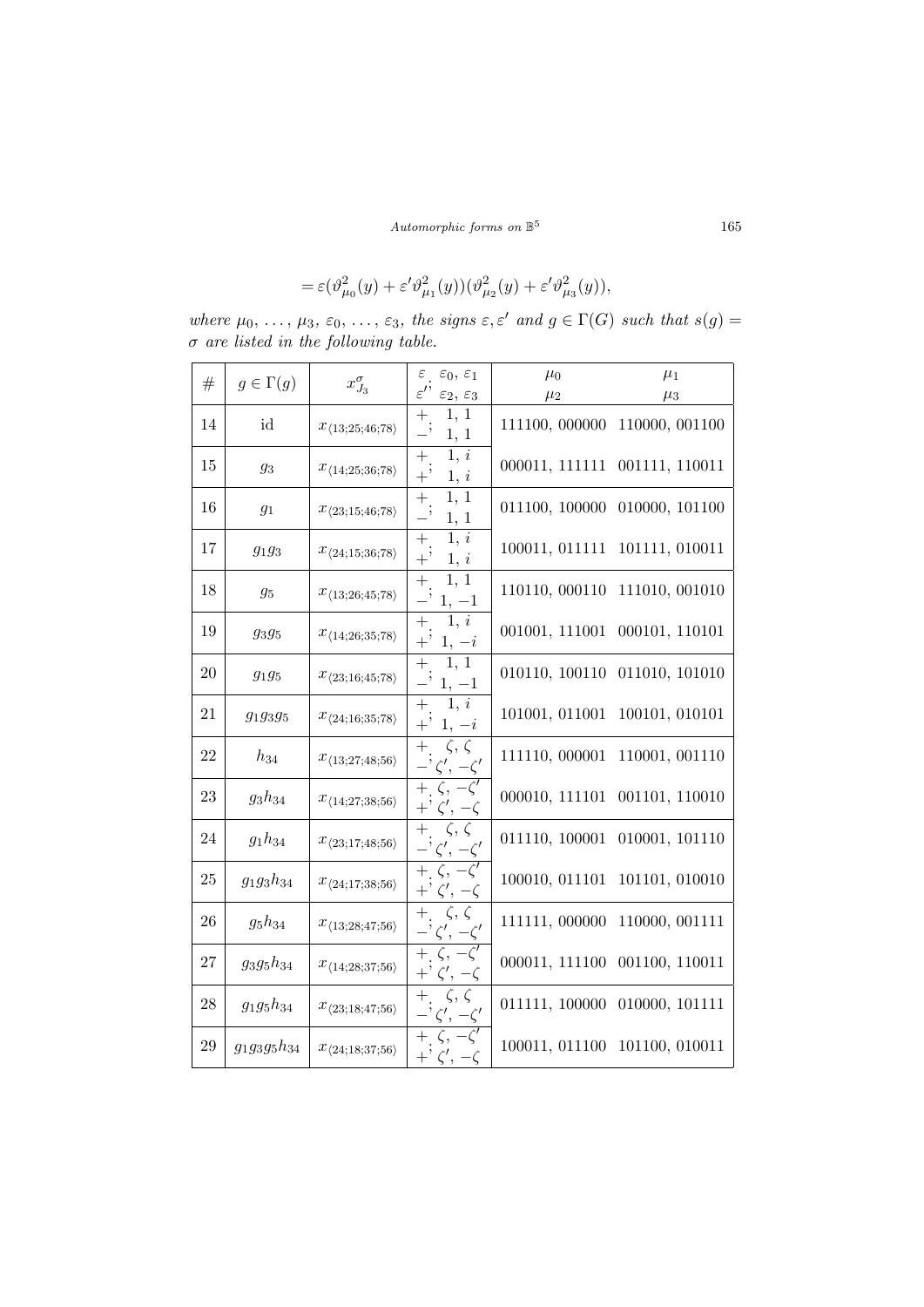| 30 | $h_{24}$          | $-x_{\langle 17;25;68;34\rangle}$     | $-i, -1$<br>$+$ ' $-1, -i$                                               | 101010, 011010<br>101001, 011001 |
|----|-------------------|---------------------------------------|--------------------------------------------------------------------------|----------------------------------|
| 31 | $g_3h_{24}$       | $-x_{\langle 18; 25; 67; 34 \rangle}$ | $-i, -i$<br>$-$ ' $-1, 1$                                                | 011010, 101010<br>011001, 101001 |
| 32 | $g_1 h_{24}$      | $-x_{\langle 27;15;68;34 \rangle}$    | $-i, -1$<br>$+$ ' $-1, -i$                                               | 001010, 111010<br>001001, 111001 |
| 33 | $g_1g_3h_{24}$    | $-x_{\langle 28;15;67;34\rangle}$     | $-i, -i$<br>$-$ <sup>1</sup> $-1, 1$                                     | 111010, 001010<br>111001, 001001 |
| 34 | $g_5h_{24}$       | $-x_{\langle 17;26;58;34\rangle}$     | $-i, -1$<br>$+$ ' $-1, -i$                                               | 100000, 011100<br>100011, 011111 |
| 35 | $g_3g_5h_{24}$    | $-x_{\langle 18; 26; 57; 34 \rangle}$ | $-i, -i$<br>$-$ ' $-1, 1$                                                | 010000, 101100<br>010011, 101111 |
| 36 | $g_1g_5h_{24}$    | $-x_{\langle 27;16;58;34\rangle}$     | $\overline{-i}, -1$<br>$+$ ' $-1, -i$                                    | 000000, 111100<br>000011, 111111 |
| 37 | $g_1g_3g_5h_{24}$ | $-x_{\langle 28;16;57;34\rangle}$     | $-i, -i$<br>$-$ ' $-1, 1$                                                | 110000, 001100<br>110011, 001111 |
| 38 | $h_{14}$          | $x_{\langle 37;58;46;12\rangle}$      | $+ \zeta, -\zeta$<br>$\cdot$ ' $-\zeta', \zeta'$                         | 000010, 000001<br>001110, 001101 |
| 39 | $g_3h_{14}$       | $x_{\langle 47;58;36;12 \rangle}$     | $+$ $\zeta, \zeta'$<br>$+$ ' $-\zeta', \zeta$                            | 111101, 111110<br>110001, 110010 |
| 40 | $g_1 h_{14}$      | $x_{\langle 38;57;46;12 \rangle}$     | $+$ , $\zeta$ , $-\zeta$<br>$-\zeta',\,\zeta'$                           | 000011,000000<br>001111, 001100  |
| 41 | $g_1g_3h_{14}$    | $x_{\langle 48; 57; 36; 12 \rangle}$  | $\zeta,\,\zeta'$<br>$^{+}$<br>$+$ <sup>;</sup> $-\zeta', \zeta$          | 111100, 111111<br>110000, 110011 |
| 42 | $g_5h_{14}$       | $x_{\langle 37;68;45;12 \rangle}$     | $\zeta, \zeta$<br>$+$<br>$-$ ' $-\zeta', \zeta'$                         | 001000, 000111<br>000100, 001011 |
| 43 | $g_3g_5h_{14}$    | $x_{\langle 47;68;35;12 \rangle}$     | $\overline{\zeta, -\zeta'}$<br>$+$<br>$+$ , $-\zeta', \underline{\zeta}$ | 110111, 111000<br>111011, 110100 |
| 44 | $g_1g_5h_{14}$    | $x_{\langle 38; 67; 45; 12 \rangle}$  | $\zeta, \zeta$<br>$^{+}$<br>$-\zeta',\underline{\zeta'}$                 | 001001, 000110<br>000101, 001010 |
| 45 | $g_1g_3g_5h_{14}$ | $x_{\langle 48; 67; 35; 12 \rangle}$  | $+ \zeta, -\overline{\zeta'}$<br>$+$ ' $-\zeta', \zeta$                  | 110110, 111001 111010, 110101    |

# 5.4. The G-orbit of  $f_{J_4}(y)$

Proposition 6 We have

 $f_{J_4} = (\vartheta_{110011,000000}^2 - \vartheta_{110000,000011}^2)(\vartheta_{001100,111111}^2 - \vartheta_{001111,111100}^2).$ *Proof.* We get  $f_{J_4}$  by  $f_{J_2}^{g_6}$  $J_2^{96}$ . Proposition 4 implies

 $\vartheta_{110000,000000}(M_6 \cdot \tau) = c(\vartheta_{110000,000011}(\tau) + \vartheta_{110011,000000}(\tau)),$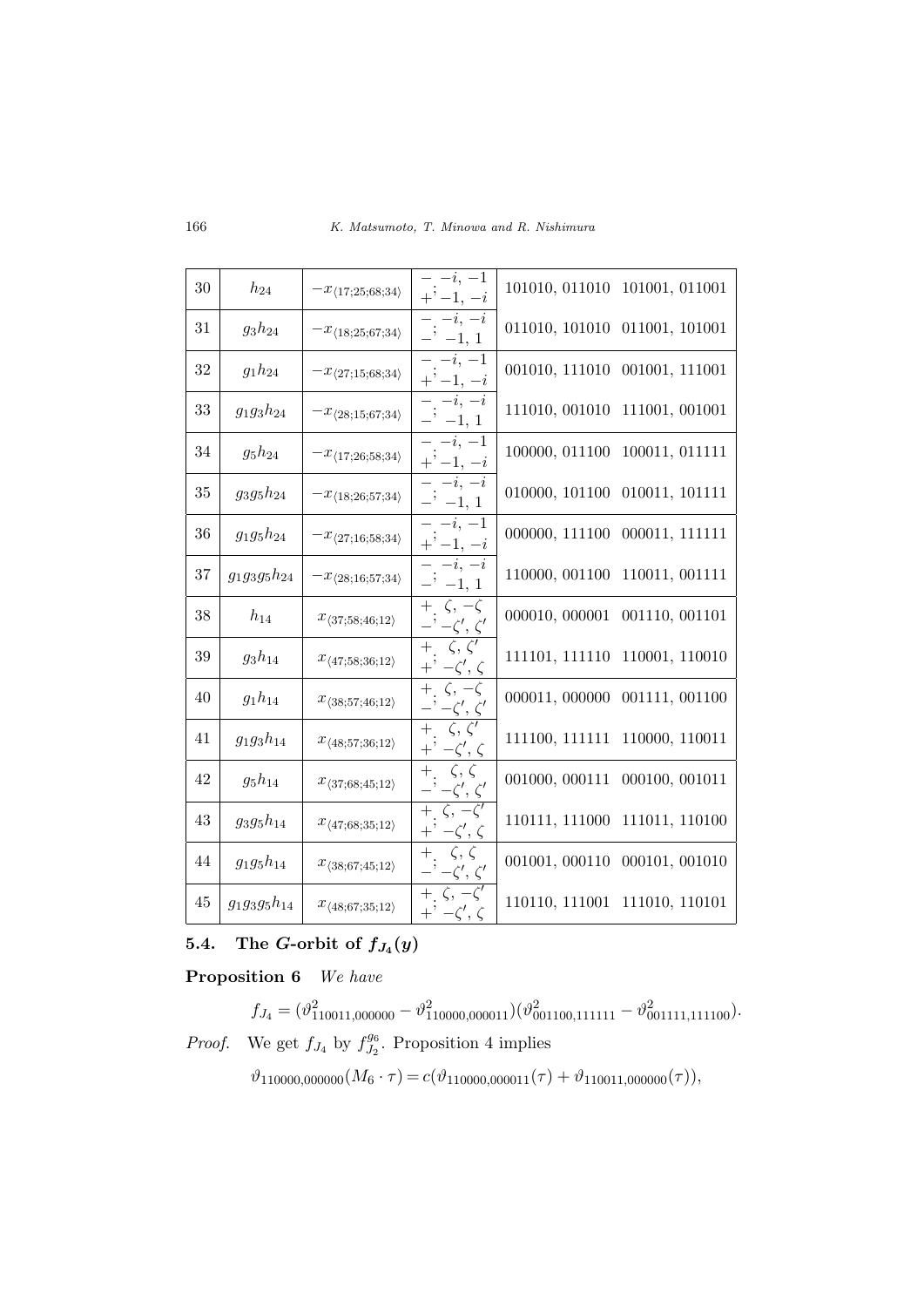Automorphic forms on  $\mathbb{B}^5$ 

$$
\vartheta_{111111,001111}(M_6 \cdot \tau) = c(-\vartheta_{111111,001100}(\tau) + \vartheta_{111100,001111}(\tau)),
$$
  
\n
$$
\vartheta_{000011,110011}(M_6 \cdot \tau) = c(-\vartheta_{000011,110000}(\tau) + \vartheta_{000000,110011}(\tau)),
$$
  
\n
$$
\vartheta_{001100,111100}(M_6 \cdot \tau) = c(\vartheta_{001100,111111}(\tau) + \vartheta_{001111,111100}(\tau)),
$$

where  $c =$ ¡  $(1+i)/2$  $\sqrt{q}$  $\Psi(M_6, \tau)$ . Use Lemma 7 and the equalities  $\det(g_6)$  = i and  $\psi(g_6, y) = \det(g_6)\Psi(M_6, i(y)).$ 

By the action of  $\sigma_4 = (67) \in S_8$ , the polynomial  $x_{J_2} = x_{\langle 13; 24; 56; 78 \rangle}$ changes into  $x_{J_4} = x_{\langle 13; 24; 57; 68 \rangle}$ . The group

$$
G_4 = \{ \sigma \in G \mid x \sigma_{J_4} = \pm x_{J_4} \}
$$

is generated by  $(12)(34)$ ,  $(13)(24)$ ,  $(56)(78)$ ,  $(57)(68)$  and  $(15)(26)(37)(48)$ . Since its order is 32, we have  $[G:G_4]=12$ . We express  $f_{J_4}^{\sigma}(y)$  in terms of theta constants for  $\sigma \in G_4 \backslash G$ .

**Theorem 3**  $For \sigma \in G_4 \backslash G$ ,  $f_{J_4}(y) = (\vartheta_{\nu_0}(y)^2 - \vartheta_{\nu_1}(y)^2)(\vartheta_{\nu_2}(y)^2 - \vartheta_{\nu_3}(y)^2)$ is transformed into

$$
f_{J_4}^{\sigma}(y) = (\vartheta_{\nu_0}^g(y)^2 - \vartheta_{\nu_1}^g(y)^2)(\vartheta_{\nu_2}^g(y)^2 - \vartheta_{\nu_3}^g(y)^2)
$$
  
= 
$$
[(\varepsilon_0 \vartheta_{\mu_0}(y))^2 - (\varepsilon_1 \vartheta_{\mu_1}(y))^2][( \varepsilon_2 \vartheta_{\mu_2}(y))^2 - (\varepsilon_3 \vartheta_{\mu_3}^g(y))^2]
$$
  
= 
$$
(\vartheta_{\mu_0}^2(y) + \varepsilon' \vartheta_{\mu_1}^2(y))(\vartheta_{\mu_2}^2(y) + \varepsilon' \vartheta_{\mu_3}^2(y)),
$$

where  $\mu_0, \ldots, \mu_3, \varepsilon_0, \ldots, \varepsilon_3$ , the sign  $\varepsilon'$  and  $g \in \Gamma(G)$  such that  $s(g) = \sigma$ are listed in the following table.

| #      | $g \in \Gamma(G)$ | $x_{J_4}^{\sigma}$                   | $\varepsilon^{\prime};{}^{\varepsilon_0,\;\varepsilon_1}$ | $\mu_0$        | $\mu_1$        |
|--------|-------------------|--------------------------------------|-----------------------------------------------------------|----------------|----------------|
|        |                   |                                      | $\varepsilon_2, \, \varepsilon_3$                         | $\mu_2$        | $\mu_3$        |
| 46     | id                |                                      | 1, 1                                                      | 110011, 000000 | 110000, 000011 |
|        |                   | $x_{\langle 13; 24; 57; 68 \rangle}$ | 1, 1                                                      | 001100, 111111 | 001111, 111100 |
| 47     |                   |                                      | $-1, i$                                                   | 111111, 001100 | 110000, 000011 |
|        | $h_{23}$          | $x_{\langle 15;26;37;48\rangle}$     | $+;$<br>1, i                                              | 000000, 110011 | 001111, 111100 |
| 48     |                   |                                      | 1, 1                                                      | 110011, 000000 | 111111, 001100 |
|        | $h_{24}$          | $x_{\langle 17;28;35;46 \rangle}$    | 1, 1                                                      | 000011, 110000 | 001111, 111100 |
| 49     |                   |                                      | 1, 1                                                      | 010011, 100000 | 010000, 100011 |
|        | $g_1$             | $x_{\langle 23;14;57;68\rangle}$     | 1, 1                                                      | 101100, 011111 | 101111, 011100 |
|        |                   |                                      | $-1, i$                                                   | 011111, 101100 | 010000, 100011 |
| 50     | $g_1h_{23}$       | $x_{\langle 25;16;37;48\rangle}$     | $+;$<br>1, i                                              | 100000, 010011 | 101111, 011100 |
|        |                   |                                      | 1, 1                                                      | 010011, 100000 | 011111, 101100 |
| $51\,$ | $g_1h_{24}$       | $x_{\langle 27;18;35;46 \rangle}$    | 1, 1                                                      | 100011, 010000 | 101111, 011100 |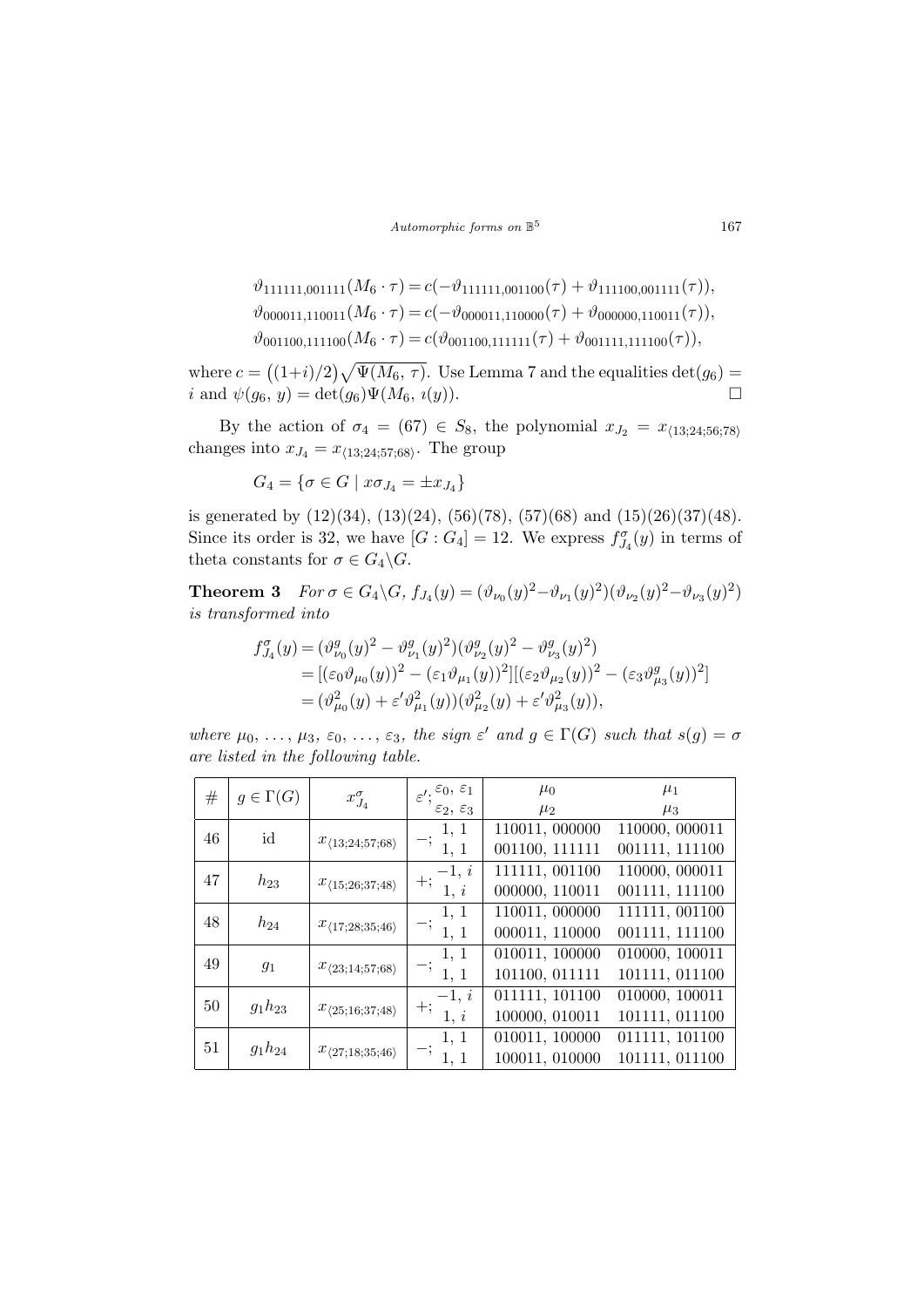K. Matsumoto, T. Minowa and R. Nishimura

| 52 |                |                                      | 1, 1          | 110010, 000001 | 110001, 000010 |
|----|----------------|--------------------------------------|---------------|----------------|----------------|
|    | 97             | $x_{\langle 13; 24; 58; 67 \rangle}$ | 1, 1          | 001101, 111110 | 001110, 111101 |
| 53 |                |                                      | $-1, i$       | 111110, 001101 | 110001, 000010 |
|    | $g_7h_{23}$    | $x_{\langle 15;26;38;47 \rangle}$    | $+;$<br>1, i  | 000001, 110010 | 001110, 111101 |
| 54 |                |                                      | $1, -1$       | 101011, 010100 | 100111, 011000 |
|    | $g_7h_{24}$    | $x_{\langle 17;28;45;36 \rangle}$    | 1, 1          | 011011, 100100 | 010111, 101000 |
| 55 |                |                                      | 1, 1          | 010010, 100001 | 010001, 100010 |
|    | $g_{1}g_{7}$   | $x_{\langle 23;14;58;67 \rangle}$    | $- ,$<br>1, 1 | 101101, 011110 | 101110, 011101 |
| 56 |                |                                      | $-1, i$       | 011110, 101101 | 010001, 100010 |
|    | $g_1g_7h_{23}$ | $x_{\langle 25;16;38;47 \rangle}$    | $+;$<br>1, i  | 100001, 010010 | 101110, 011101 |
| 57 |                |                                      | $1, -1$       | 001011, 110100 | 000111, 111000 |
|    | $g_1g_7h_{24}$ | $x_{\langle 27;18;45;36 \rangle}$    | 1, 1          | 111011, 000100 | 110111, 001000 |

# 5.5. The G-orbit of  $f_{J_5}(y)$

Proposition 7 We have

$$
f_{J_5} = \frac{1}{4} (\vartheta_{111111,000000} + \vartheta_{110000,001111} + \vartheta_{001100,110011} + \vartheta_{000011,111100})
$$
  
\n
$$
\times (\vartheta_{111111,000000} + \vartheta_{110000,001111} - \vartheta_{001100,110011} - \vartheta_{000011,111100})
$$
  
\n
$$
\times (\vartheta_{111111,000000} - \vartheta_{110000,001111} + \vartheta_{001100,110011} - \vartheta_{000011,111100})
$$
  
\n
$$
\times (\vartheta_{111111,000000} - \vartheta_{110000,001111} - \vartheta_{001100,110011} + \vartheta_{000011,111100})
$$

*Proof.* We get  $f_{J_5}$  by  $f_{J_4}^{g_4}$  $J_4^{\{g_4\}}$ . Proposition 4 implies

> $\vartheta_{110011,000000}(M_4 \cdot \tau) = c(\vartheta_{110011,001100}(\tau) + \vartheta_{111111,000000}(\tau)),$  $\vartheta_{110000,000011}(M_4 \cdot \tau) = c(\vartheta_{110000,001111}(\tau) + \vartheta_{111100,000011}(\tau)),$  $\vartheta_{001100,111111}(M_4 \cdot \tau) = c(-\vartheta_{001100,110011}(\tau) + \vartheta_{000000,111111}(\tau)),$  $\vartheta_{001111,111100}(M_4 \cdot \tau) = c(-\vartheta_{001111,110000}(\tau) + \vartheta_{000011,111100}(\tau)),$

where  $c =$ ¡  $(1+i)/2$  $\sqrt{q}$  $\Psi(M_4, \tau)$ . Use Lemma 7 and the equalities  $\det(g_4)$  = i and  $\psi(g_4, y) = \det(g_4)\Psi(M_4, i(y)).$ 

By the action of  $\sigma_5 = (23)(45)(67) \in S_8$ , the polynomial  $x_{J_1}$  changes into  $x_{J_5} = x_{\langle 13; 25; 47; 68 \rangle}$ . The group

 $G_5 = \{ \sigma \in G \mid x_{J_5}^{\sigma} = \pm x_{J_5} \}$ 

is generated by  $(13)(24)(57)(68)$ ,  $(16)(25)(38)(47)$  and  $(17)(28)(34)(56)$ . Since its order is 8, we have  $[G: G_5] = 48$ . We express  $f_{J_5}^{\sigma}(y)$  in terms of theta constants for  $\sigma \in G_5 \backslash G$ .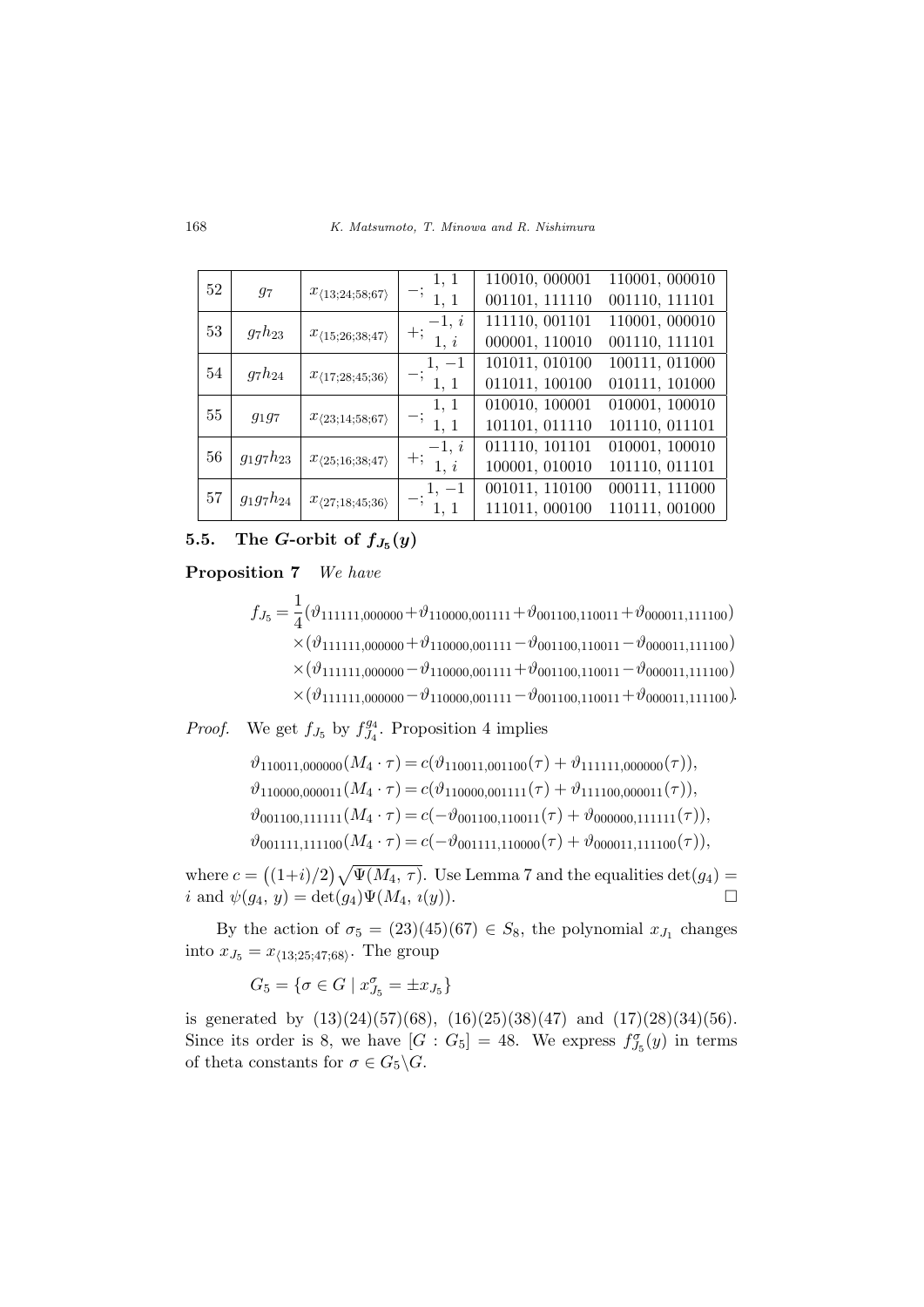**Theorem 4** For  $\sigma \in G_5 \backslash G$ ,  $f_{J_5}^{\sigma}(y)$  is

$$
\begin{split}\n&\frac{1}{4}(\varepsilon_{0}\vartheta_{\mu_{0}}+\varepsilon_{1}\vartheta_{\mu_{1}}+\varepsilon_{2}\vartheta_{\mu_{2}}+\varepsilon_{3}\vartheta_{\mu_{3}})(\varepsilon_{0}\vartheta_{\mu_{0}}+\varepsilon_{1}\vartheta_{\mu_{1}}-\varepsilon_{2}\vartheta_{\mu_{2}}-\varepsilon_{3}\vartheta_{\mu_{3}}) \\
&\times(\varepsilon_{0}\vartheta_{\mu_{0}}-\varepsilon_{1}\vartheta_{\mu_{1}}+\varepsilon_{2}\vartheta_{\mu_{2}}-\varepsilon_{3}\vartheta_{\mu_{3}})(\varepsilon_{0}\vartheta_{\mu_{0}}-\varepsilon_{1}\vartheta_{\mu_{1}}-\varepsilon_{2}\vartheta_{\mu_{2}}+\varepsilon_{3}\vartheta_{\mu_{3}}) \\
&=\frac{\varepsilon}{4}(\vartheta_{\mu_{0}}+\varepsilon'_{1}\vartheta_{\mu_{1}}+\varepsilon'_{2}\vartheta_{\mu_{2}}+\varepsilon'_{3}\vartheta_{\mu_{3}})(\vartheta_{\mu_{0}}+\varepsilon'_{1}\vartheta_{\mu_{1}}-\varepsilon'_{2}\vartheta_{\mu_{2}}-\varepsilon'_{3}\vartheta_{\mu_{3}}) \\
&\times(\vartheta_{\mu_{0}}-\varepsilon'_{1}\vartheta_{\mu_{1}}+\varepsilon'_{2}\vartheta_{\mu_{2}}-\varepsilon'_{3}\vartheta_{\mu_{3}})(\vartheta_{\mu_{0}}-\varepsilon'_{1}\vartheta_{\mu_{1}}-\varepsilon'_{2}\vartheta_{\mu_{2}}+\varepsilon'_{3}\vartheta_{\mu_{3}}),\n\end{split}
$$

where  $\varepsilon = \varepsilon_0^4$ ,  $\varepsilon_0$ ,  $\varepsilon'_j = \varepsilon_j/\varepsilon_0$  and  $\mu_0$ , ...,  $\mu_3$  are listed in the following table.

| #  | $\sigma \in G_5 \backslash G$ | $x_{J_5}^{\sigma}$                   | $\varepsilon, \varepsilon_0; \varepsilon_1', \varepsilon_2', \varepsilon_3'$ | $\mu_0$<br>$\mu_1$ |
|----|-------------------------------|--------------------------------------|------------------------------------------------------------------------------|--------------------|
|    |                               |                                      |                                                                              | $\mu_2$<br>$\mu_3$ |
|    |                               |                                      |                                                                              |                    |
| 58 | id                            | $x_{\langle 13; 25; 47; 68 \rangle}$ | $+, 1; 1, 1, 1$                                                              | 111111, 000000     |
| 59 | 93                            | $x_{\langle 14; 25; 37; 68 \rangle}$ | $+, 1; i, i, 1$                                                              | 110000, 001111     |
| 60 | $g_5$                         | $x_{\langle 13; 26; 47; 58 \rangle}$ | $+, 1; 1, i, i$                                                              | 001100, 110011     |
| 61 | $g_3g_5$                      | $x_{\langle 14; 26; 37; 58 \rangle}$ | $+, 1; i, -1, i$                                                             | 000011, 111100     |
| 62 | $g_1$                         | $x_{\langle 23;15;47;68 \rangle}$    | $+, 1; 1, 1, 1$                                                              | 011111, 100000     |
| 63 | $g_1g_3$                      | $x_{\langle 24;15;37;68 \rangle}$    | $+, 1; i, i, 1$                                                              | 010000, 101111     |
| 64 | $g_1g_5$                      | $x_{\langle 23;16;47;58\rangle}$     | $+, 1; 1, i, i$                                                              | 101100, 010011     |
| 65 | $g_1g_3g_5$                   | $x_{\langle 24;16;37;58\rangle}$     | $+, 1; i, -1, i$                                                             | 100011, 011100     |
| 66 | 97                            | $x_{\langle 13;25;48;67\rangle}$     | $+, 1; 1, 1, 1$                                                              | 111110, 000001     |
| 67 | $g_3g_7$                      | $x_{\langle 14;25;38;67\rangle}$     | $+, 1; i, i, 1$                                                              | 110001, 001110     |
| 68 | $g_5g_7$                      | $x_{\langle 13; 26; 48; 57 \rangle}$ | $+, 1; 1, i, i$                                                              | 001101, 110010     |
| 69 | 93.95.97                      | $x_{\langle 14; 26; 38; 57 \rangle}$ | $+, 1; i, -1, i$                                                             | 000010, 111101     |
| 70 | $g_1g_7$                      | $x_{\langle 23;15;48;67\rangle}$     | $+, 1; 1, 1, 1$                                                              | 011110, 100001     |
| 71 | $g_1g_3g_7$                   | $x_{\langle 24;15;38;67 \rangle}$    | $+, 1; i, i, 1$                                                              | 010001, 101110     |
| 72 | $g_1g_5g_7$                   | $x_{\langle 23;16;48;57\rangle}$     | $+, 1; 1, i, i$                                                              | 101101, 010010     |
| 73 | $g_1g_3g_5g_7$                | $x_{\langle 24;16;38;57\rangle}$     | $+, 1; i, -1, i$                                                             | 100010, 011101     |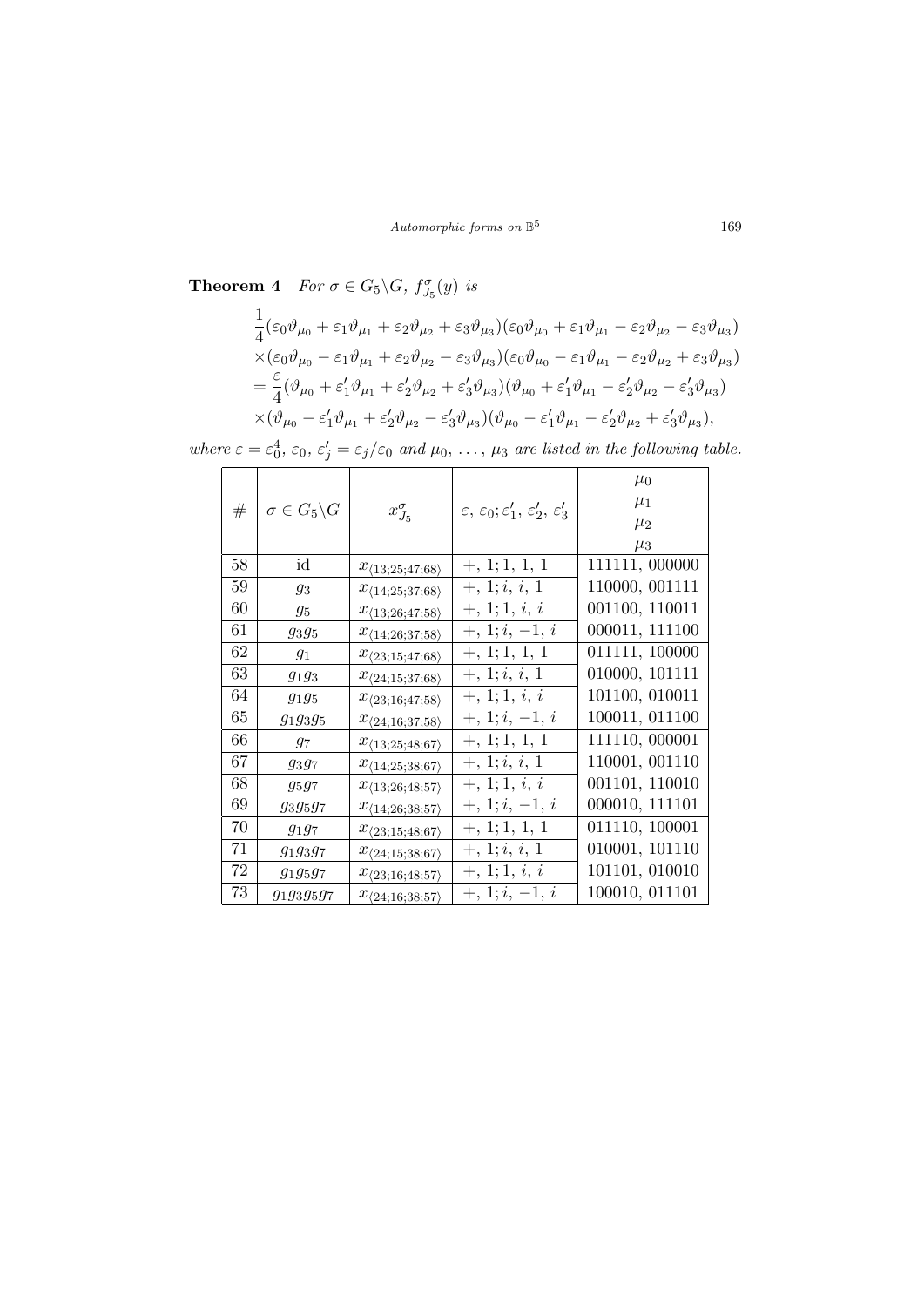K. Matsumoto, T. Minowa and R. Nishimura

| 74              | $h_{34}$             | $-x_{\langle 13; 27; 45; 68 \rangle}$                                     | $-,\,\zeta;1,\,i,\,i$                                     | 110110, 000110 |
|-----------------|----------------------|---------------------------------------------------------------------------|-----------------------------------------------------------|----------------|
| 75              | $g_3h_{34}$          | $-x_{\langle 14;27;35;68\rangle}$                                         | $-$ , $\zeta$ ; $i$ , $-1$ , $i$                          | 111010, 001010 |
| 76              | $g_5h_{34}$          | $-x_{\langle 13; 28; 45; 67 \rangle}$                                     | $-$ , $\zeta$ ; 1, $-1$ , $-1$                            | 000101, 110101 |
| 77              | $g_3g_5h_{34}$       | $-x_{\langle 14; 28; 35; 67 \rangle}$                                     | $-$ , $\zeta$ ; $i, -i, -1$                               | 001001, 111001 |
| 78              | $g_1h_{34}$          | $-x_{\langle 23;17;45;68 \rangle}$                                        | $\overline{-}, \overline{\zeta}$ ; 1, <i>i</i> , <i>i</i> | 010110, 100110 |
| 79              | $g_1g_3h_{34}$       | $-x_{\langle 24;17;35;68 \rangle}$                                        | $-$ , $\zeta$ ; $i$ , $-1$ , $i$                          | 011010, 101010 |
| 80              | $g_1g_5h_{34}$       | $-x_{\langle 23;18;45;67 \rangle}$                                        | $-$ , $\zeta$ ; 1, $-1$ , $-1$                            | 100101, 010101 |
| $\overline{81}$ | $g_1g_3g_5h_{34}$    | $-x_{\langle 24;18;35;67 \rangle}$                                        | $-$ , $\zeta$ ; $i$ , $-\overline{i}$ , $\overline{-1}$   | 101001, 011001 |
| 82              | $g_7h_{34}$          | $-x_{\langle 13; 27; 46; 58 \rangle}$                                     | $-$ , $\zeta$ ; 1, $-i$ , i                               | 111100, 000000 |
| 83              | $g_3g_7h_{34}$       | $-x_{\langle 14; 27; 36; 58 \rangle}$                                     | $-$ , $\zeta$ ; <i>i</i> , 1, <i>i</i>                    | 110000, 001100 |
| 84              | $g_5g_7h_{34}$       | $-x_{\langle 13;28;46;57 \rangle}$                                        | $-$ , $\zeta$ ; $1, 1, -1$                                | 001111, 110011 |
| 85              | $g_3g_5g_7h_{34}$    | $-x_{\langle 14; 28; 36; 57 \rangle}$                                     | $-$ , $\zeta$ ; $i$ , $i$ , $\overline{-1}$               | 000011, 111111 |
| 86              | $g_1g_7h_{34}$       | $-x_{\langle 23;17;46;58 \rangle}$                                        | $-$ , $\zeta$ ; 1, $-i$ , i                               | 011100, 100000 |
| 87              | $g_1g_3g_7h_{34}$    | $-x_{\langle 24;17;36;58 \rangle}$                                        | $-$ , $\zeta$ ; $i$ , $1$ , $i$                           | 010000, 101100 |
| 88              | $g_1g_5g_7h_{34}$    | $-x_{\langle 23;18;46;57 \rangle}$                                        | $-$ , $\zeta$ ; 1, 1, $\overline{-1}$                     | 101111, 010011 |
| 89              | $g_1g_3g_5g_7h_{34}$ | $-x_{\langle 24;18;36;57 \rangle}$                                        | $-$ , $\zeta$ ; $i$ , $i$ , $-1$                          | 100011, 011111 |
|                 |                      |                                                                           |                                                           |                |
| 90              | $h_{24}$             | $x_{\langle 17;25;38;46\rangle}$                                          | $+, 1; i, -1, -i$                                         | 111000, 000100 |
| 91              | $g_3h_{24}$          | $x_{\langle 18; 25; 37; 46 \rangle}$                                      | $+, 1; -1, -i, -i$                                        | 110111, 001011 |
| 92              | $g_5h_{24}$          |                                                                           | $+, 1; i, -i, 1$                                          | 001011, 110111 |
| 93              | $g_3g_5h_{24}$       | $x_{\langle 17;26;38;45 \rangle}$<br>$x_{\langle 18; 26; 37; 45 \rangle}$ | $+, 1; -1, 1, 1$                                          | 000100, 111000 |
| 94              | $g_1h_{24}$          | $x_{\langle 27;15;38;46 \rangle}$                                         | $+, 1; i, -1, -i$                                         | 011000, 100100 |
| 95              | $g_1g_3h_{24}$       | $x_{\langle 28;15;37;46\rangle}$                                          | $+, 1; -1, -i, -i$                                        | 010111, 101011 |
| 96              | $g_1g_5h_{24}$       | $x_{\langle 27;16;38;45 \rangle}$                                         | $+, 1; i, -i, 1$                                          | 101011, 010111 |
| 97              | $g_1g_3g_5h_{24}$    | $x_{\langle 28;16;37;45 \rangle}$                                         | $+, 1; -1, \overline{1, 1}$                               | 100100, 011000 |
| 98              | $g_7h_{24}$          |                                                                           | $+, 1; i, -1, i$                                          | 100000, 010000 |
| 99              | $g_3g_7h_{24}$       | $x_{\langle 17;25;48;36 \rangle}$<br>$x_{\langle 18; 25; 47; 36 \rangle}$ | $+, 1; 1, -i, i$                                          | 101111, 011111 |
| 100             | $g_5g_7h_{24}$       |                                                                           | $+, 1; , -i, -1$                                          | 010011, 100011 |
| 101             | $g_3g_5g_7h_{24}$    | $x_{\langle 17;26;48;35 \rangle}$<br>$x_{\langle 18; 26; 47; 35 \rangle}$ | $+, 1; -1, 1, -1$                                         | 011100, 101100 |
| 102             | $g_1g_7h_{24}$       | $x_{\langle 27;15;48;36 \rangle}$                                         | $+, 1; i, -1, i$                                          | 000000, 110000 |
| 103             | $g_1g_3g_7h_{24}$    | $x_{\langle 28;15;47;36 \rangle}$                                         | $+, 1; -1, -i, i$                                         | 001111, 111111 |
| 104             | $g_1g_5g_7h_{24}$    | $x_{\langle 27;1;48;35 \rangle}$                                          | $+, 1; i, -i, -1$                                         | 110011, 000011 |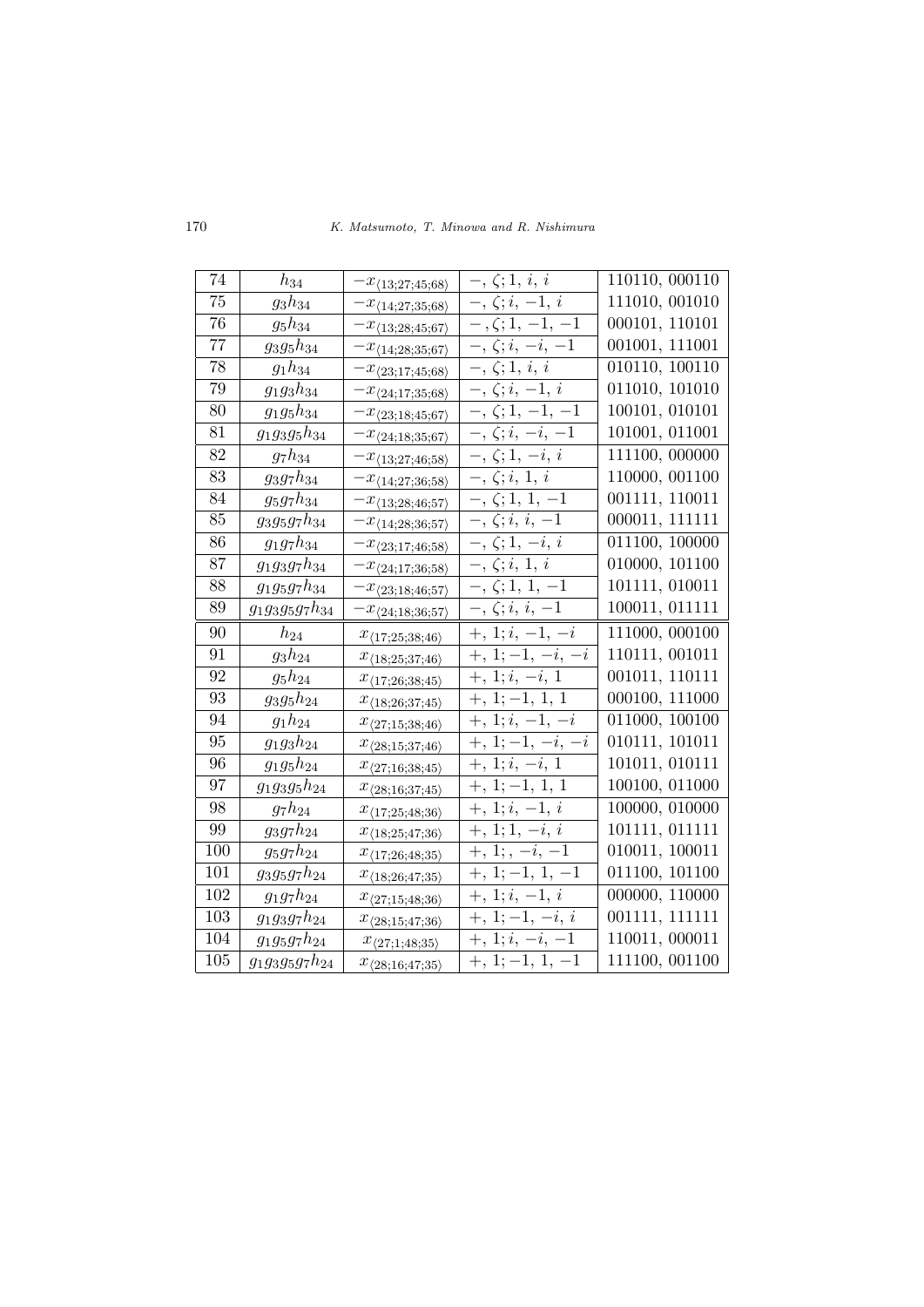# 6. Some relations among  $\vartheta_{a,b}(y)$  on  $\mathbb{B}^5$

# 6.1. Quadratic relations among  $\vartheta_{a,b}(y)$  on  $\mathbb{B}^5$

**Proposition 8** The functions  $\vartheta_{a,b}(y)$  on  $\mathbb{B}^5$  satisfy the following quadratic relations:

(1) For  $\mu_0, \ldots, \mu_3$  and  $\varepsilon$  in Theorem 1,

$$
\vartheta_{\mu_0}(y)\vartheta_{\mu_2}(y)=\varepsilon\vartheta_{\mu_1}(y)\vartheta_{\mu_3}(y);
$$

(2) For  $\mu_0, \ldots, \mu_3$  and  $\varepsilon_0, \ldots, \varepsilon_3$  in Theorem 2,

$$
\varepsilon_0\varepsilon_3\vartheta_{\mu_0}(y)\vartheta_{\mu_3}(y)=-\varepsilon_1\varepsilon_2\vartheta_{\mu_1}(y)\vartheta_{\mu_2}(y);
$$

(3) For  $\mu_0, \ldots, \mu_3$  and  $\varepsilon'$  in Theorem 3,

$$
\vartheta_{\mu_0}^2(y) + \varepsilon' \vartheta_{\mu_1}^2(y) = \vartheta_{\mu_2}^2(y) + \varepsilon' \vartheta_{\mu_3}^2(y);
$$

(4) For  $\mu_0, \ldots, \mu_3$  and  $\varepsilon'_1, \varepsilon'_2, \varepsilon'_3$  in Theorem 4,

$$
\vartheta_{\mu_0}(y)\vartheta_{\mu_2}(y) = \varepsilon_1' \varepsilon_2'^{-1} \varepsilon_3' \vartheta_{\mu_1}(y)\vartheta_{\mu_3}(y).
$$

*Proof.* (1) Act  $g_2$  on the equality  $\vartheta_{m_0}(y)\vartheta_{m_2}(y) = \vartheta_{m_1}(y)\vartheta_{m_3}(y)$  in Fact 4 (2). Then we have

$$
\vartheta_{\mu_0}(y)\vartheta_{\mu_2}(y)=\vartheta_{\mu_1}(y)\vartheta_{\mu_3}(y)
$$

for  $\mu_i$  in Proposition 4. Act  $\sigma \in G_2 \backslash G$  on this equality. (2) Act  $g_4$  on the equality  $\vartheta_{\mu_0}(y)\vartheta_{\mu_2}(y) = \vartheta_{\mu_1}(y)\vartheta_{\mu_3}(y)$  for  $\mu_j$  in #2 of the table in Theorem 1. Then we have

$$
(\vartheta_{\nu_0}(y) + \vartheta_{\nu_1}(y))(\vartheta_{\nu_2}(y) + \vartheta_{\nu_3}(y)) = (\vartheta_{\nu_0}(y) - \vartheta_{\nu_1}(y))(\vartheta_{\nu_2}(y) - \vartheta_{\nu_3}(y)),
$$

where  $\nu_i$  are in #14 of the table in Theorem 2. This equality is equivalent to  $\vartheta_{\nu_0}(y)\vartheta_{\nu_3}(y)=-\vartheta_{\nu_1}(y)\vartheta_{\nu_2}(y)$ . Act  $\sigma\in G_3\backslash G$  on this equality.

(3) Act  $g_6$  on the equality  $\vartheta_{\mu_0}(y)\vartheta_{\mu_2}(y) = \vartheta_{\mu_1}(y)\vartheta_{\mu_3}(y)$  for  $\mu_j$  in #2 of the table in Theorem 1. Then we have

$$
\vartheta_{\nu_0}^2(y) - \vartheta_{\nu_1}^2(y) = \vartheta_{\nu_2}^2(y) - \vartheta_{\nu_3}^2(y),
$$

where  $\nu_i$  are in #46 of the table in Theorem 3. Act  $\sigma \in G_4 \backslash G$  on this equality.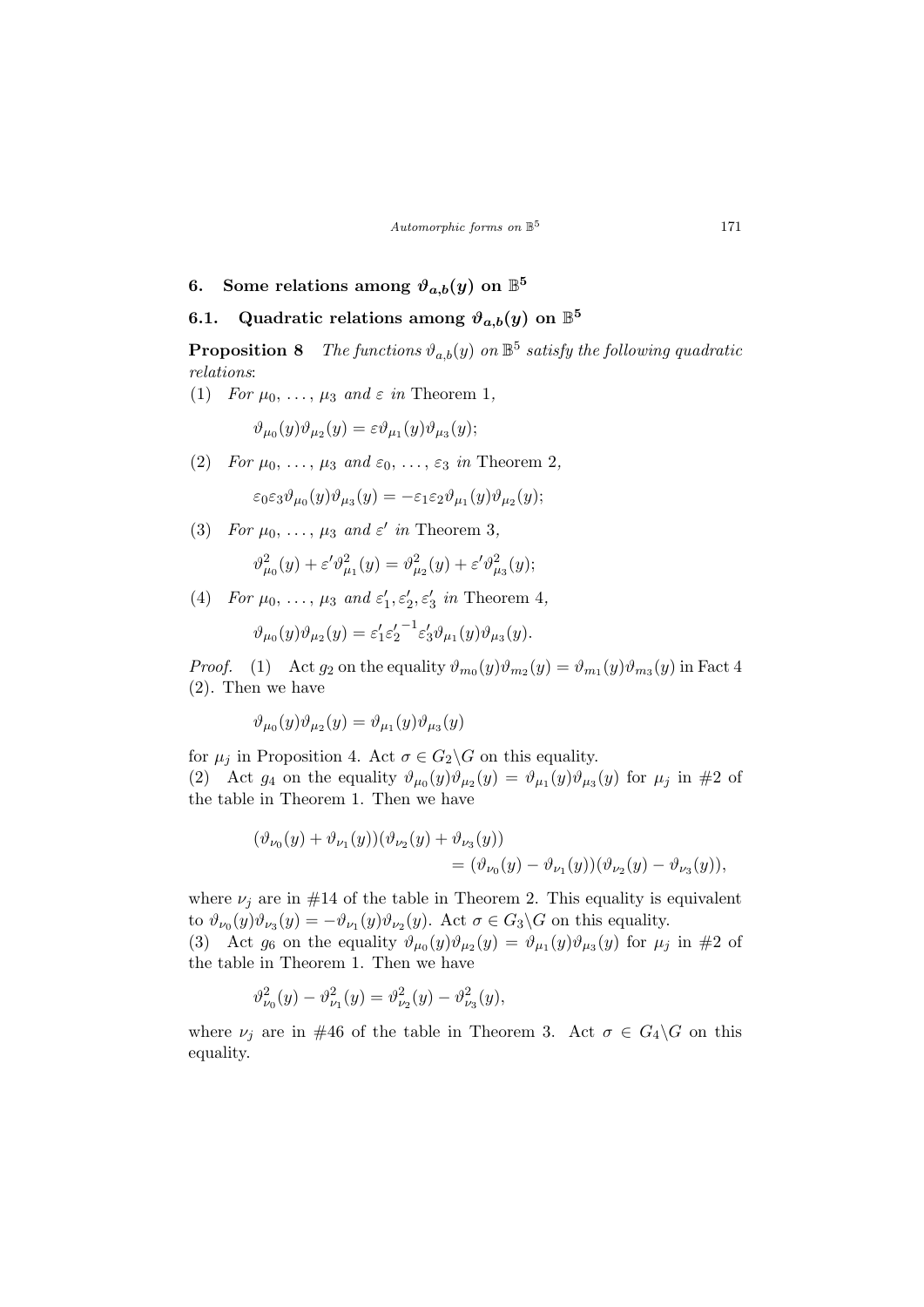(4) Act  $g_4$  on the equality

$$
\vartheta_{\mu_0}^2(y) - \vartheta_{\mu_1}^2(y) = \vartheta_{\mu_2}^2(y) - \vartheta_{\mu_3}^2(y),
$$

for  $\mu_j$  in #46 of the table in Theorem 3. Then we have

$$
(\vartheta_{\nu_0}(y) + \vartheta_{\nu_1}(y) + \vartheta_{\nu_2}(y) + \vartheta_{\nu_3}(y)) \times (\vartheta_{\nu_0}(y) - \vartheta_{\nu_1}(y) + \vartheta_{\nu_2}(y) - \vartheta_{\nu_3}(y)) = (\vartheta_{\nu_0}(y) + \vartheta_{\nu_1}(y) - \vartheta_{\nu_2}(y) - \vartheta_{\nu_3}(y)) \times (\vartheta_{\nu_0}(y) - \vartheta_{\nu_1}(y) - \vartheta_{\nu_2}(y) + \vartheta_{\nu_3}(y)),
$$

where  $\nu_i$  are in #58 of the table in Theorem 4. This equality is equivalent to  $\vartheta_{\nu_0}(y)\vartheta_{\nu_2}(y) = \vartheta_{\nu_1}(y)\vartheta_{\nu_3}(y)$ . Act  $\sigma \in G_5 \backslash G$  on this equality.

# 6.2. Relations among  $f_J$  corresponding to those among  $x_J$

The polynomials  $x_J$  satisfy the relations

$$
x_{\langle j_1 j_2; j_3 j_4; j_5 j_6; j_7 j_8 \rangle} - x_{\langle j_1 j_3; j_2 j_4; j_5 j_6; j_7 j_8 \rangle} + x_{\langle j_1 j_4; j_2 j_3; j_5 j_6; j_7 j_8 \rangle} = 0,
$$

where  $j_1 < j_2 < j_3 < j_4$ . Thus  $f_J(y)$  satisfy the same relations. For examples,

$$
f_{\langle 12;34;56;78 \rangle}(y) - f_{\langle 13;24;56;78 \rangle}(y) + f_{\langle 14;23;56;78 \rangle}(y) = 0,
$$

and

$$
f_{\langle 25;68;14;37\rangle}(y) - f_{\langle 26;58;14;37\rangle}(y) + f_{\langle 28;56;14;37\rangle}(y) = 0.
$$

By  $\#27$ ,  $\#59$  and  $\#61$  in the tables in Theorems 1 and 4, the left hand side of the second equality becomes

$$
2(\vartheta_{\mu_0}(y)\vartheta_{\mu_2}(y)-\vartheta_{\mu_1}(y)\vartheta_{\mu_3}(y))^2,
$$

where

$$
\begin{pmatrix} \mu_0 \\ \mu_1 \\ \mu_2 \\ \mu_3 \end{pmatrix} = \begin{pmatrix} 111111,000000 \\ 110000,001111 \\ 001100,110011 \\ 000011,111100 \end{pmatrix}.
$$

Note that

$$
\vartheta_{\mu_0}(y)\vartheta_{\mu_2}(y) - \vartheta_{\mu_1}(y)\vartheta_{\mu_3}(y) = 0
$$

by Proposition 8.